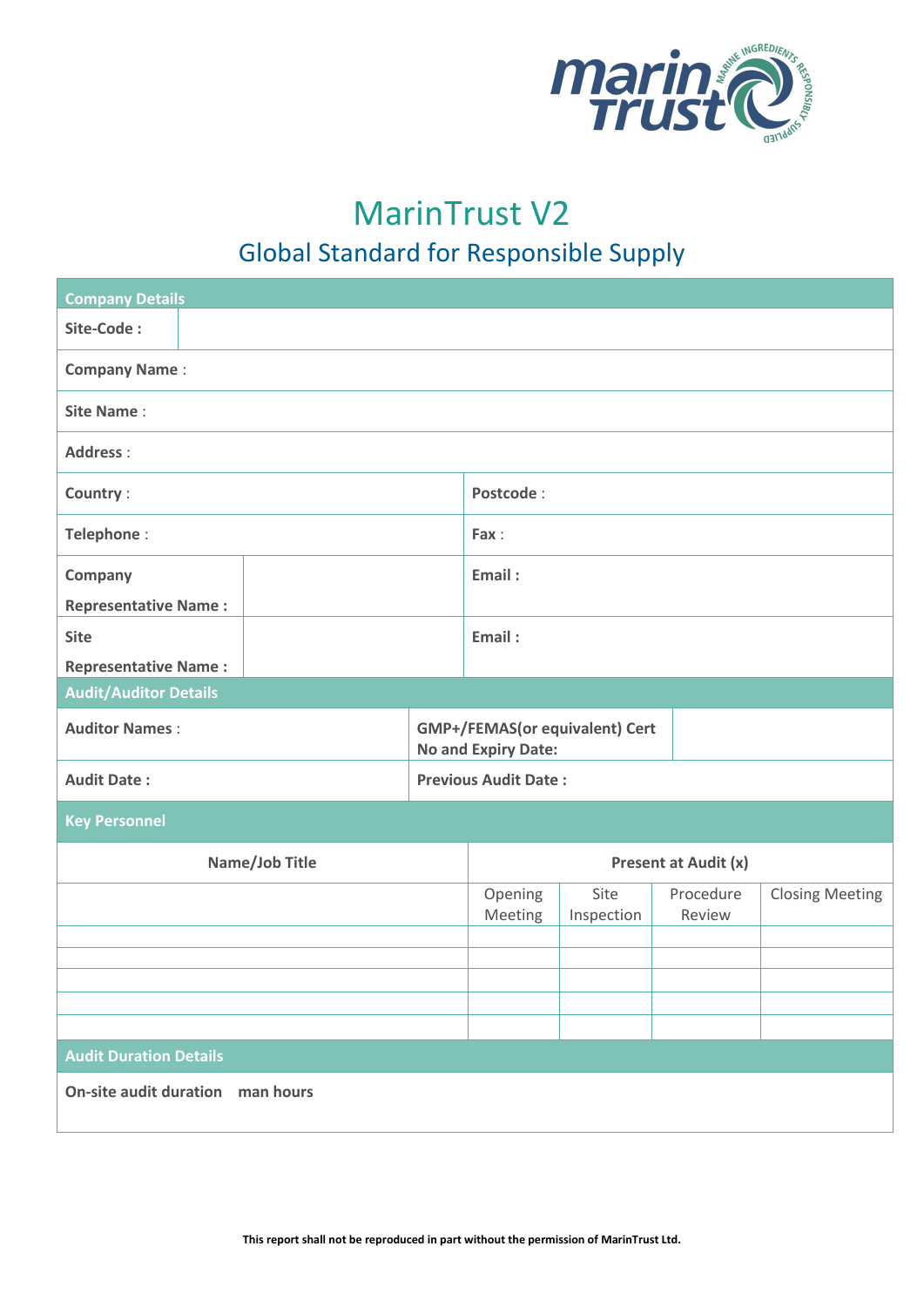

| <b>Raw Material Scope</b>    |                         |                                              |                                                                                                                                          |                   |                       |                 |
|------------------------------|-------------------------|----------------------------------------------|------------------------------------------------------------------------------------------------------------------------------------------|-------------------|-----------------------|-----------------|
|                              |                         |                                              | <b>Fishery</b> (Auditor Note: Please list all the approved fisheries that the applicant is sourcing from)                                |                   |                       |                 |
| <b>MSC Certified Fishery</b> |                         | <b>MarinTrust</b><br><b>Approved Fishery</b> | <b>Common Name</b>                                                                                                                       | <b>Latin Name</b> | <b>Fishery Region</b> | <b>Supplier</b> |
| Yes/No                       | <b>MSC Fishery Code</b> | Yes/No                                       |                                                                                                                                          |                   |                       |                 |
|                              |                         |                                              | See Guidance below. If in doubt, verifiy this info on the MarinTrust website https://www.marin-trust.com/marintrust-approved-whole-fish. |                   |                       |                 |
|                              |                         |                                              |                                                                                                                                          |                   |                       |                 |
|                              |                         |                                              |                                                                                                                                          |                   |                       |                 |
|                              |                         |                                              |                                                                                                                                          |                   |                       |                 |
|                              |                         |                                              | Fishery By Product: (Auditor Note: Please list all the approved by-product fisheries that the applicant is sourcing from)                |                   |                       |                 |
| <b>MSC Certified Fishery</b> |                         | <b>MarinTrust</b>                            |                                                                                                                                          |                   |                       |                 |
|                              |                         | <b>Approved Fishery</b>                      | <b>Common Name</b>                                                                                                                       | <b>Latin Name</b> |                       |                 |
| Yes/No                       | <b>MSC Fishery Code</b> | Yes/No                                       |                                                                                                                                          |                   | <b>Fishery Region</b> | <b>Supplier</b> |
|                              |                         |                                              | See Guidance below. If in doubt, verifiy this info on the Marintrust website https://www.marin-trust.com/marintrust-approved-products    |                   |                       |                 |
|                              |                         |                                              |                                                                                                                                          |                   |                       |                 |
|                              |                         |                                              |                                                                                                                                          |                   |                       |                 |
|                              |                         |                                              | Aquaculture By-product: (Auditor Note: Please list all the approved Acuaculture By-products that the applicant is sourcing               |                   |                       |                 |
|                              |                         |                                              | <b>Common Name</b>                                                                                                                       |                   | <b>Latin Name</b>     | <b>Supplier</b> |
|                              |                         |                                              | See Guidance below. If in doubt, verifiy this info on the MarinTrust website https://www.marin-trust.com/marintrust-approved-products    |                   |                       |                 |
|                              |                         |                                              |                                                                                                                                          |                   |                       |                 |

**This report shall not be reproduced in part without the permission of MarinTrust Ltd.**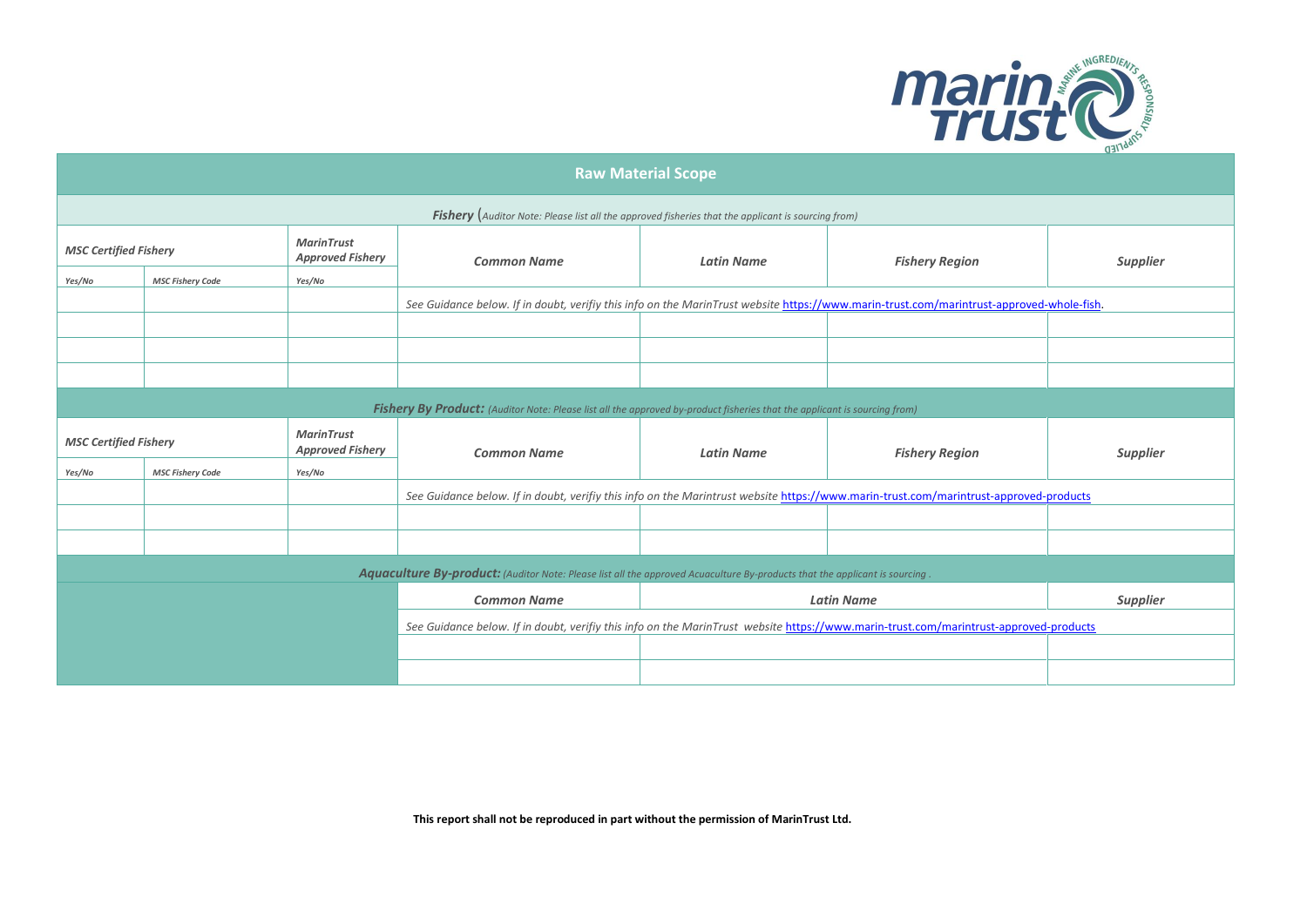

| <b>Summary</b>                |  |
|-------------------------------|--|
|                               |  |
|                               |  |
|                               |  |
|                               |  |
|                               |  |
|                               |  |
|                               |  |
|                               |  |
|                               |  |
|                               |  |
|                               |  |
| <b>Company / Site Profile</b> |  |
|                               |  |
|                               |  |
|                               |  |
|                               |  |
|                               |  |
|                               |  |
|                               |  |
|                               |  |
|                               |  |
|                               |  |
|                               |  |
|                               |  |
|                               |  |
|                               |  |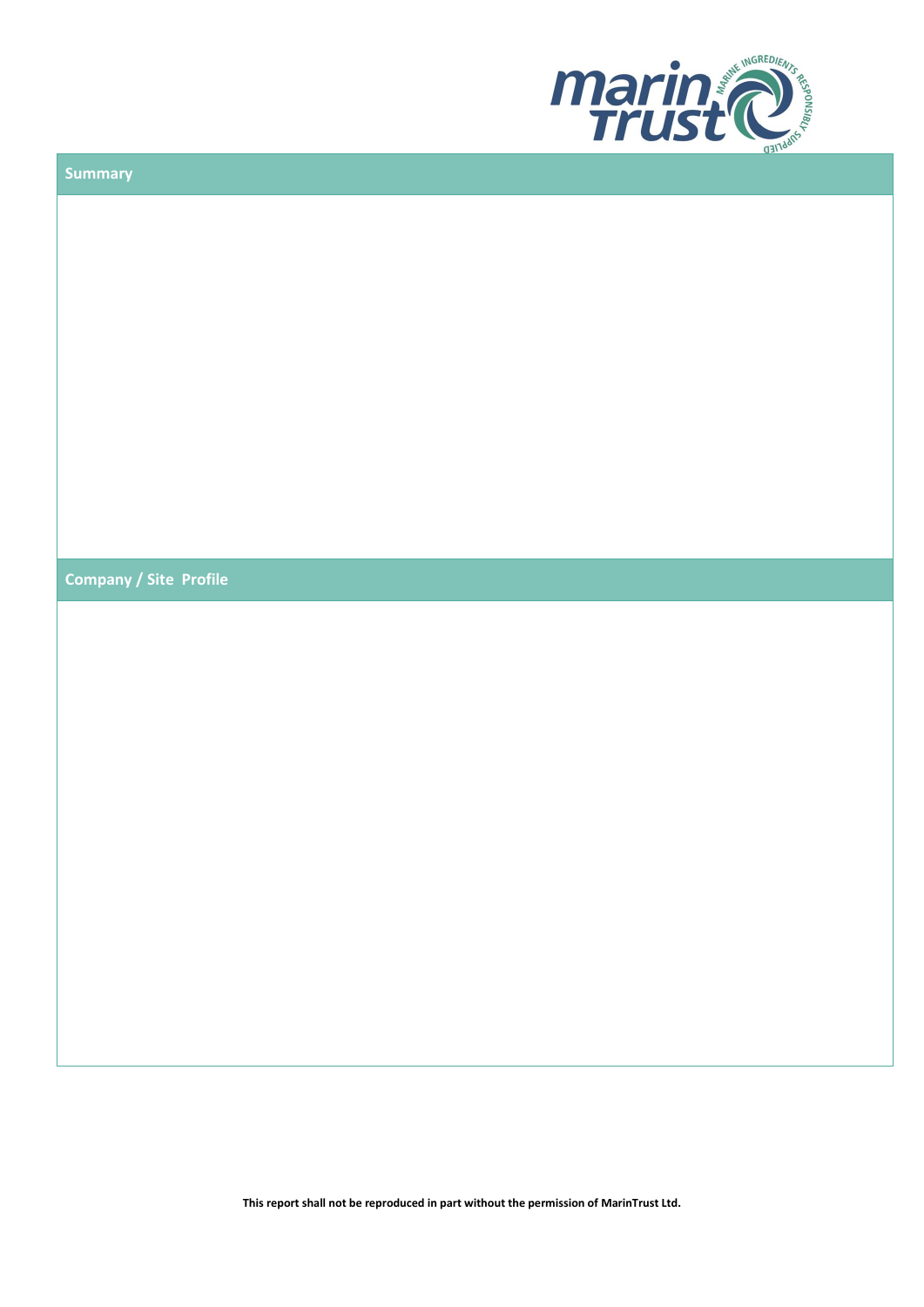

## **List of Non-Conformities**

| No. | <b>Status</b><br>(Critical,<br>Major or<br>Minor) | Clause<br>No. | <b>Detail of Non-Conformity</b> | Corrective<br>Action<br>Timescale |
|-----|---------------------------------------------------|---------------|---------------------------------|-----------------------------------|
|     |                                                   |               |                                 |                                   |
|     |                                                   |               |                                 |                                   |
|     |                                                   |               |                                 |                                   |
|     |                                                   |               |                                 |                                   |
|     |                                                   |               |                                 |                                   |
|     |                                                   |               |                                 |                                   |
|     |                                                   |               |                                 |                                   |
|     |                                                   |               |                                 |                                   |
|     |                                                   |               |                                 |                                   |
|     |                                                   |               |                                 |                                   |
|     |                                                   |               |                                 |                                   |
|     |                                                   |               |                                 |                                   |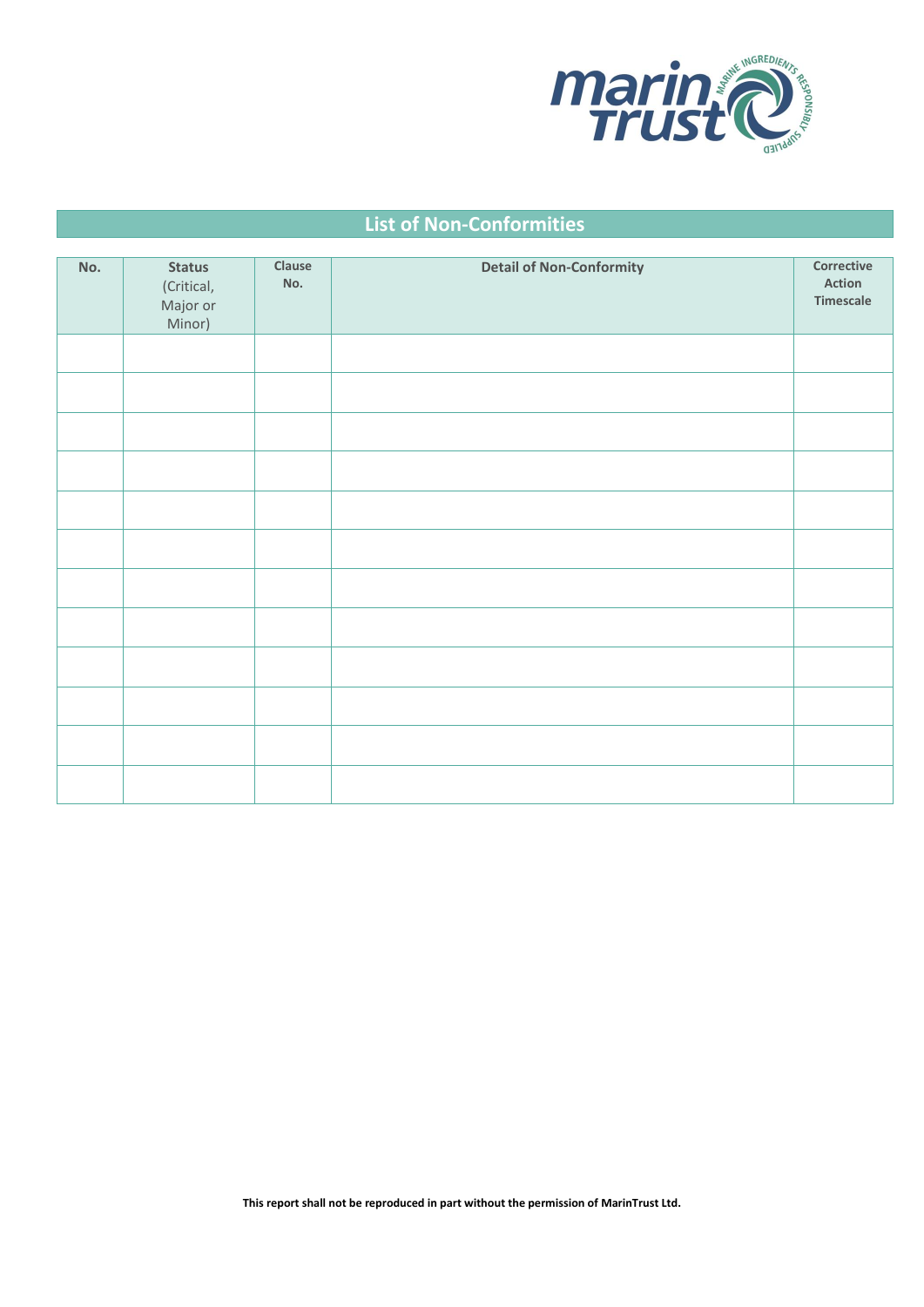

| <b>Clause No &amp; Requirement</b>                                                                                                                                                                                                | <b>Conforms</b>                                   | <b>Details</b>                                                                                                                                                                                                                                                                                                                                                                                                                                                                                                                                           |  |  |
|-----------------------------------------------------------------------------------------------------------------------------------------------------------------------------------------------------------------------------------|---------------------------------------------------|----------------------------------------------------------------------------------------------------------------------------------------------------------------------------------------------------------------------------------------------------------------------------------------------------------------------------------------------------------------------------------------------------------------------------------------------------------------------------------------------------------------------------------------------------------|--|--|
|                                                                                                                                                                                                                                   | Y, N or NA                                        |                                                                                                                                                                                                                                                                                                                                                                                                                                                                                                                                                          |  |  |
|                                                                                                                                                                                                                                   | <b>SECTION 1 - RESPONSIBLE SOURCING PRACTICES</b> |                                                                                                                                                                                                                                                                                                                                                                                                                                                                                                                                                          |  |  |
| 1.2 Responsible Sourcing Policy                                                                                                                                                                                                   |                                                   |                                                                                                                                                                                                                                                                                                                                                                                                                                                                                                                                                          |  |  |
| 1.2.1 - The Applicant shall implement a<br>documented Policy that commits them<br>to the responsible sourcing of fishery<br>material in accordance with this<br>Standard.                                                         | <b>FULL</b><br><b>COMPLIANCE</b>                  | The applicant site has a written commitment to the MarinTrust<br>standard and has a document that states that they will only source<br>from approved MarinTrust approved fisheries and by product<br>fisheries for products bearing the MarinTrust statement or logo.<br>This document will need to be approved by the site's CEO or an<br>equivalent senior manager.<br>If the Raw material is sourced from MSC certified fisheries these<br>are automatically approved fisheries and the applicant will have a<br>documented policy stating this fact. |  |  |
| 1.2.2 - The Applicant shall be<br>permitted to use MarinTrust approved<br>raw material in their scope if they have<br>been granted this approval by<br>MarinTrust Ltd.                                                            | <b>FULL</b><br><b>COMPLIANCE</b>                  | The applicant has to be able to demonstrate that all fish raw<br>material to be used within the scope of certification to be<br>approved to use by MarinTrust Ltd. This confirmation can be via<br>email from MarinTrust secretariat or via any other evidence such<br>as the respective registration (initial or scope extension) or                                                                                                                                                                                                                    |  |  |
| 1.2.3 - The Applicant shall be only<br>permitted to use MSC certified raw<br>material in their scope if they have a<br>documented process in place to<br>confirm the MSC certified status of<br>these raw materials upon receipt. | <b>FULL</b><br><b>COMPLIANCE</b>                  | Documented process is in place to confirm the MSC certified status<br>of MSC certified raw materials upon receipt                                                                                                                                                                                                                                                                                                                                                                                                                                        |  |  |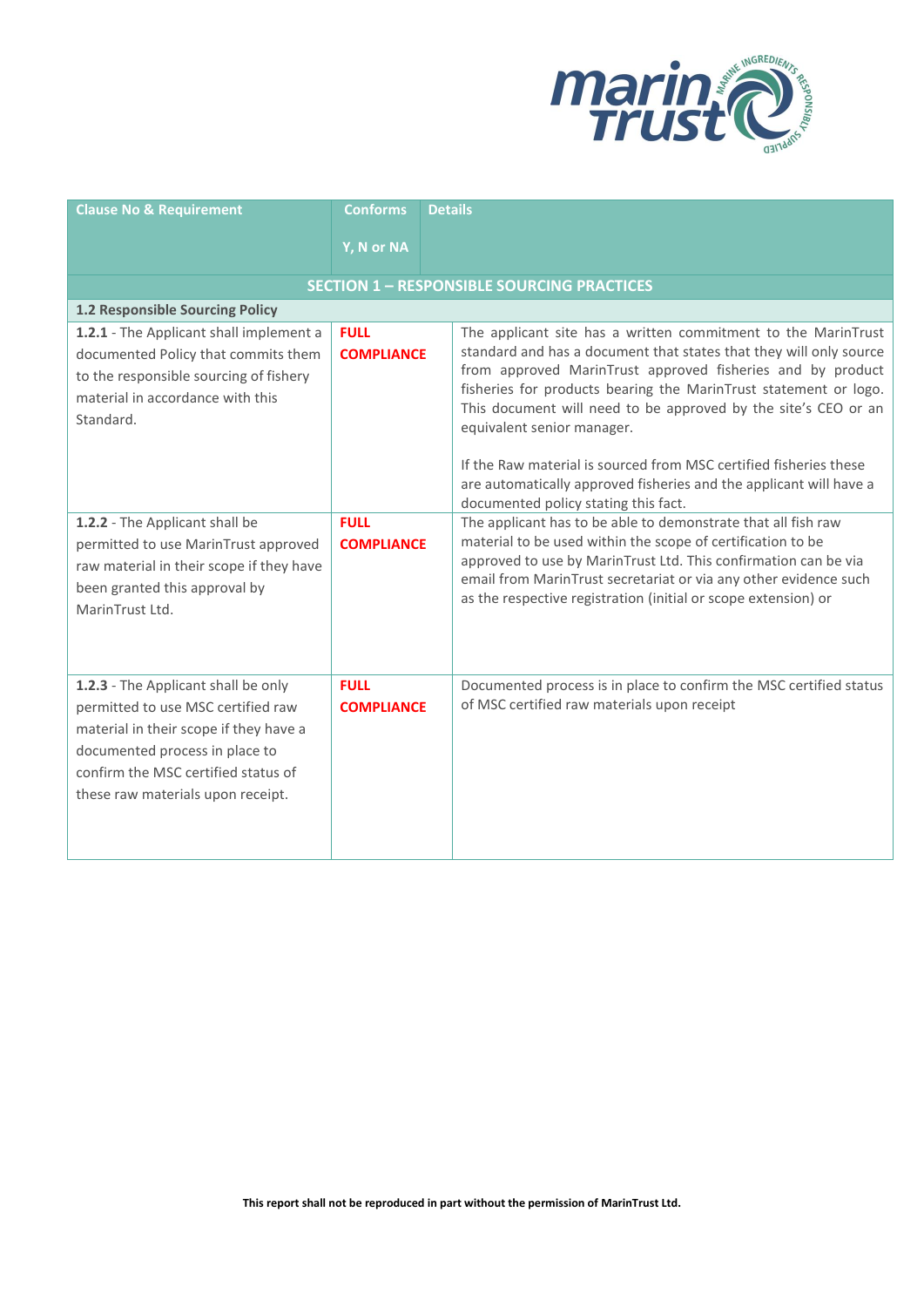

## **1.4 Reporting and Recording of Fishery Raw Materials**

**Each delivery of fishery material shall meet the following criteria in order for it to be eligible for use as approved raw material.**

| 1.4.1 - Whole Fish Fishery material<br>shall be traceable to a fishery/fisheries<br>approved as compliant to the<br>MarinTrust Standard, or to an certified<br>MSC fishery, to be eligible for<br>identification of MarinTrust | <b>FULL</b><br><b>COMPLIANCE</b> | The applicant must be able to demonstrate that they have<br>procedures and documented evidence to prove that all the whole<br>fish material that will be used for the production of MarinTrust<br>material can be traced back to the fisheries they were sourced<br>from. These fisheries must either be MarinTrust approved or MSC<br>certified.<br>The auditor should note that MarinTrust fishery assessments<br>approve specific species. It is recognised that all fisheries produce                                                                                                                                                                                                                                               |
|--------------------------------------------------------------------------------------------------------------------------------------------------------------------------------------------------------------------------------|----------------------------------|-----------------------------------------------------------------------------------------------------------------------------------------------------------------------------------------------------------------------------------------------------------------------------------------------------------------------------------------------------------------------------------------------------------------------------------------------------------------------------------------------------------------------------------------------------------------------------------------------------------------------------------------------------------------------------------------------------------------------------------------|
|                                                                                                                                                                                                                                |                                  | some level of bycatch; therefore, the whole fish material used by<br>the applicant is unlikely to consist entirely of approved species. If<br>each individual non-approved species represents less than 5% (by<br>weight) of a landing, the landing can be treated as entirely<br>MarinTrust. However, if any single non-approved species regularly<br>makes up more than 5% of landings, that species should be<br>subjected to a full MarinTrust fishery assessment before such<br>landings can be considered approved for the requirements of this<br>criterion unless the fishery management plan for the species<br>specifically recognises that a higher percentage level of by catch is<br>permitted and has been accounted for. |
|                                                                                                                                                                                                                                |                                  | The Auditor shall give a brief summary of the traceability system:<br>from catch, Landing, transfer to the plant, intake, production,<br>dispatch.                                                                                                                                                                                                                                                                                                                                                                                                                                                                                                                                                                                      |
| 1.4.2 - All whole fish fishery landings<br>received by the Applicant shall be<br>recorded and verified                                                                                                                         | <b>FULL</b><br><b>COMPLIANCE</b> | The applicant has a record of each landing made to it for all the<br>whole fish used in the plant that is destined for use as raw material<br>for complaint MarinTrust Fish meal and oil. If the fishery<br>regulations states that each landing must be oversee by the<br>national control body which has jurisdiction over the fishery, these<br>records should be available as well for all consignments used in the<br>Factory. In most cases the fish meal plant will have to record the<br>landing by weight and species and report this back to the<br>regulatory authorities if an inspector is not present at the time of<br>landing.                                                                                          |
|                                                                                                                                                                                                                                |                                  | The Auditor shall review and verify that these records are accurate<br>and up to date. For reference the auditor should review the whole<br>fish approval report to establish what requirements are necessary<br>for the landing of this whole fish material. The most up to date<br>approval reports can be located on https://www.marin-<br>trust.com/marintrust-approved-whole-fish.                                                                                                                                                                                                                                                                                                                                                 |
| 1.4.3 - All raw materials shall only be<br>sourced from legal, reported and                                                                                                                                                    | <b>FULL</b><br><b>COMPLIANCE</b> | The Applicant has a policy that states that raw materials are only<br>sourced from legal, reported and regulated fishing activity and<br>have robust and manged documentation for all raw materials<br>demonstrating that they are legal and not IUU                                                                                                                                                                                                                                                                                                                                                                                                                                                                                    |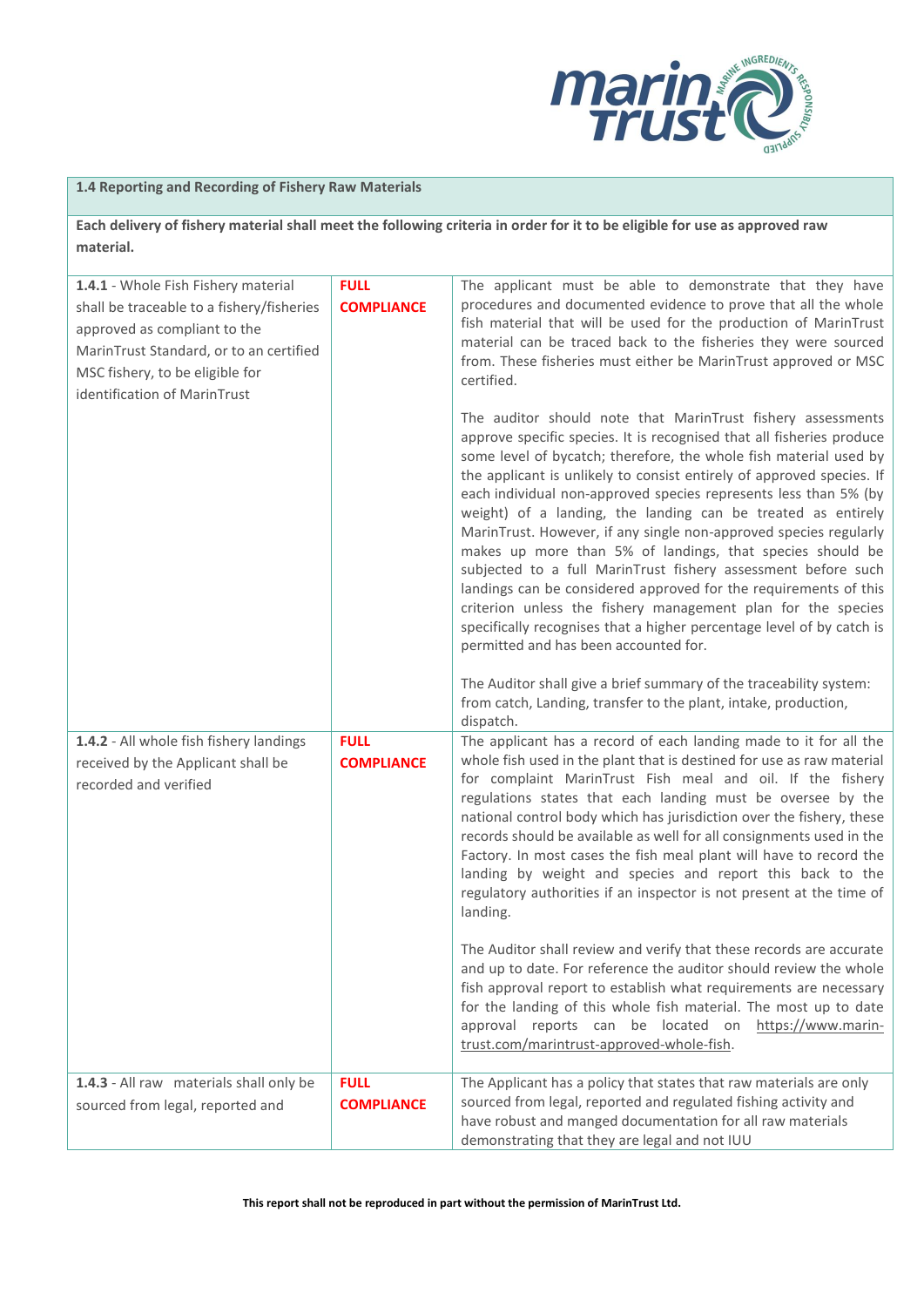

| regulated fishing activity.                                                                                                                                                                                         |                                  |                                                                                                                                                                                                                                                      |
|---------------------------------------------------------------------------------------------------------------------------------------------------------------------------------------------------------------------|----------------------------------|------------------------------------------------------------------------------------------------------------------------------------------------------------------------------------------------------------------------------------------------------|
| 1.4.3.1 - Applicants shall provide<br>evidence that their raw material is<br>sourced from vessels that are not<br>officially listed as engaging in illegal,<br>unreported and unregulated (IUU)<br>fishing activity | <b>FULL</b><br><b>COMPLIANCE</b> | The Applicant has a policy that states that raw materials are only<br>sourced from legal, reported and regulated fishing activity and<br>have robust and manged documentation for all raw materials<br>demonstrating that they are legal and not IUU |
| 1.4.4 - The details of each consignment<br>of fish from a vessel shall be recorded.<br>This shall include:                                                                                                          | <b>FULL</b><br><b>COMPLIANCE</b> | The applicant will be able to provide all the information asked in<br>the following six (6) sub criteria for each consignment of fish used<br>in this plant that will be used as a raw material for the MarinTrust<br>compliant fish meal and oil    |
| (i) Name of vessel, IMO/registration<br>number, call sign, legal owner, name<br>and address,                                                                                                                        | <b>FULL</b><br><b>COMPLIANCE</b> | Confirmed that all this information is clearly identified on all<br>records that related back to the whole fish that is utilised within<br>this factory                                                                                              |
| (ii) Proof of authorisation to engage in<br>the specific fishing activity,                                                                                                                                          | <b>FULL</b><br><b>COMPLIANCE</b> | Confirmed that all this information is clearly identified on all<br>records that related back to the whole fish that is utilised within<br>this factory                                                                                              |
| (iii) Date and time of discharge to<br>facility,                                                                                                                                                                    | <b>FULL</b><br><b>COMPLIANCE</b> | Confirmed that all this information is clearly identified on all<br>records that related back to the whole fish that is utilised within<br>this factory                                                                                              |
| (iv) Species and quantity discharged,                                                                                                                                                                               | <b>FULL</b><br><b>COMPLIANCE</b> | Confirmed that all this information is clearly identified on all<br>records that related back to the whole fish that is utilised within<br>this factory                                                                                              |
| (v) Location or place(s) and dates of<br>fishing activity where catch originated,                                                                                                                                   | <b>FULL</b><br><b>COMPLIANCE</b> | Confirmed that all this information is clearly identified on all<br>records that related back to the whole fish that is utilised within<br>this factory                                                                                              |
| (vi) Fishing method used,                                                                                                                                                                                           | <b>FULL</b><br><b>COMPLIANCE</b> | Confirmed that all this information is clearly identified on all<br>records that related back to the whole fish that is utilised within<br>this factory                                                                                              |
|                                                                                                                                                                                                                     |                                  | <b>SECTION 2 - RESPONSIBLE TRACEABILITY PRACTICES</b>                                                                                                                                                                                                |
| 2.1 Traceability of Marine Ingredients to Fishery                                                                                                                                                                   |                                  |                                                                                                                                                                                                                                                      |
| 2.1.1 - Applicants shall have a system<br>in place to ensure that the production<br>of compliant marine ingredients can                                                                                             | <b>FULL</b><br><b>COMPLIANCE</b> | The applicant will have an active list of approved fisheries and by-<br>product fisheries and be able to demonstrate that they have a<br>working system to be able to trace back the marine ingredients to                                           |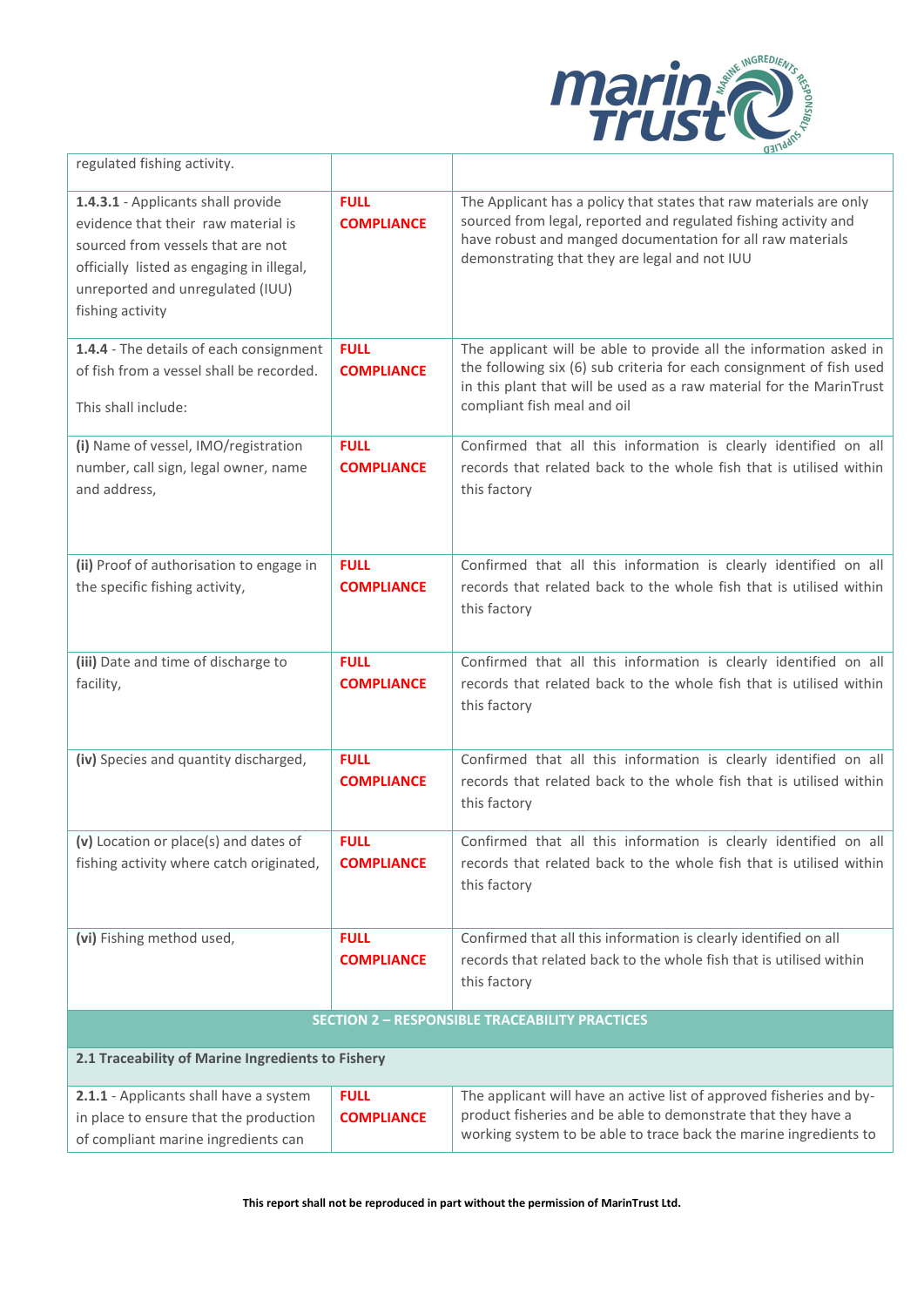

| be traced back to an approved fishery<br>material. Where an applicant is<br>processing fishery material which<br>originates from a fishery in the<br>MarinTrust Improver Programme, the<br>system shall also be able to trace this<br>material as separate from MarinTrust<br>approved material.                                                                                                                                                                                                                              |                                  | the approved fishery material.<br>Information to include - Names of vessel/owner/registration: Date<br>of landing-species quantity, Details of testing                                                                                                                                                                                                                                                                                                                                                                                                                                                                                                                                                                                                                                                                                                                                                     |
|-------------------------------------------------------------------------------------------------------------------------------------------------------------------------------------------------------------------------------------------------------------------------------------------------------------------------------------------------------------------------------------------------------------------------------------------------------------------------------------------------------------------------------|----------------------------------|------------------------------------------------------------------------------------------------------------------------------------------------------------------------------------------------------------------------------------------------------------------------------------------------------------------------------------------------------------------------------------------------------------------------------------------------------------------------------------------------------------------------------------------------------------------------------------------------------------------------------------------------------------------------------------------------------------------------------------------------------------------------------------------------------------------------------------------------------------------------------------------------------------|
| 2.1.2 - Applicants shall implement<br>procedures that demonstrate the<br>avoidance of raw materials that are<br>sourced from Illegal, Unreported and<br>Unregulated (IUU) fishing activity.                                                                                                                                                                                                                                                                                                                                   | <b>FULL</b><br><b>COMPLIANCE</b> | The applicant will have a policy backed up by procedures that will<br>determine that they are aware of potential IUU fish and what<br>actions they will take to ensure that this will not occur for any of<br>the raw material that they source. This will entail reviewing a<br>recorded list of illegal fishing vessels, consulting with the<br>regulatory authorities, etc. Before the applicant will accept a<br>vessel to supply its operation. In the case of by product material<br>the applicant will need to gain a written commitment from the<br>supplying processor that they have polices in place to avoid the<br>use of IUU fish.<br>The applicant will also be able to demonstrate that all its<br>employees are aware of this policy and the enforcement<br>procedures to ensure that the possibility of any unofficial landing<br>coming into the plant is kept to the absolute minimum. |
| 2.1.3 - Applicants that produce marine<br>ingredients that meets the<br>requirements of this MarinTrust<br>Standard shall have a system in place<br>to keep it separate from fish meal and<br>fish oil that is produced from non-<br>approved raw material. Applicants<br>which produce marine ingredients<br>using raw materials which originate<br>from a fishery in the MarinTrust<br>Improver Programme shall have a<br>system in place to keep this separate<br>from both fully approved and non-<br>approved materials. | <b>FULL</b><br><b>COMPLIANCE</b> | Applicant has a policy and system in place to keep labelled<br>MarinTrust product separate from fish meal and fish oil that is<br>produced from non-approved raw material or from a fishery in the<br>MarinTrust Improver Programme have a system in place to keep<br>this separate from both fully approved and non-approved<br>materials.<br>At all stages in the supply chain the Applicant is able to trace RS<br>material back to certified RS factories from where it was derived<br>and is kept separate from any non-compliant RS fishmeal and oil<br>material                                                                                                                                                                                                                                                                                                                                     |
| 2.1.4 - All compliant MarinTrust fish<br>meal and fish oil shall be identifiable<br>with a defined positive batch<br>identification system in order to be<br>eligible for identification as compliant<br>with the MarinTrust Standard.                                                                                                                                                                                                                                                                                        | <b>FULL</b><br><b>COMPLIANCE</b> | The applicant will demonstrate that all compliant MarinTrust fish<br>meal and fish oil shall be identifiable with a defined positive batch<br>identification system                                                                                                                                                                                                                                                                                                                                                                                                                                                                                                                                                                                                                                                                                                                                        |
| 2.1.5 - Where the identity of eligible<br>material is lost, (e.g. through mixing                                                                                                                                                                                                                                                                                                                                                                                                                                              | <b>FULL</b>                      | The applicant will have a procedure in their management system<br>on how to deal with the case where a loss of traceability or                                                                                                                                                                                                                                                                                                                                                                                                                                                                                                                                                                                                                                                                                                                                                                             |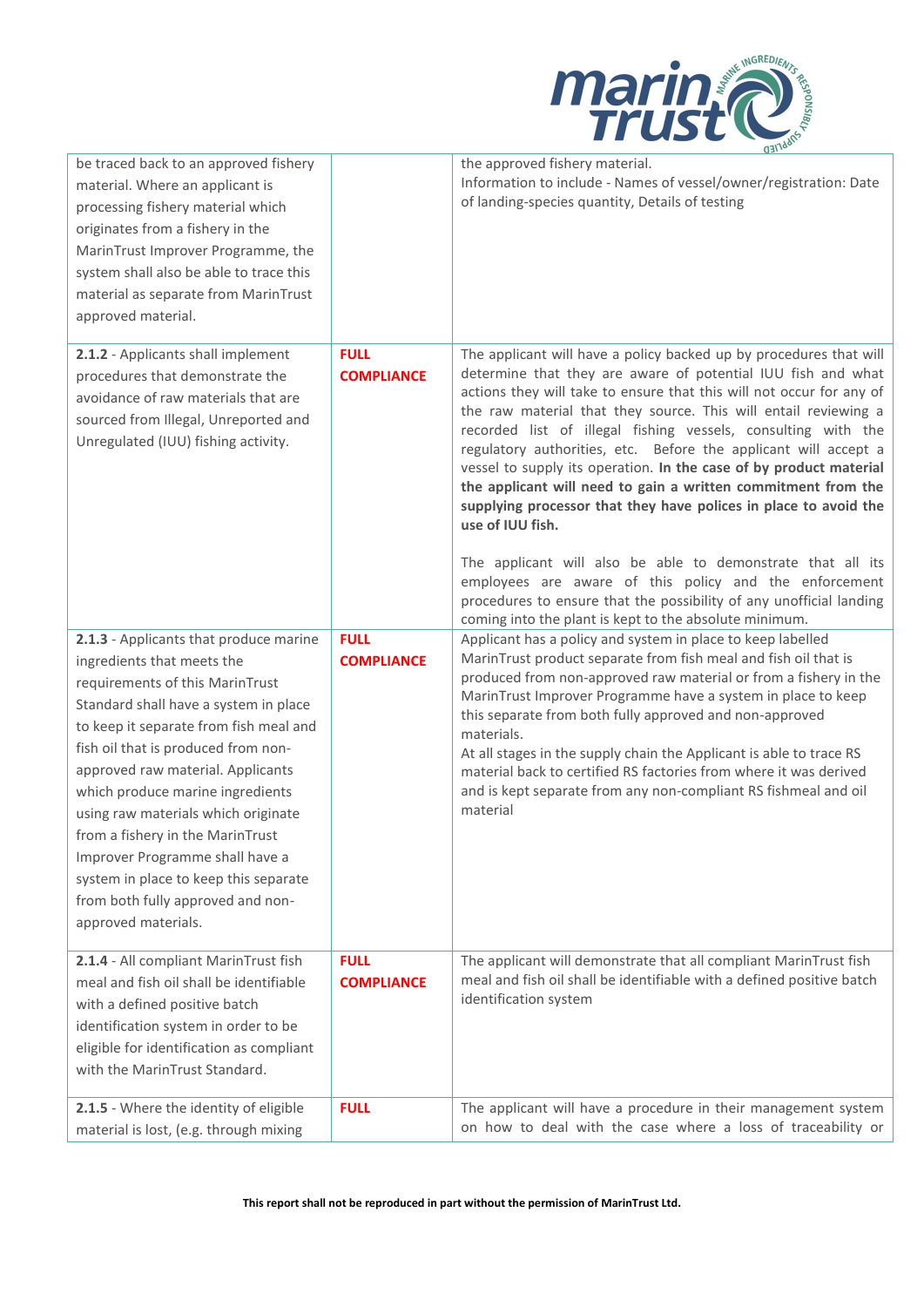

|                                                                                                                                                                                                                                     |                                  | QH1c                                                                                                                                                                                                                                                                                                                                                                                                                                                                                                                                                                                                                                                                                                                                                                                                                                                                                                                                                                                                                                                                                                                                                                                                                                                                                          |
|-------------------------------------------------------------------------------------------------------------------------------------------------------------------------------------------------------------------------------------|----------------------------------|-----------------------------------------------------------------------------------------------------------------------------------------------------------------------------------------------------------------------------------------------------------------------------------------------------------------------------------------------------------------------------------------------------------------------------------------------------------------------------------------------------------------------------------------------------------------------------------------------------------------------------------------------------------------------------------------------------------------------------------------------------------------------------------------------------------------------------------------------------------------------------------------------------------------------------------------------------------------------------------------------------------------------------------------------------------------------------------------------------------------------------------------------------------------------------------------------------------------------------------------------------------------------------------------------|
| with ineligible material) or there is a<br>potential loss in identity through loss<br>in traceability, the subsequent batch<br>shall no longer be identified as<br>compliant with the MarinTrust<br>Standard.                       | <b>COMPLIANCE</b>                | eligibility of MarinTrust certified material has occurred. This will<br>usually entail the requirement to have an effective quarantine<br>system in place for any product that was found to be outside the<br>scope of this standard or is suspected to be due to a loss of<br>identification and traceability.<br>If this loss of traceability does occur the applicant will have a<br>process and procedure in place to ensure that all this product is<br>NOT labelled MarinTrust compliant                                                                                                                                                                                                                                                                                                                                                                                                                                                                                                                                                                                                                                                                                                                                                                                                |
| 2.1.5.1 - The applicant shall conduct a<br>mass balance yield exercise every year<br>to test and record the amount of<br>marine ingredients derived from each<br>raw material category                                              | <b>FULL</b><br><b>COMPLIANCE</b> | Links into internal audits. The applicant will need to conduct a<br>mass balance exercise for each raw material type used to ensure<br>that it can be reconciled with the amount of this raw material used<br>and the amount of marine ingredients that it produced.<br>At all stages it will be possible for the applicant to claim that a<br>percentage of the material can be traced back to any certified<br>factories. The material may be mixed with non-compliant material<br>but the supplier can only sell the volume that is certified                                                                                                                                                                                                                                                                                                                                                                                                                                                                                                                                                                                                                                                                                                                                              |
| 2.1.6 - Applicants shall test the<br>effectiveness of their batch control<br>and traceability systems through a<br>detailed documented internal audit<br>conducted no less than once every 12<br>months for all marine ingredients. | <b>FULL</b><br><b>COMPLIANCE</b> | The applicant will have to demonstrate that they completed a full<br>traceability test and MASS BALANCE check on the MarinTrust<br>compliant fish meal and fish oil at least once per year to prove it is<br>still effect and robust and this should be identifiable for each<br>approved raw material. This system test shall cover the entire<br>production process from the source of the raw material to the<br>point where the fish meal and oil is sold to their customer and this<br>shall also include any third party or central distribution depot used<br>by the applicant.<br>All internal audits and test must be conducted by competent<br>individuals that have suitable training to conduct this type of test<br>and check.<br>If they highlight any areas that could pose a potential loss of<br>traceability issue then a plan will be required and implemented<br>which states all the actions required and with suitable time lines to<br>rectify them.<br>If it is a serious breach that could result in mislabelling of<br>MarinTrust compliant fish meal or oil this should be rectified<br>immediately or if this is not possible they should have a process to<br>ensure that the subsequent Fish meal and fish oil must not be<br>labelled as MarinTrust compliant. |
| 2.1.7 The internal audit shall include:                                                                                                                                                                                             |                                  |                                                                                                                                                                                                                                                                                                                                                                                                                                                                                                                                                                                                                                                                                                                                                                                                                                                                                                                                                                                                                                                                                                                                                                                                                                                                                               |
| 2.1.7.1 - Traceability of fishery                                                                                                                                                                                                   | <b>FULL</b>                      | The auditor shall take a sample of fishmeal and one of oil and shall                                                                                                                                                                                                                                                                                                                                                                                                                                                                                                                                                                                                                                                                                                                                                                                                                                                                                                                                                                                                                                                                                                                                                                                                                          |
| material supply-Supplier Traceability.                                                                                                                                                                                              | <b>COMPLIANCE</b>                | test the applicant's traceability system to ensure that it can be<br>traced back to either the source fishery or if a by-product to the<br>source processor.                                                                                                                                                                                                                                                                                                                                                                                                                                                                                                                                                                                                                                                                                                                                                                                                                                                                                                                                                                                                                                                                                                                                  |
|                                                                                                                                                                                                                                     |                                  | The applicant will be only complaint if this can be done effectively                                                                                                                                                                                                                                                                                                                                                                                                                                                                                                                                                                                                                                                                                                                                                                                                                                                                                                                                                                                                                                                                                                                                                                                                                          |
|                                                                                                                                                                                                                                     |                                  | and by using the systems and procedures in place within the plant                                                                                                                                                                                                                                                                                                                                                                                                                                                                                                                                                                                                                                                                                                                                                                                                                                                                                                                                                                                                                                                                                                                                                                                                                             |
| 2.1.7.2 - Traceability of raw fishery                                                                                                                                                                                               | <b>FULL</b>                      | The auditor should test the process traceability of both fish meal                                                                                                                                                                                                                                                                                                                                                                                                                                                                                                                                                                                                                                                                                                                                                                                                                                                                                                                                                                                                                                                                                                                                                                                                                            |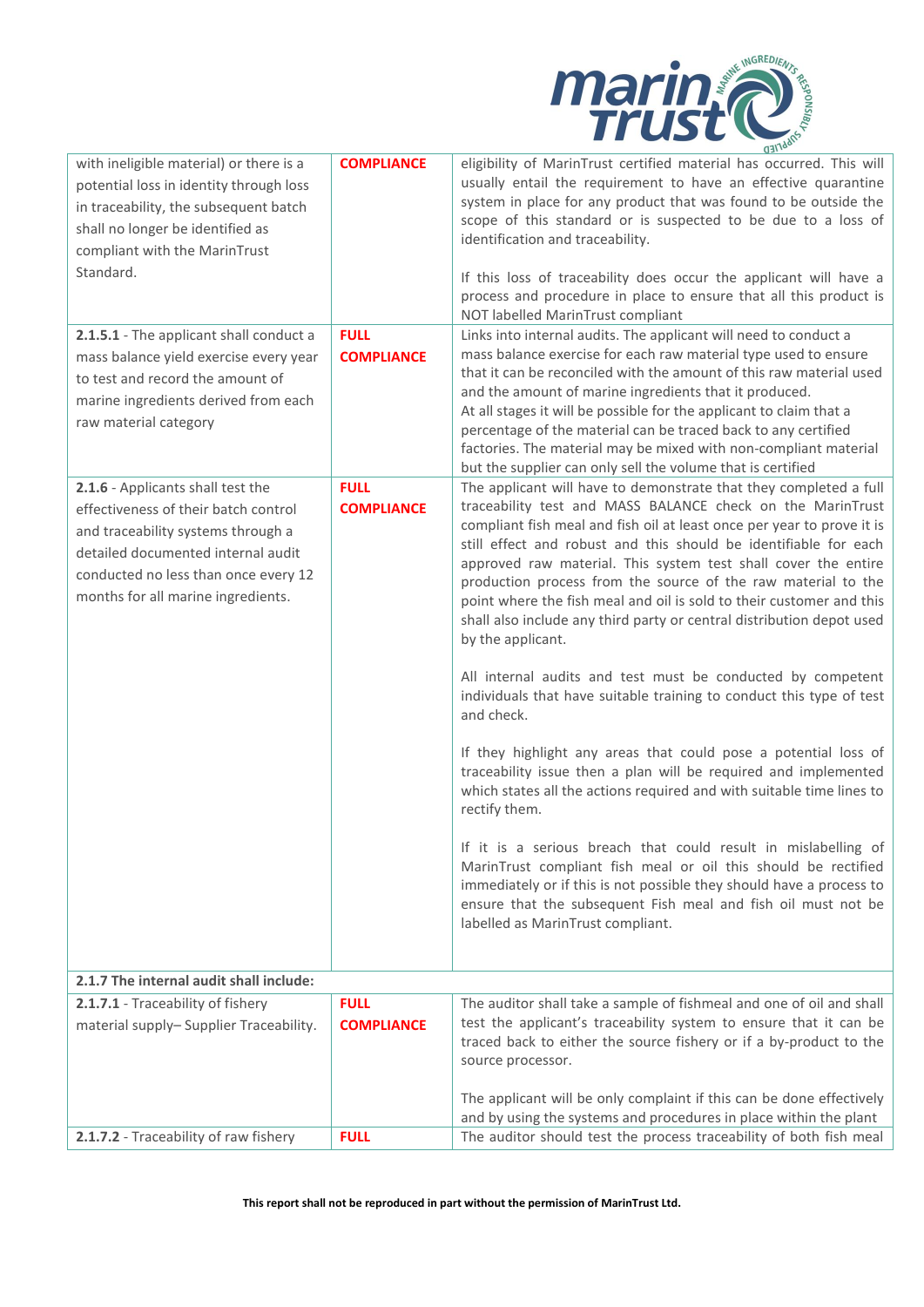

| material to finished product as it<br>moves through processing and all<br>storage stages (including external and<br>third-party storage) - Process<br>Traceability.                                                        | <b>COMPLIANCE</b>                | (14)<br>and fish oil throughout the entire manufacturing process, including<br>the third-party storage depots and/or central distribution depots,<br>to ensure that all the applicant's systems are effective.<br>The auditor should describe the process and highlight which<br>production date they used to test the traceability systems. Care<br>should be taken to ensure that all external storage facilities are<br>included, if applicable, in this assessment.                                                                                                                                                                                                                                                                                        |
|----------------------------------------------------------------------------------------------------------------------------------------------------------------------------------------------------------------------------|----------------------------------|----------------------------------------------------------------------------------------------------------------------------------------------------------------------------------------------------------------------------------------------------------------------------------------------------------------------------------------------------------------------------------------------------------------------------------------------------------------------------------------------------------------------------------------------------------------------------------------------------------------------------------------------------------------------------------------------------------------------------------------------------------------|
| 2.1.7.3 - Traceability of MarinTrust<br>compliant marine ingredients to<br>immediate customers-Customer<br>Traceability.                                                                                                   | <b>FULL</b><br><b>COMPLIANCE</b> | The auditor should test the traceability of both fish meal and fish<br>oil throughout the packing and onward selling process to ensure<br>that all the applicant's systems are effective.<br>The auditor should describe this process and highlight which<br>production date they used to test the applicant's traceability<br>systems. Care should be taken to ensure that all external storage<br>facilities are included, if applicable, in this check.                                                                                                                                                                                                                                                                                                     |
| 2.1.7.4 - The outcome of internal<br>traceability audits shall be<br>documented and shall include,<br>evidence of performance through<br>compliance reports, non-<br>conformances, corrective and<br>verification actions. | <b>FULL</b><br><b>COMPLIANCE</b> | The applicant will have an in Internal audit regime and will<br>specifically look at reviewing their own traceability systems to<br>ensure that they are effective and creditable. The applicant will<br>record all the results from these audits and will document<br>including descriptions of any non-conformances, corrective actions<br>and the date they were corrected and signed off.<br>The auditor will get the last traceability audit and will check that<br>no outstanding actions are waiting close off. The auditor will also<br>check that if non-compliances were noted in the last internal audit<br>that the corrective actions implemented, were robust enough to<br>close out the issue to ensure that it will not occur again in future. |
| 2.1.8 - Applicants shall inform the<br>Certification Body in the event of a<br>recall within 48 hours of any<br>dispatched compliant MarinTrust<br>marine ingredients                                                      | <b>FULL</b><br><b>COMPLIANCE</b> | The applicant will have a procedure in their management system<br>on the product recall requirements for MarinTrust certified fish<br>meal and fish oil. In this procedure, there will be a list of contacts<br>that should be inform and one of these will need to be the<br>certification body that award them their MarinTrust certificate.<br>The time frame for informing the certification body shall be stated<br>within this procedure                                                                                                                                                                                                                                                                                                                 |
| 2.1.9 - Applicants shall perform 1 recall<br>exercise every 12 months and<br>whenever necessary                                                                                                                            | <b>FULL</b><br><b>COMPLIANCE</b> | The facility conducts a re-call exercise every 12 months in order to<br>monitor the efficiency of its re-call system and to assure that non-<br>compliant marine ingredients are being mislabelled as MarinTrust<br>compliant.                                                                                                                                                                                                                                                                                                                                                                                                                                                                                                                                 |
| 2.2 Record Keeping                                                                                                                                                                                                         |                                  |                                                                                                                                                                                                                                                                                                                                                                                                                                                                                                                                                                                                                                                                                                                                                                |
| 2.2.1 - Applicants shall ensure that all<br>records required by this standard are<br>kept for a minimum of three years.                                                                                                    | <b>FULL</b><br><b>COMPLIANCE</b> | The applicant will have a procedure that requires all records to be<br>kept for three years in their management system. The records can<br>either be in a hard or soft format. The auditor should take a<br>sample of records to confirm that this procedure is being adhered<br>to.                                                                                                                                                                                                                                                                                                                                                                                                                                                                           |
| 2.2.2 - All Records required to verify<br>compliance with the IFFO RS standard<br>shall be accurate, legible and                                                                                                           | <b>FULL</b><br><b>COMPLIANCE</b> | When Checked the internal audit and mass balance validation are<br>accurate                                                                                                                                                                                                                                                                                                                                                                                                                                                                                                                                                                                                                                                                                    |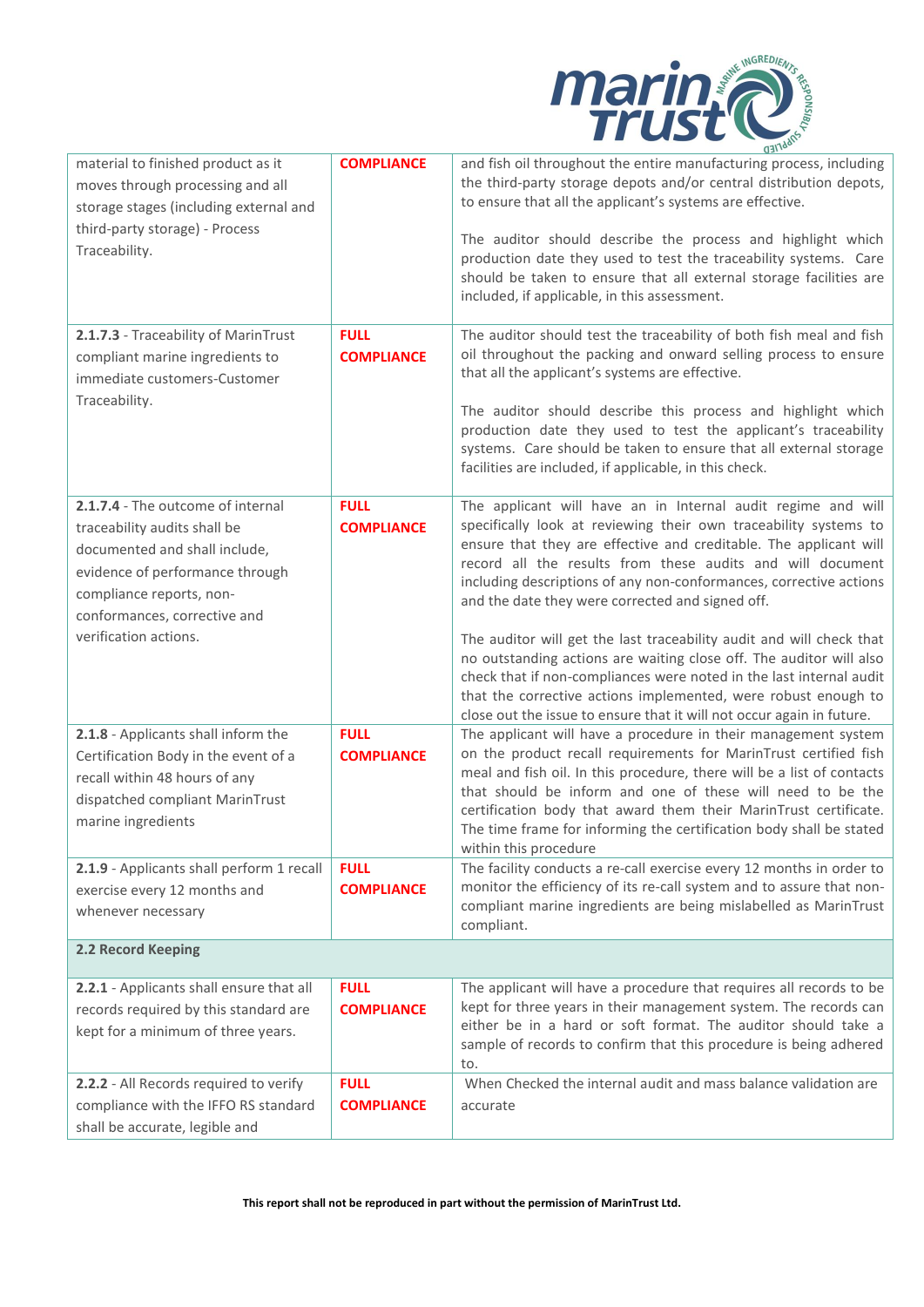

| unadulterated.                                                                                                                                                                                                                                                                                                                                |                                  |                                                                                                                                                                                                                                                                                                                                                                                                                                                                                                                                                                                                                       |  |
|-----------------------------------------------------------------------------------------------------------------------------------------------------------------------------------------------------------------------------------------------------------------------------------------------------------------------------------------------|----------------------------------|-----------------------------------------------------------------------------------------------------------------------------------------------------------------------------------------------------------------------------------------------------------------------------------------------------------------------------------------------------------------------------------------------------------------------------------------------------------------------------------------------------------------------------------------------------------------------------------------------------------------------|--|
| <b>SECTION 3 - RESPONSIBLE MANUFACTURING PRACTICES</b>                                                                                                                                                                                                                                                                                        |                                  |                                                                                                                                                                                                                                                                                                                                                                                                                                                                                                                                                                                                                       |  |
| 3.1 Factories certified to GMP+ or recognised equivalent or to a standard approved as equivalent <sup>1</sup> by the MarinTrust GBC                                                                                                                                                                                                           |                                  |                                                                                                                                                                                                                                                                                                                                                                                                                                                                                                                                                                                                                       |  |
| 3.1.1 - Certification shall be<br>administered by either an ISO 17065<br>accredited Certification Body included<br>in their accreditation scope by a<br>member of the IAF Multilateral<br>Agreement (MLA) or by a standard<br>certification process that has been<br>approved by the MarinTrust<br>Governance Board as being an<br>equivalent | <b>FULL</b><br><b>COMPLIANCE</b> | The auditor will check the Accreditation Certificate of the<br>Certification Body and ensure that the Certification body is<br>accredited for the given specific scope. If the CB is in application<br>for the appropriate accreditation make notes and comments.                                                                                                                                                                                                                                                                                                                                                     |  |
| 3.1.2 - Current and valid certificates<br>shall be available for each site<br>registered on the MarinTrust<br>Application Form that wishes to be<br>certified to the MarinTrust standard.                                                                                                                                                     | <b>FULL</b><br><b>COMPLIANCE</b> | The auditor shall check that for all sites assessed, that a full and<br>valid certificate to an approved standard is in place. The auditor<br>will make a note of the certificate number and the certificate<br>validation dates.                                                                                                                                                                                                                                                                                                                                                                                     |  |
| 3.1.3 - The outcome of external<br>inspection and surveillance audits to<br>the GMP+ or equivalent Standard shall<br>be made available including; reports of<br>the performance, outcome, non-<br>conformances and corrective actions<br>associated with assessments<br>conducted by the appointed<br>Certification Body.                     | <b>FULL</b><br><b>COMPLIANCE</b> | The auditor will check that all the clauses for the GMP+ standards<br>have been correctly approved, by assessing the applicant's last<br>GMP+ report to ensure that the certification body for this standard<br>has completed a full audit.<br>The auditor will check that all the NCs raised to the GMP+ standard<br>have been closed off and accepted by the GMP+ certification body.<br>As part of the factory assessment the auditor will review where<br>the GMP+ assessment identified a NC to confirm that the<br>corrective actions agreed by the applicant to close this off were<br>still being adhered to. |  |
| 3.1.4 - If applicable, applicants that<br>produce fish oil that is destined for<br>direct human consumption shall have                                                                                                                                                                                                                        | <b>FULL</b><br><b>COMPLIANCE</b> | Check the applicants HACCP study to ensure that it is specific to<br>the full process and that Fish Oil production is included. If Fish Oil<br>Production is not relevant mark as Not Applicable                                                                                                                                                                                                                                                                                                                                                                                                                      |  |
| incorporated a specific HACCP study to                                                                                                                                                                                                                                                                                                        | <b>CRITICAL NC</b>               | <b>NA</b>                                                                                                                                                                                                                                                                                                                                                                                                                                                                                                                                                                                                             |  |
| cover and control all the risks<br>associated with this type of Fish Oil                                                                                                                                                                                                                                                                      | <b>MAJOR NC</b>                  | Fish Oil Production is not included within the Applicants HACCP.                                                                                                                                                                                                                                                                                                                                                                                                                                                                                                                                                      |  |
| production                                                                                                                                                                                                                                                                                                                                    | <b>MINOR NC</b>                  | The HACCP for the Fish Oil Production could be improved.<br>2.2. Eastering without contification to CMD Lar to an annual oswivelent? standard as recognized by the MarinTrust Standard                                                                                                                                                                                                                                                                                                                                                                                                                                |  |

**3.2 Factories without certification to GMP+ or to an approved equivalent<sup>2</sup> standard as recognised by the MarinTrust Standard GBC**

<sup>1</sup> Programa de Aseguramiento de Calidad (PAC) from Chile.

**This report shall not be reproduced in part without the permission of MarinTrust Ltd.**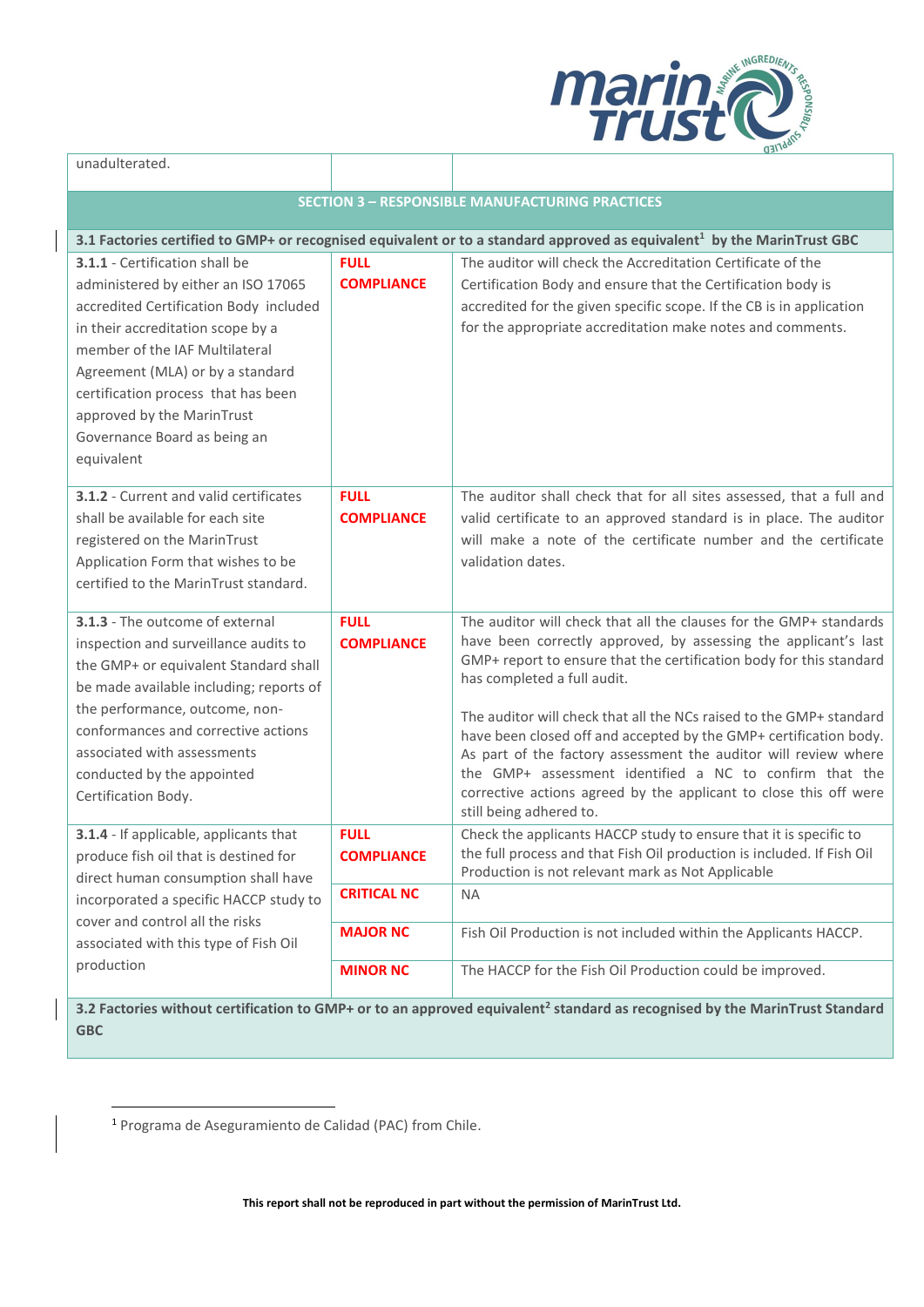

| 3.2.1 - Structure and Facilities                                                                                                                                                                                                                                                                       |                                  |                                                                                                                                                                                                                                                                                                                                                                                                         |
|--------------------------------------------------------------------------------------------------------------------------------------------------------------------------------------------------------------------------------------------------------------------------------------------------------|----------------------------------|---------------------------------------------------------------------------------------------------------------------------------------------------------------------------------------------------------------------------------------------------------------------------------------------------------------------------------------------------------------------------------------------------------|
| 3.2.1.1 - Facilities and equipment shall<br>be designed to allow appropriate<br>cleaning and disinfection and managed<br>to avoid risks to the safety of raw<br>materials and marine ingredients                                                                                                       | <b>FULL</b><br><b>COMPLIANCE</b> | All facilities and equipment must be constructed of a material that<br>is imperious and readily cleanable. All equipment that comes into<br>direct contact with the raw material and finished fish meal and fish<br>oil must be constructed of an imperious material that will facilitate<br>cleaning.                                                                                                  |
| 3.2.1.1.1 - Facilities and equipment<br>shall be designed to allow appropriate<br>cleaning and disinfection and managed<br>to avoid risks to staff safety.                                                                                                                                             | <b>FULL</b><br><b>COMPLIANCE</b> | All facilities and equipment shall need to be designed to ensure<br>that they are cleanable and do not pose a health and safety risk to<br>the staff operating the facility                                                                                                                                                                                                                             |
| 3.2.1.2 - Facilities shall be designed to<br>reduce the risk of contamination of<br>raw material from semi- and processed<br>marine ingredients material<br>particularly post critical control<br>process points designed to eliminate<br>microbiological hazards in the marine<br>ingredient material | <b>FULL</b><br><b>COMPLIANCE</b> | The facility shall have a logical process flow to ensure that there<br>are no cross over points that may allow the semi and finished fish<br>meal and oil to be cross contaminated by the raw intake material                                                                                                                                                                                           |
| 3.2.1.3 Access to processing facilities<br>and storage areas shall be organised to<br>prevent cross contamination of<br>processed materials from personnel<br>operating in raw and semi-processed<br>areas                                                                                             | <b>FULL</b><br><b>COMPLIANCE</b> | The facility shall have a logical process flow to ensure that there<br>are no cross over points that may allow the semi and finished fish<br>meal and oil to be cross contaminated by the raw intake material.<br>The facility must have strict movement requirements of personal<br>to ensure that they do not cross contaminate the semi and<br>finished fish meal and fish oil with the raw material |
| *3.2.1.4 - There shall be adequate<br>lighting to ensure activities can be<br>undertaken safely and efficiently.<br>Note: If the applicant holds a Chilean<br>PAC certification, this clause shall be<br>audited.                                                                                      | <b>FULL</b><br><b>COMPLIANCE</b> | The lighting in all parts of the facility must be sufficient to allow for<br>good cleaning and operational practices and possible pest<br>detection                                                                                                                                                                                                                                                     |
| 3.2.1.5 - Protective clothing shall be<br>worn where the applicant has<br>determined that there is a risk from<br>personnel to marine ingredient<br>contamination                                                                                                                                      | <b>FULL</b><br><b>COMPLIANCE</b> | All personnel shall be issued with appropriate protective clothing.<br>Protective clothing subject to a risk assessment.                                                                                                                                                                                                                                                                                |
| *3.2.1.5.1 - Protective clothing shall be                                                                                                                                                                                                                                                              | <b>FULL</b>                      | At all parts within the fish meal plant protective overalls, safety<br>glasses, safety boots and head gear shall be worn. Ear defenders                                                                                                                                                                                                                                                                 |

 $2$  Factories with a valid PAC standard as audited in section 3.1 shall also be audited to some clauses in this section. The relevant clauses are marked with an asterisk.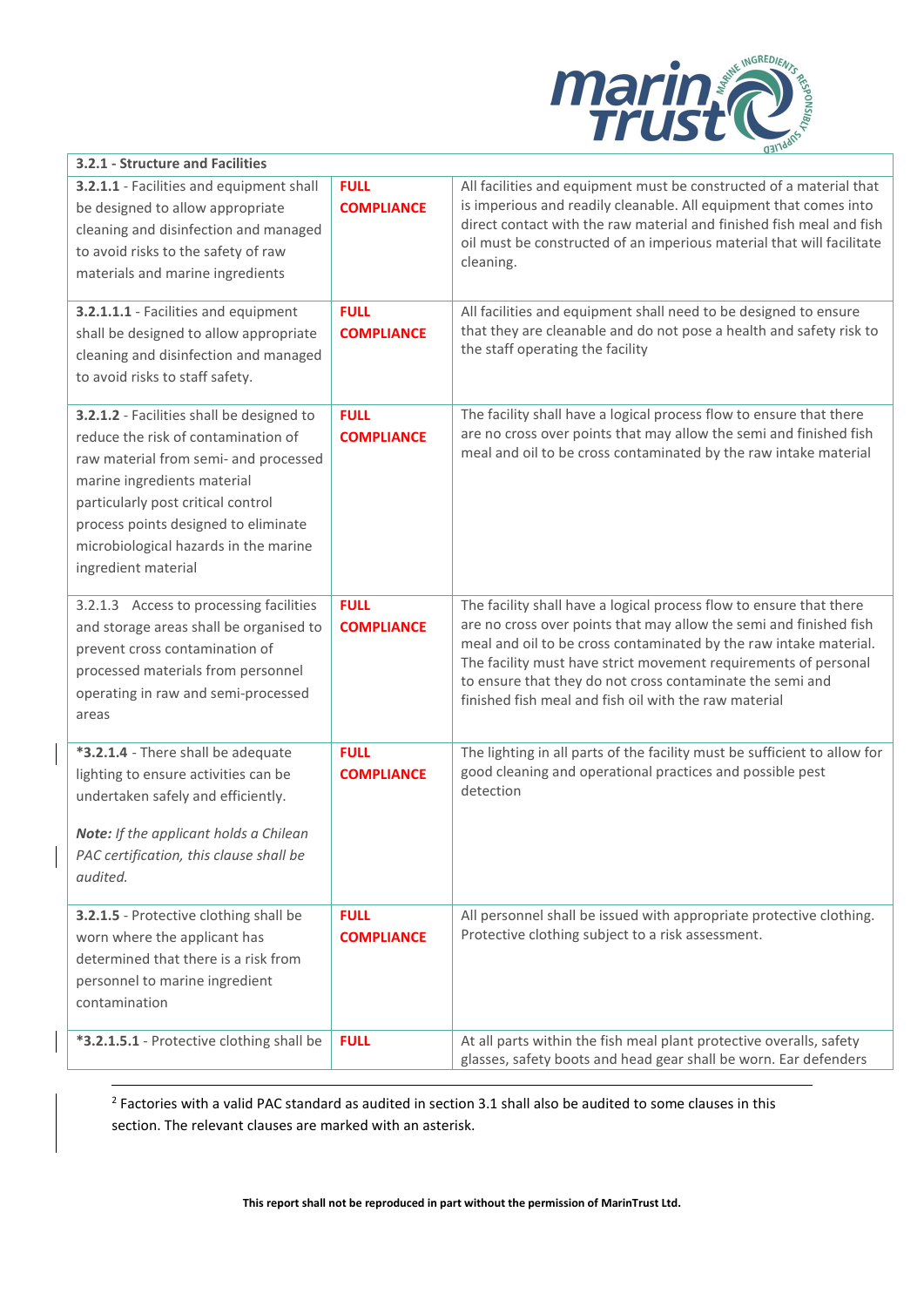

|                                                                                                                                                                                                                                                                             |                                  | $dJ1$ <sub>lac</sub>                                                                                                                                                                                                                                                                                                                                                                      |
|-----------------------------------------------------------------------------------------------------------------------------------------------------------------------------------------------------------------------------------------------------------------------------|----------------------------------|-------------------------------------------------------------------------------------------------------------------------------------------------------------------------------------------------------------------------------------------------------------------------------------------------------------------------------------------------------------------------------------------|
| worn where the applicant has<br>determined that there is a risk to<br>personnel health and safety<br>Note: If the applicant holds a Chilean<br>PAC certification, this clause shall be<br>audited.                                                                          | <b>COMPLIANCE</b>                | are required in areas of the plant where there is excessive noise.                                                                                                                                                                                                                                                                                                                        |
| 3.2.2 - Intake of Raw Fishery Material                                                                                                                                                                                                                                      |                                  |                                                                                                                                                                                                                                                                                                                                                                                           |
| 3.2.2.1 - Holds, containers and<br>equipment of receiving vessels and<br>overland transporters used for fishery<br>raw materials shall be maintained in a<br>clean and hygienic condition.                                                                                  | <b>FULL</b><br><b>COMPLIANCE</b> | The facility shall have a designated cleaning schedules and<br>processes in place to ensure that all these are areas are cleaned on<br>a regular basis. The raw fish silos shall as a minimum be cleaned on<br>a weekly basis. The delivery vehicles and skips shall as a minimum<br>be cleaned after their contents have been unloaded into the<br>facility.<br>This shall be documented |
| 3.2.2.2 - There shall be adequate<br>facilities to receive, off-load and store<br>fishery raw material from vessels and<br>overland transportation before                                                                                                                   | <b>FULL</b><br><b>COMPLIANCE</b> | The facility shall have enough capacity to ensure that the raw<br>material is suitability stored prior to it being processed. If it cannot<br>be placed into a storage silo due to excessive capacity it shall be<br>stored in a suitable refrigerated trailer or storage facility until it<br>can be moved to the intake silo or nit                                                     |
| 3.2.2.3 - Intake facilities shall be<br>designed to ensure that access by<br>birds and other ground pests is<br>eradicated.                                                                                                                                                 | <b>FULL</b><br><b>COMPLIANCE</b> | The facility shall ensure that all reception areas are fully protected<br>from pest activity by the installation of bird mesh screens and all<br>these areas must be kept clean and be in good structural condition<br>to allow for the early detection of any other pest activity                                                                                                        |
| 3.2.2.4 - Dosing systems for additive<br>inclusion shall be calibrated by<br>competent persons and provide the<br>correct and effective dosing levels for<br>these approved additives at all times.                                                                         | <b>FULL</b><br><b>COMPLIANCE</b> | Review staff training records to ensure they understand what<br>actions they should be doing and to prove competence                                                                                                                                                                                                                                                                      |
| 3.2.2.5 - For bulk transported material,<br>internal procedures and contractual<br>agreements shall include provisions<br>that preclude the use of transport that<br>may adversely affect the safety of any<br>raw materials due to the composition<br>of a previous cargo. | <b>FULL</b><br><b>COMPLIANCE</b> | The facility must have documented assurance that the three<br>previous loads will not adversely affect the safety or quality of the<br>fish meal and fish oil                                                                                                                                                                                                                             |
| 3.2.3 - Maintenance and Contractors                                                                                                                                                                                                                                         |                                  |                                                                                                                                                                                                                                                                                                                                                                                           |
| 3.2.3.1 - There shall be a preventative<br>maintenance programme in place for<br>the facility.                                                                                                                                                                              | <b>FULL</b><br><b>COMPLIANCE</b> | The facility must have a comprehensive maintenance programme<br>in place that is designed to be proactive rather than reactive. E.G<br>there should be processes in place that will strip down and check<br>the repair of all parts of the facility on an annual basis to ensure<br>that its functions correctly and is still in a good state of repair                                   |
| 3.2.3.2 - All lubricants and oils shall be                                                                                                                                                                                                                                  | <b>FULL</b>                      | All these chemicals should be stored in a designated area away                                                                                                                                                                                                                                                                                                                            |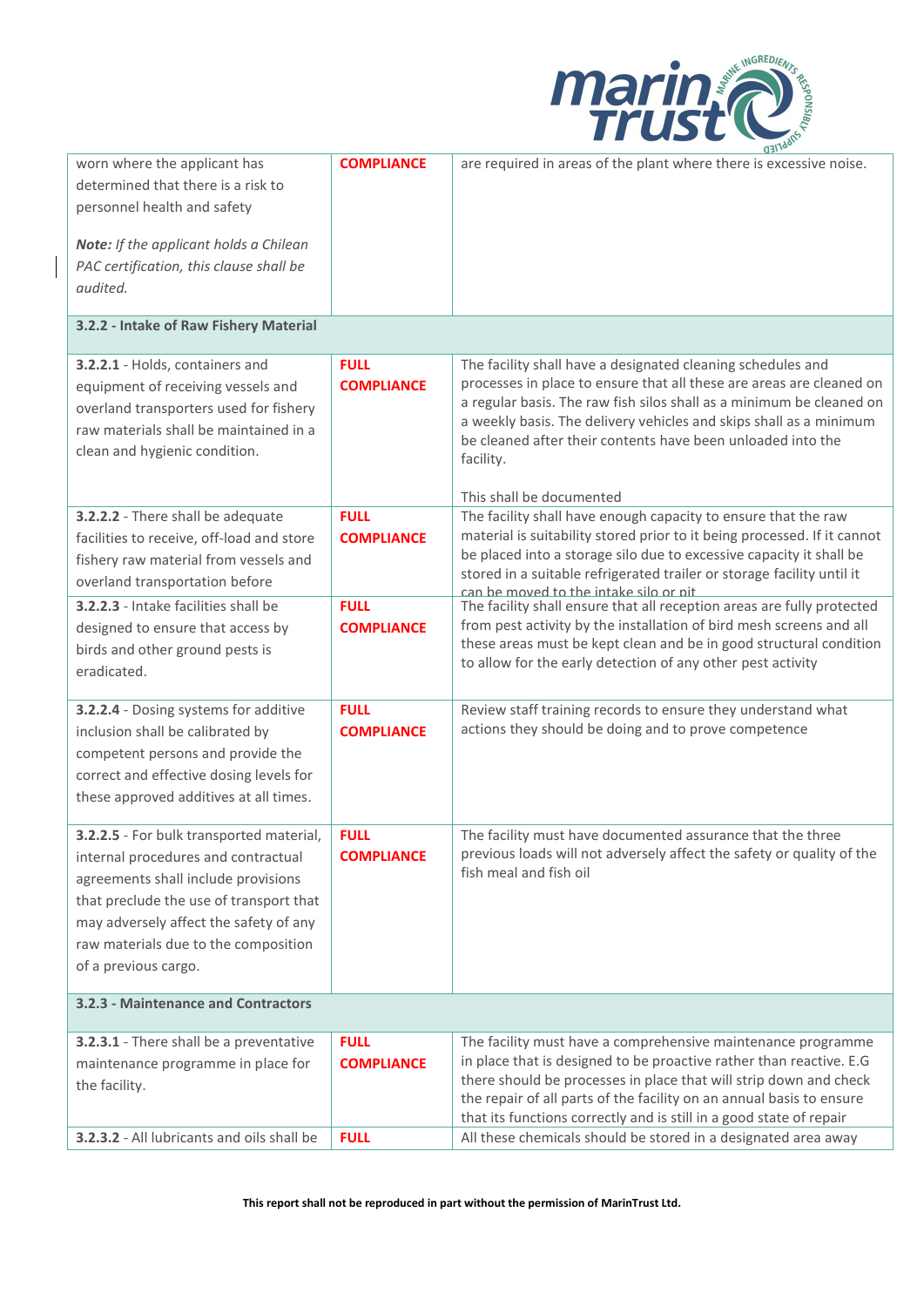

| stored in a designated non-production<br>or nonproduct storage area to prevent<br>a risk of contamination of marine<br>ingredients materials                                                                        | <b>COMPLIANCE</b>                | $\mathbf{u}$<br>from the production or storage facilitates of fish meal and fish oil.<br>Once used in the production area they should be placed in a sealed<br>contained in designated areas that will not pose a contamination<br>risk to the fish meal or fish oil production                                                                                                          |
|---------------------------------------------------------------------------------------------------------------------------------------------------------------------------------------------------------------------|----------------------------------|------------------------------------------------------------------------------------------------------------------------------------------------------------------------------------------------------------------------------------------------------------------------------------------------------------------------------------------------------------------------------------------|
| 3.2.3.3 - There shall be procedures in<br>effect for visitors and subcontractors<br>to ensure the integrity of the product<br>based on risk assessment.                                                             | <b>FULL</b><br><b>COMPLIANCE</b> | The facility must have process to manage all subcontractors which<br>will involve some form of risk assessment to ensure that their<br>activities do not pose a contamination risk to the fish meal and fish<br>oil production. E.g. fire, working at height risk assessment if<br>applicable should be conducted at the part of the factory where<br>they contractors will be operating |
| 3.2.4 - Process Control Arrangements                                                                                                                                                                                |                                  |                                                                                                                                                                                                                                                                                                                                                                                          |
| 3.2.4.1 - All conveying, piping, storage<br>tanks, bins and processing containers<br>shall be made of smooth, impervious,<br>non-toxic, materials and managed to<br>reduce the risk of product<br>contamination     | <b>FULL</b><br><b>COMPLIANCE</b> | The key areas to be reviewed will be those areas that have direct<br>contact with the raw material, the semi processed fish meal and oil<br>and the finished product. Due to the nature of fish meal<br>production some exterior metal may show signs of corrosion<br>which will be acceptable as long as it does not contaminant the<br>raw, semi-finished or finished material         |
| 3.2.4.2 - Water used in or associated<br>with the process shall be of potable<br>quality                                                                                                                            | <b>FULL</b><br><b>COMPLIANCE</b> | The facility will need to provide diagnostic evidence that the water<br>used in this operation is classified as potable and fit for human<br>consumption.<br>Some facilities use OSMOSIS and Chlorination systems to achieved                                                                                                                                                            |
| 3.2.4.3 - Water dosing systems used to<br>ensure potable quality, water<br>softening, or anti-corrosion of<br>equipment shall be calibrated and<br>controlled to ensure the correct level<br>of dosing of additives | <b>FULL</b><br><b>COMPLIANCE</b> | the desired results which will be acceptable<br>A full set of process and procedures will need to be maintained by<br>the facility to ensure that these requirements are to be adhered to                                                                                                                                                                                                |
| *3.2.4.4 - Checks on dosing rates,<br>calibration and control shall be<br>recorded and maintained<br>Note: If the applicant holds a Chilean<br>PAC certification, this clause shall be<br>audited.                  | <b>FULL</b><br><b>COMPLIANCE</b> | A record of these checks will be required as evidence                                                                                                                                                                                                                                                                                                                                    |
| 3.2.4.5 - All additives to water shall be<br>authorised and shall not pose a risk to<br>marine ingredient safety by their<br>application.                                                                           | <b>FULL</b><br><b>COMPLIANCE</b> | This will need to be a documented record from the national<br>authority that has the jurisdiction of this facility                                                                                                                                                                                                                                                                       |
| 3.2.4.6 - Fixtures in process and                                                                                                                                                                                   | <b>FULL</b>                      | The glass can be shatterproof in construction or it is covered with a                                                                                                                                                                                                                                                                                                                    |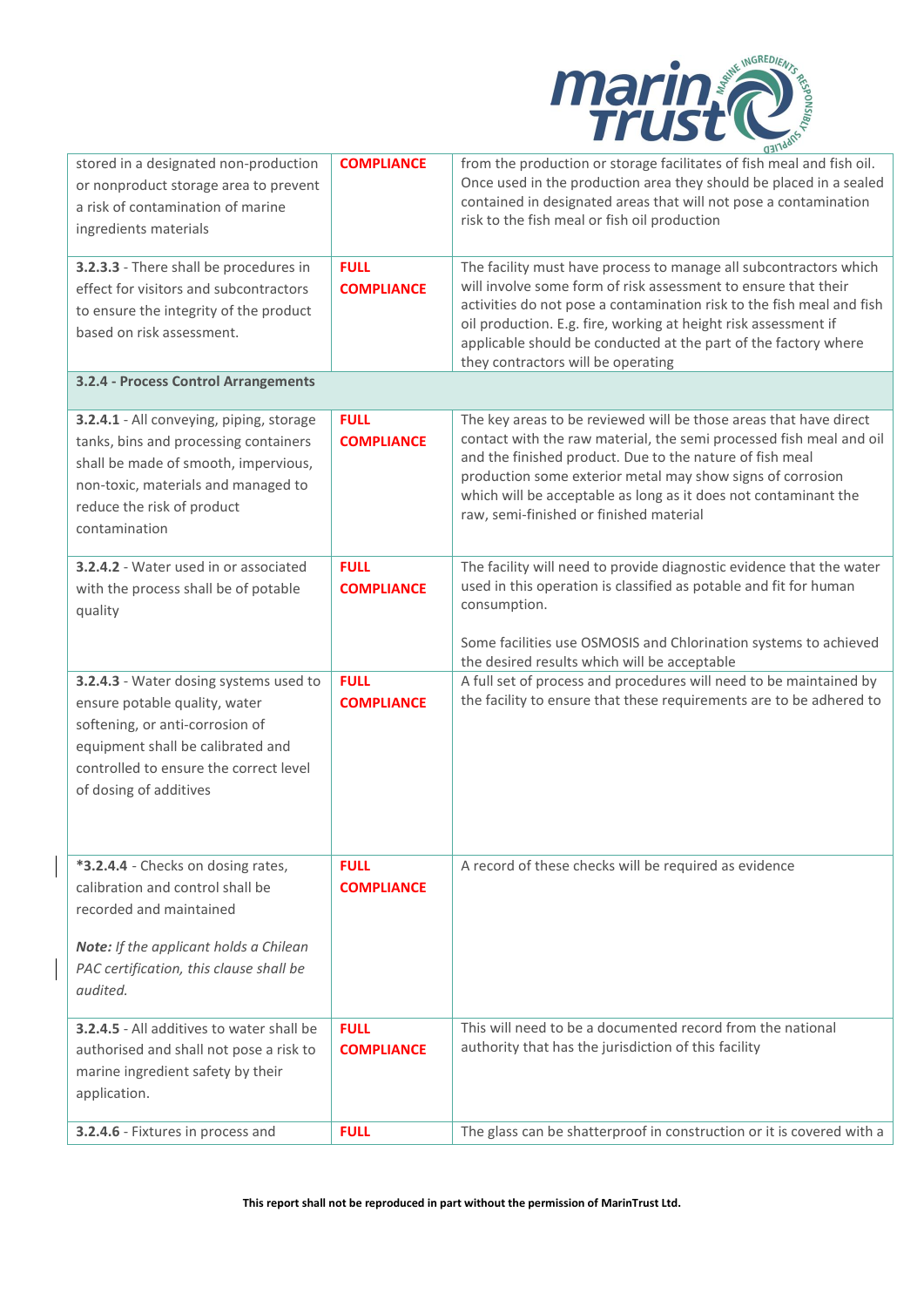

| storage areas that contain glass shall<br>be protected to minimise the risk of<br>contamination in the event of<br>breakage                                                                                                                                                                                   | <b>COMPLIANCE</b>                | protective plastic film or cover. Evidence of a glass register                                                                                                                                                                                                                                                                                                               |  |
|---------------------------------------------------------------------------------------------------------------------------------------------------------------------------------------------------------------------------------------------------------------------------------------------------------------|----------------------------------|------------------------------------------------------------------------------------------------------------------------------------------------------------------------------------------------------------------------------------------------------------------------------------------------------------------------------------------------------------------------------|--|
| *3.2.4.7 - Where mechanical drying of<br>marine ingredient is undertaken;<br>documented procedures shall ensure<br>that it does not cause adverse effects<br>on the marine ingredient safety<br>Note: If the applicant holds a Chilean<br>PAC certification, this clause shall be<br>audited.                 | <b>FULL</b><br><b>COMPLIANCE</b> | A documented process and procedure will be required to ensure<br>that all the fish meal is dried in a consistent manner, this will need<br>to be backed up by diagnostic records to prove it is accurate. A 3-<br>drying stage process is required to reduce the moisture content<br>out of the fish meal in a phased manner to ensure fishmeal safety.                      |  |
| *3.2.4.8 - In cases where air is used for<br>conveying or cooling, the participant<br>shall evaluate the risk of this becoming<br>a contamination route for pathogens<br>and take any necessary precautions.<br>Note: If the applicant holds a Chilean<br>PAC certification, this clause shall be<br>audited. | <b>FULL</b><br><b>COMPLIANCE</b> | A full risk assessment of such risks should be conducted and<br>systems be put in place to mitigate any identified risk. A further<br>control measure to deduce the effectiveness of these mitigation<br>systems will be to conduct a series of environmental tests to clarify<br>if there is any pathogenic risk within the operation                                       |  |
| 3.2.4.9 - Procedures shall include<br>corrective actions to be taken in the<br>event of critical process parameters<br>being breached.                                                                                                                                                                        | <b>FULL</b><br><b>COMPLIANCE</b> | A full quarantine and rework process and procedures must be in<br>place if results of the diagnosis test show that these critical<br>process parameters have been breached. Full documented records<br>will need to be maintained where breaches have occurred to<br>prove that no fish meal or oil left the plant which was outside of<br>these critical process parameters |  |
| 3.2.4.10 - The production process shall<br>have systems in place to reduce the<br>risk of physical contamination from<br>potential physical contaminants such<br>as metal                                                                                                                                     | <b>FULL</b><br><b>COMPLIANCE</b> | The fish meal plan shall have in place system to remove physical<br>contaminates e.g. for metal some magnetic systems need to<br>adopted in the finished fish meal production line prior to final<br>bagging or storage. For other forms of physical contaminate e.g.<br>bones etc. a filtering system should be incorporated                                                |  |
| 3.2.5 - Hygiene, Cleaning, and Disinfection                                                                                                                                                                                                                                                                   |                                  |                                                                                                                                                                                                                                                                                                                                                                              |  |
| 3.2.5.1 - There shall be thorough<br>cleaning of all equipment and facilities<br>to prevent contamination from<br>pathogens, pests and dirt and foreign<br>material                                                                                                                                           | <b>FULL</b><br><b>COMPLIANCE</b> | A full set of processes and procedures must be in place for all parts<br>of the facility to ensure that the cleaning is effective                                                                                                                                                                                                                                            |  |
| 3.2.5.2 - Cleaning and disinfectant<br>products shall not pose a risk to<br>marine ingredient material                                                                                                                                                                                                        | <b>FULL</b><br><b>COMPLIANCE</b> | The facility must have conducted some form of risk assessment to<br>ensure that the cleaning processes do not pose a safety risk to the<br>product<br>Staff must be trained to ensure that understand how to use the                                                                                                                                                         |  |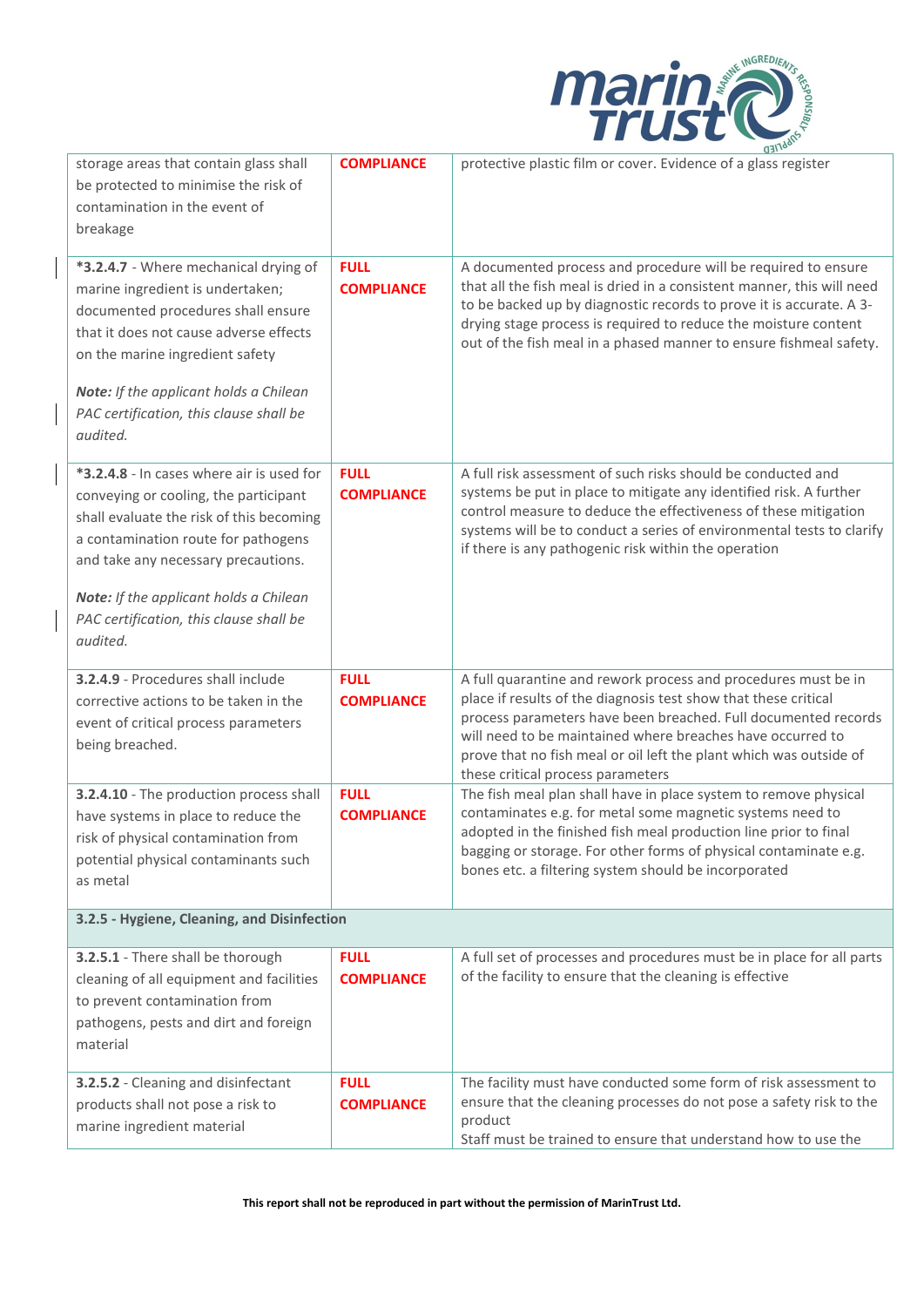

| contamination through their proper                                                                                                                                                                                                                                |                                  | u <sub>a</sub><br>chemicals safely                                                                                                                                                                                                                                                                                             |  |
|-------------------------------------------------------------------------------------------------------------------------------------------------------------------------------------------------------------------------------------------------------------------|----------------------------------|--------------------------------------------------------------------------------------------------------------------------------------------------------------------------------------------------------------------------------------------------------------------------------------------------------------------------------|--|
| dilution, application, and the use of                                                                                                                                                                                                                             |                                  |                                                                                                                                                                                                                                                                                                                                |  |
| secure storage                                                                                                                                                                                                                                                    |                                  |                                                                                                                                                                                                                                                                                                                                |  |
| 3.2.5.3 - Cleaning and disinfectant<br>products shall not pose a risk to staff<br>safety through their proper dilution,<br>application, and the use of secure<br>storage                                                                                          | <b>FULL</b><br><b>COMPLIANCE</b> | The facility must have conducted some form of risk assessment to<br>ensure that the cleaning processes do not pose a safety risk the<br>staff conducting this operation.<br>Staff must be trained to ensure that understand how to use the<br>chemicals safely                                                                 |  |
| 3.2.5.4 - The cleaning programme shall<br>be documented for each major item of<br>equipment and process area<br>(reception, pumping, raw material<br>storage, processing, storage, bagging,<br>loading and dispatch).                                             | <b>FULL</b><br><b>COMPLIANCE</b> | A full set of records must be present to show that the cleaning<br>processors are conducted for all major items of equipment to be in<br>alignment with the facility's cleaning procedures                                                                                                                                     |  |
| 3.2.5.5 - Accurate records of cleaning<br>activity and checks on efficacy shall be<br>maintained.                                                                                                                                                                 | <b>FULL</b><br><b>COMPLIANCE</b> | The records must be checked to ensure that they have been<br>completed accurately and in alignment with the facility's cleaning<br>procedures. All records for MarinTrust must be kept for a<br>minimum period of 3 years                                                                                                      |  |
| 3.2.6 - Pest Control                                                                                                                                                                                                                                              |                                  |                                                                                                                                                                                                                                                                                                                                |  |
| 3.2.6.1 - An effective and continuous<br>programme for the control of pests<br>(including insects), which has an<br>emphasis upon pest proofing and<br>provision of a hostile environment,<br>shall be maintained.                                                | <b>FULL</b><br><b>COMPLIANCE</b> | A documented policy on how to deter and control pest activity<br>must be in place                                                                                                                                                                                                                                              |  |
| 3.2.6.2 - The applicant shall either<br>contract the services of a regulated<br>pest control organisation, or shall have<br>trained in company personnel, for the<br>regular inspection and treatment of<br>their premises to deter and eradicate<br>infestation. | <b>FULL</b><br><b>COMPLIANCE</b> | The pest control company must be licenced as being competent by<br>the national authority that has jurisdiction over this factory<br>If conducted in house by the facility the personnel in charge of<br>pest control must have attended and passed a professional<br>qualification on how to control pest activity            |  |
| 3.2.6.3 - Detailed records of the<br>location of bait stations, poisons, pest<br>control inspections, recommendations<br>and necessary action undertaken shall<br>be retained.                                                                                    | <b>FULL</b><br><b>COMPLIANCE</b> | A site plan with all the bait stations and other pest control devices<br>must be available and date record sheets to show what poisons<br>are used and processes on how these chemicals should be stored,<br>used and handled must be available.<br>All records for MarinTrust must be kept for a minimum period of 3<br>years |  |
| 3.2.7 - Waste Management                                                                                                                                                                                                                                          |                                  |                                                                                                                                                                                                                                                                                                                                |  |
| 3.2.7.1 - All waste materials shall be                                                                                                                                                                                                                            | <b>FULL</b>                      | The containers used for waste must be in a structural good                                                                                                                                                                                                                                                                     |  |
|                                                                                                                                                                                                                                                                   |                                  |                                                                                                                                                                                                                                                                                                                                |  |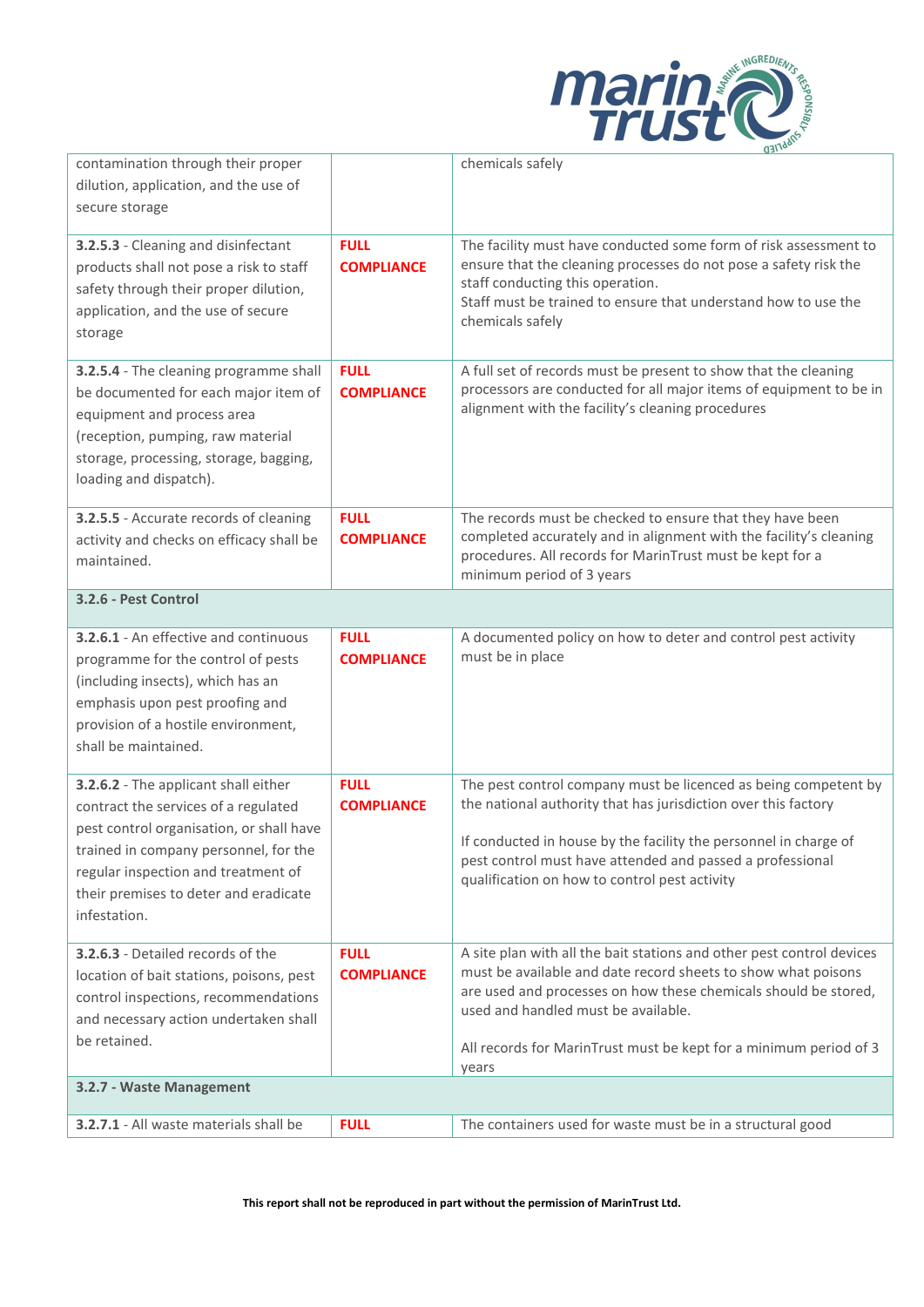

| stored in dedicated containers, held in<br>separate areas so as to prevent<br>contamination of marine ingredients<br>materials or pest infestation.<br>3.2.7.2 - There shall be adequate                                                                      | <b>COMPLIANCE</b><br><b>FULL</b> | condition and fitted with tightly fitting lids to aid cleaning and to<br>deter pest activity.<br>The waste storage containers must not be stored with the fish<br>meal but should be placed in a designated area well away from<br>fish meal and oil production.<br>All waste must be removed by a company that is licenced by the<br>regulatory authority that has jurisdiction over the facility<br>In the waste storage area, there must be adequate drainage to |
|---------------------------------------------------------------------------------------------------------------------------------------------------------------------------------------------------------------------------------------------------------------|----------------------------------|---------------------------------------------------------------------------------------------------------------------------------------------------------------------------------------------------------------------------------------------------------------------------------------------------------------------------------------------------------------------------------------------------------------------------------------------------------------------|
| internal drainage to maintain a clean<br>work area and minimise health and<br>safety risks                                                                                                                                                                    | <b>COMPLIANCE</b>                | remove any risk of slippages and to enable the area to cleaned<br>correctly                                                                                                                                                                                                                                                                                                                                                                                         |
| 3.2.7.3 - Facility sewerage shall be<br>contained by a separate closed system<br>to that of the processing drainage<br>system.                                                                                                                                | <b>FULL</b><br><b>COMPLIANCE</b> | The sewage system must not be connected directly to the drainage<br>system used within the processing areas of the facility. This<br>sewage system must be checked by the facility to ensure that this<br>complete separation is maintained                                                                                                                                                                                                                         |
| 3.2.8 - Packaging and Labelling                                                                                                                                                                                                                               |                                  |                                                                                                                                                                                                                                                                                                                                                                                                                                                                     |
| 3.2.8.1 - Packaging shall be designed<br>to protect fishmeal during normal<br>storage, handling and delivery<br>conditions                                                                                                                                    | <b>FULL</b><br><b>COMPLIANCE</b> | The packaging material used must impart any potential<br>contamination to the marine ingredients and must be able to<br>product the product from external contamination sources                                                                                                                                                                                                                                                                                     |
| *3.2.8.2 - For marine ingredients sold<br>in bulk, as well as in bags, delivery<br>documents / labels shall include any<br>details (such as Statutory Statements)<br>required under Labelling Regulations<br>in the country of production and / or<br>receipt | <b>FULL</b><br><b>COMPLIANCE</b> | The name of the production site<br>The company name<br>The nett weight<br>The product name<br>The product characteristics (min Protein content, max fat, ash,<br>moisture)                                                                                                                                                                                                                                                                                          |
| Note: If the applicant holds a Chilean<br>PAC certification, this clause shall be<br>audited.                                                                                                                                                                 |                                  |                                                                                                                                                                                                                                                                                                                                                                                                                                                                     |
| 3.2.9 - Storage Facilities                                                                                                                                                                                                                                    |                                  |                                                                                                                                                                                                                                                                                                                                                                                                                                                                     |
| 3.2.9.1 - Fishmeal stores shall be<br>designed, constructed, and managed<br>to prevent product contamination                                                                                                                                                  | <b>FULL</b><br><b>COMPLIANCE</b> | The store should be constructed to facility cleaning and be<br>protected from potential pest activity                                                                                                                                                                                                                                                                                                                                                               |
| 3.2.9.2 - Storage facilities shall be dry,<br>adequately ventilated to prevent<br>condensation and reduce the risk of                                                                                                                                         | <b>FULL</b><br><b>COMPLIANCE</b> | The store should be equipped with either passive or mechanical<br>ventilation and the products should be stored in a manor to facility<br>good air circulation, i.e. Be placed off the floor away from the walls                                                                                                                                                                                                                                                    |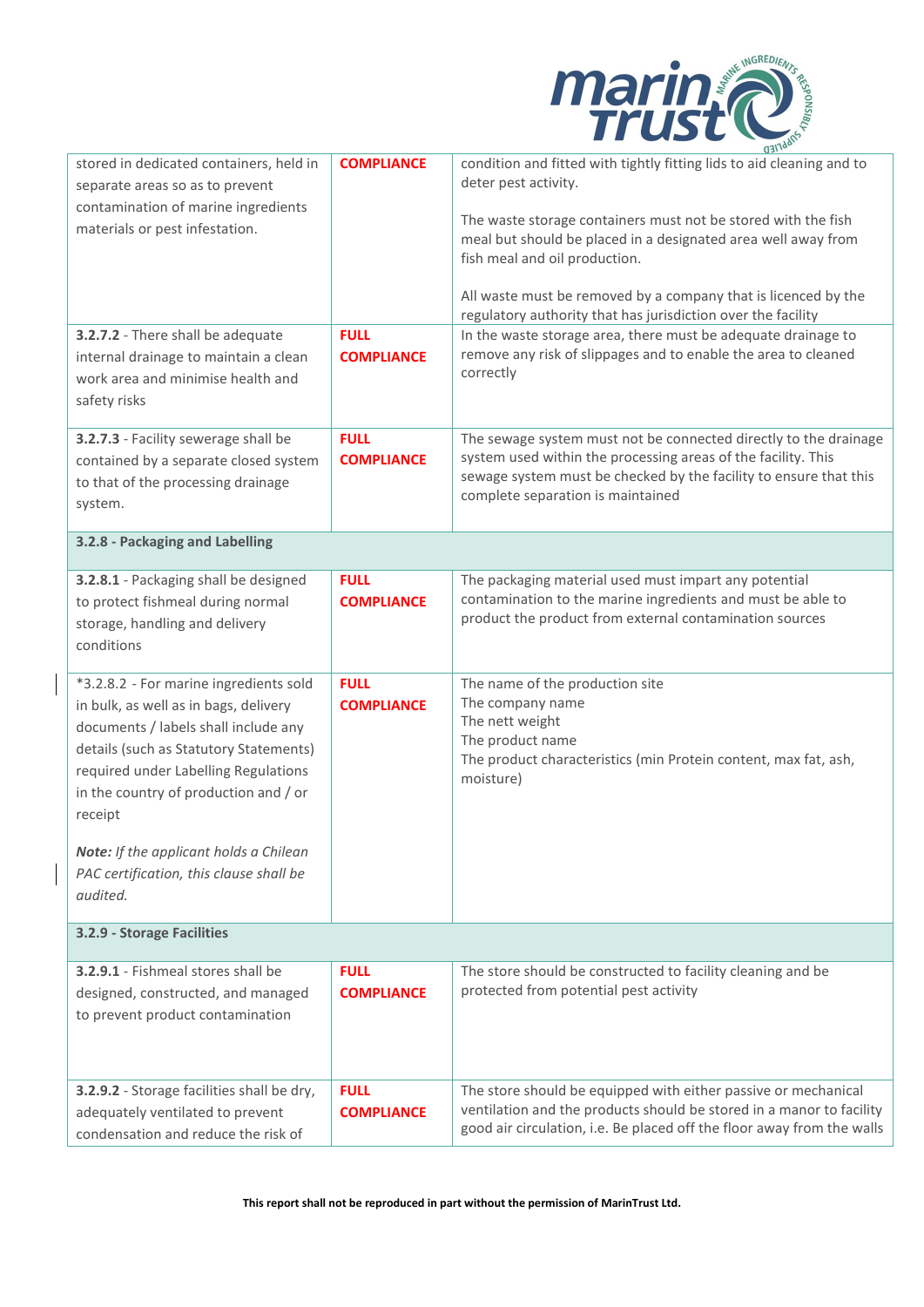

| dirt and dust contamination                                                                                                                                                                                                                                                                                                                                  |                                                 | and have sufficient spaces between batches of product                                                                                                                                                                                                                                                                                                                                                                                                                                                                                                                                                                                        |
|--------------------------------------------------------------------------------------------------------------------------------------------------------------------------------------------------------------------------------------------------------------------------------------------------------------------------------------------------------------|-------------------------------------------------|----------------------------------------------------------------------------------------------------------------------------------------------------------------------------------------------------------------------------------------------------------------------------------------------------------------------------------------------------------------------------------------------------------------------------------------------------------------------------------------------------------------------------------------------------------------------------------------------------------------------------------------------|
| 3.2.9.3 - Vehicles used to load and<br>unload bulk stores shall be used solely<br>for that purpose and managed through<br>proper maintenance and hygiene to<br>prevent contamination of product.                                                                                                                                                             | <b>FULL</b><br><b>COMPLIANCE</b>                | The facility must provide evidence that these vehicles are only<br>ever used for this function, and they are part of the cleaning<br>regime.                                                                                                                                                                                                                                                                                                                                                                                                                                                                                                 |
| *3.2.9.4 - Environmental analysis for<br>salmonella sp. shall be carried out in<br>fishmeal storage areas according to<br>the HACCP based risk assessment.<br>Note: If the applicant holds a Chilean<br>PAC certification, this clause shall be<br>audited.                                                                                                  | <b>FULL</b><br><b>COMPLIANCE</b>                | Document records of these checks must be available and must be<br>kept for a period of at least 3 years                                                                                                                                                                                                                                                                                                                                                                                                                                                                                                                                      |
| 3.2.10 - Loading and Transport                                                                                                                                                                                                                                                                                                                               |                                                 |                                                                                                                                                                                                                                                                                                                                                                                                                                                                                                                                                                                                                                              |
| 3.2.10.1 - Transport (vessel holds,<br>road/rail containers) shall be<br>adequately controlled through hygiene<br>procedures, inspection checks and<br>records at loading with specific regard<br>to cleanliness and absence of moisture<br>or potential contamination.<br>*3.2.10.2 - Where the conditions of                                               | <b>FULL</b><br><b>COMPLIANCE</b><br><b>FULL</b> | All facilities must be constructed of a material that is imperious<br>and readily cleanable. All equipment that comes into direct<br>contact with the raw material and finished fish meal and fish oil<br>must be constructed of an imperious material that will facilitate<br>cleaning.<br>A facilities and equipment shall need to be designed to ensure that<br>they are cleanable and do not pose a health and safety risk to the<br>staff operating within the facility<br>Cleaning records must be maintained and these should be kept for<br>a minimum of 3 years<br>The facility must have conducted some form of risk assessment to |
| transport may present a risk to<br>contamination, loading shall not take<br>place until a thorough risk assessment,<br>appropriate tests and corrective action<br>have taken place to ensure that<br>marine ingredients shall not be<br>adversely affected.<br>Note: If the applicant holds a Chilean<br>PAC certification, this clause shall be<br>audited. | <b>COMPLIANCE</b>                               | ensure that the transport processes do not pose a safety risk to<br>the product or the staff conducting this operation<br>A further control measure to deduce the effectiveness of these<br>mitigation systems will be to conduct a series of environmental<br>tests to clarify if there is any pathogenic risk within the operation                                                                                                                                                                                                                                                                                                         |
| <b>*3.2.10.2.1</b> - The results of these<br>mitigating activities shall be recorded<br>Note: If the applicant holds a Chilean<br>PAC certification, this clause shall be                                                                                                                                                                                    | <b>FULL</b><br><b>COMPLIANCE</b>                | Evidence of mitigation activities<br>Note: If the applicant holds a Chilean PAC certification, this clause<br>shall be audited.                                                                                                                                                                                                                                                                                                                                                                                                                                                                                                              |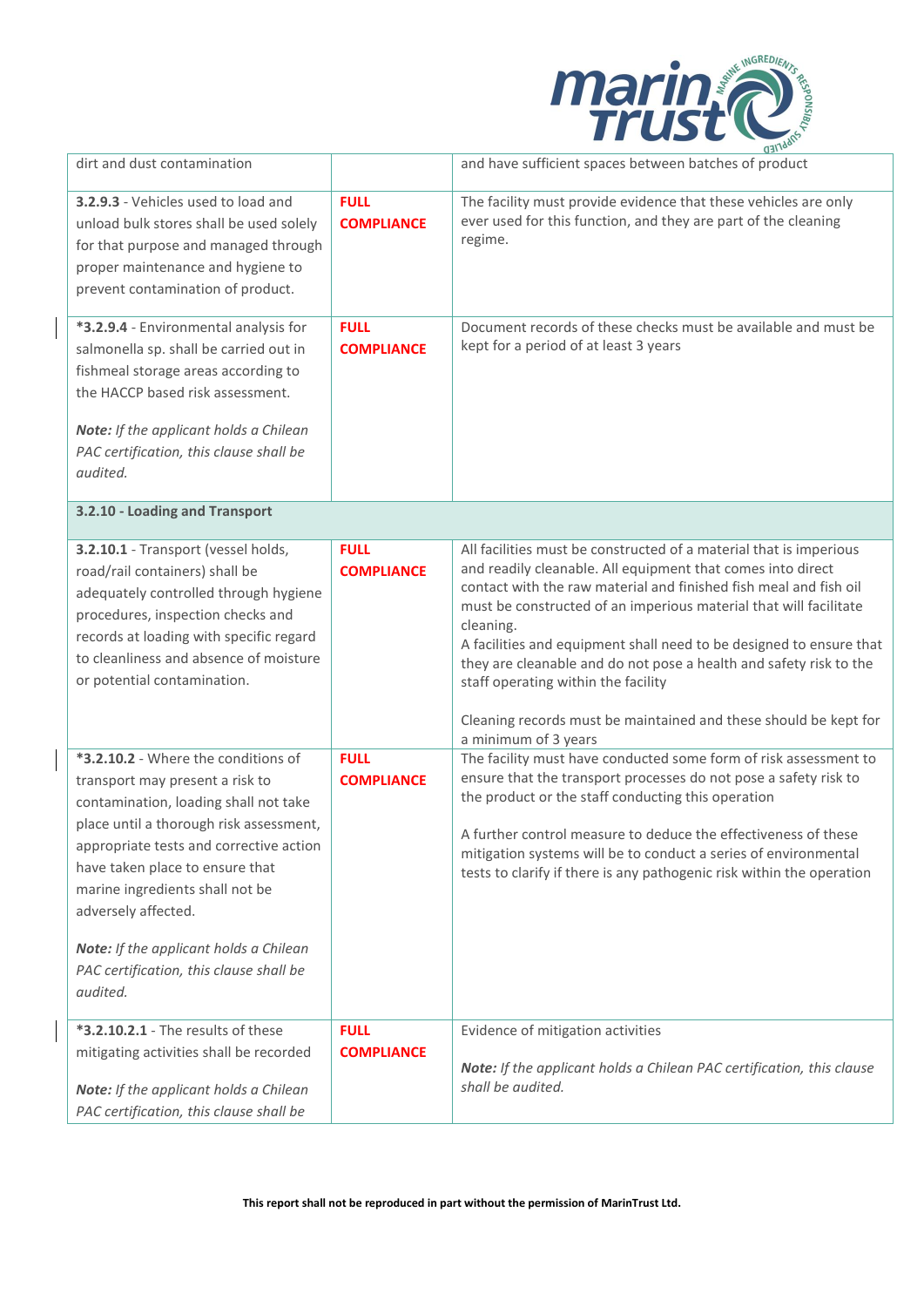

| audited.                                                                                                                                                                                                                                                                                                |                                  |                                                                                                                                                                                                                                                                                                                                                                                                                                                   |
|---------------------------------------------------------------------------------------------------------------------------------------------------------------------------------------------------------------------------------------------------------------------------------------------------------|----------------------------------|---------------------------------------------------------------------------------------------------------------------------------------------------------------------------------------------------------------------------------------------------------------------------------------------------------------------------------------------------------------------------------------------------------------------------------------------------|
| *3.2.10.3 - The participant shall ensure<br>that all intake and loading facilities are<br>designed and constructed in a manner<br>that maintains the safety of marine<br>ingredients materials.<br><b>Note:</b> If the applicant holds a Chilean<br>PAC certification, this clause shall be<br>audited. | <b>FULL</b><br><b>COMPLIANCE</b> | All facilities must be constructed of a material that is imperious<br>and readily cleanable. All equipment that comes into direct<br>contact with the finished fish meal and fish oil must be<br>constructed of an imperious material that will facilitate cleaning.<br>A facilities and equipment shall need to be designed to ensure that<br>they are cleanable and do not pose a health and safety risk to the<br>staff operating the facility |
| 3.2.10.4 - Loading shall not be carried<br>out in conditions which will adversely<br>affect the raw materials or marine<br>ingredient materials being handled<br>(e.g. inclement weather conditions).                                                                                                   | <b>FULL</b><br><b>COMPLIANCE</b> | The facility should conduct an assessment of the loading<br>conditions e.g. the weather and put in place additional measures<br>prior to the loading of bulk fish meal or unloading of raw material.<br>The auditor will make a physical review of the loading operations<br>to ensure that inclement weather conditions cannot contaminate<br>the finished product                                                                               |
| 3.2.10.5 - For bulk transported<br>material, internal procedures and<br>contractual agreements shall include<br>provisions that preclude the use of<br>transport that may adversely affect the<br>safety of marine ingredient materials<br>due to the composition of a previous<br>cargo.               | <b>FULL</b><br><b>COMPLIANCE</b> | The facility must have documented assurance that the three<br>previous loads will not adversely affect the safety or quality of the<br>fish meal and fish oil                                                                                                                                                                                                                                                                                     |

**3.2.11 Hazard Analysis Critical Control Point (HACCP) Systems**

**Note:** This risk management tool is primarily used to manage food safety risks. A HACCP system allows you to identify hazards and put in place controls to manage these throughout your supply chain during production. The HACCP scheme meets the requirements of the Codex Alimentarius Commission (CAC) – established by the World Health Organisation and the Food and Agriculture Organisation of the United Nations to bring together international food standards, guidelines and codes of practice to ensure fair trade.

| 3.2.11.1 - Applicants shall establish<br>and maintain an effective Hazard<br>Analysis Critical Control Points system<br>(HACCP) specific to their own premises<br>and appropriate to the nature and<br>volume of the production to cover<br>marine ingredient production. | <b>FULL</b><br><b>COMPLIANCE</b> | Conduct a review of the facility processes and ensure that the<br>most current HACCP study reflect the current operation |
|---------------------------------------------------------------------------------------------------------------------------------------------------------------------------------------------------------------------------------------------------------------------------|----------------------------------|--------------------------------------------------------------------------------------------------------------------------|
| <b>3.2.11.2</b> - Formal procedures that<br>control potential hazards on a site-<br>wide basis, such as: pest control,<br>cleaning, glass policies, training, raw<br>material and marine ingredient                                                                       | <b>FULL</b><br><b>COMPLIANCE</b> | Procedures must comply with the most current HACCP study                                                                 |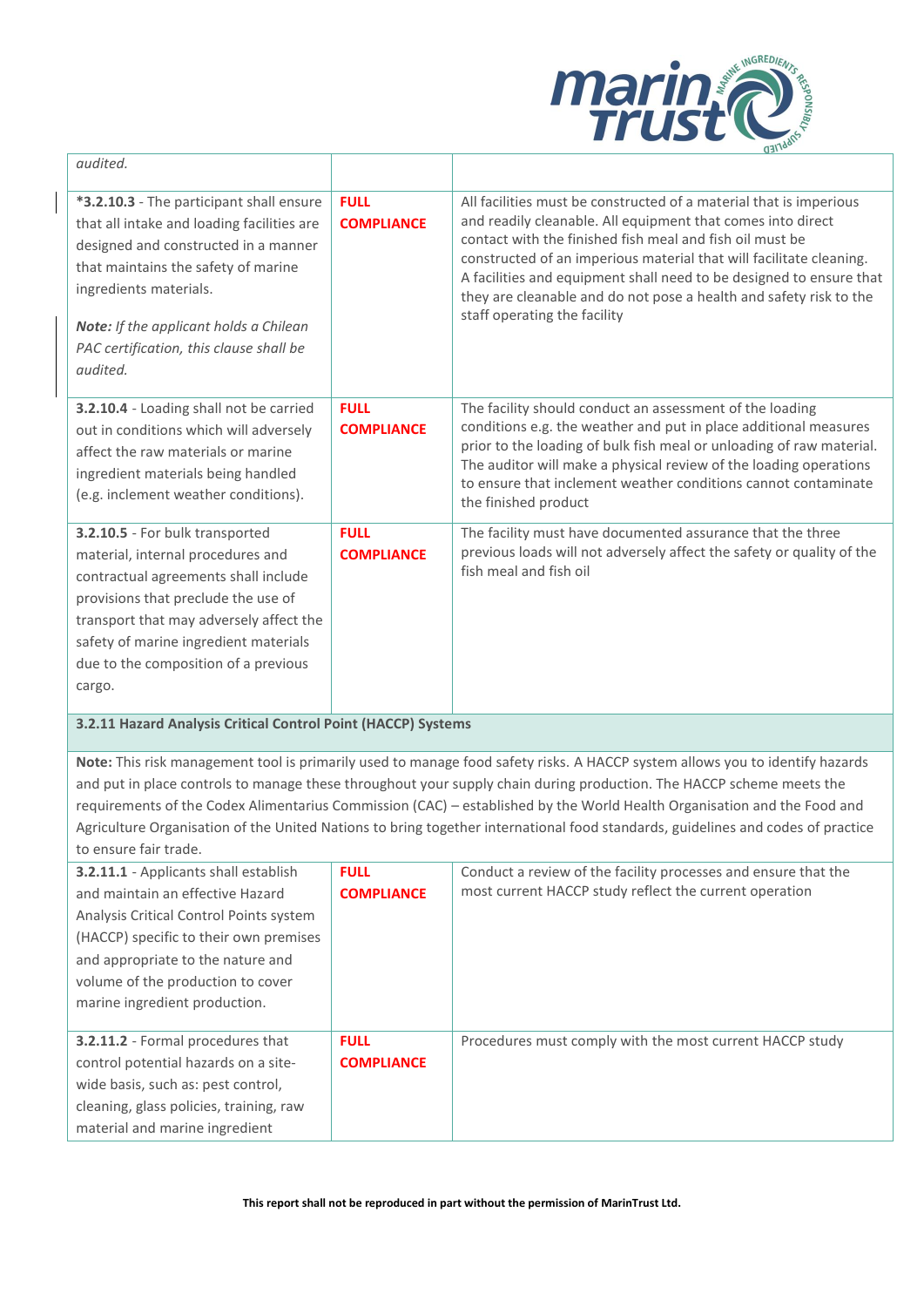

| specifications, etc., commonly referred<br>to as prerequisites shall be in place<br>prior to the establishment of the<br>HACCP plan.                                                                                                                                                                                                                                                                                                                             |                                  |                                                                                                                                                                                                                                                                                                  |
|------------------------------------------------------------------------------------------------------------------------------------------------------------------------------------------------------------------------------------------------------------------------------------------------------------------------------------------------------------------------------------------------------------------------------------------------------------------|----------------------------------|--------------------------------------------------------------------------------------------------------------------------------------------------------------------------------------------------------------------------------------------------------------------------------------------------|
| 3.2.11.3 - The HACCP study shall be<br>based on an assessment of risk, and<br>shall identify which hazards are of such<br>a nature that their elimination or<br>reduction to acceptable levels is<br>essential to the safe production of<br>marine ingredients. In conducting the<br>hazard analysis, the following should<br>be taken into consideration:<br>. The likely occurrence of hazards and<br>severity of their adverse health effects<br>on consumer. | <b>FULL</b><br><b>COMPLIANCE</b> | The Risk Assessment must be in comply with the most recent<br>HACCP study and be a true reflection of what is happening within<br>the facility. Attention must be taken to review if any part of the<br>facility has been amended and if these changes have been<br>addressed in the HACCP study |
| • The qualitative and/or quantitative<br>evaluation of the presence of hazard.<br>• Survival and multiplication of micro-<br>organisms of concern.                                                                                                                                                                                                                                                                                                               |                                  |                                                                                                                                                                                                                                                                                                  |
| • Conditions leading to the above.                                                                                                                                                                                                                                                                                                                                                                                                                               |                                  |                                                                                                                                                                                                                                                                                                  |
| 3.2.11.4 - If applicable, applicants that<br>produce fish oil that is destined for<br>direct human consumption shall have<br>incorporated a specific HACCP study to<br>cover and control all the risks<br>associated with this type of Fish Oil<br>production                                                                                                                                                                                                    | <b>FULL</b><br><b>COMPLIANCE</b> | Additional controls will be required for Human consumption Fish<br>oil comparted to those required just for non-human consumption<br>oil                                                                                                                                                         |
| 3.2.12 - HACCP Principles                                                                                                                                                                                                                                                                                                                                                                                                                                        |                                  |                                                                                                                                                                                                                                                                                                  |
| 3.2.12.1 - Conduct a hazard analysis<br>assessment on the Operation                                                                                                                                                                                                                                                                                                                                                                                              | <b>FULL</b><br><b>COMPLIANCE</b> | Prior to any new production line being added                                                                                                                                                                                                                                                     |
| 3.2.12.2 - Determine the Critical<br>Control Points (CCP's) in the system.                                                                                                                                                                                                                                                                                                                                                                                       | <b>FULL</b><br><b>COMPLIANCE</b> | Need a full CCP decision tree to be documented                                                                                                                                                                                                                                                   |
| 3.2.12.3 - Establish Critical Limits for<br>the critical control points identified                                                                                                                                                                                                                                                                                                                                                                               | <b>FULL</b><br><b>COMPLIANCE</b> | Need to document how these were established                                                                                                                                                                                                                                                      |
| 3.2.12.4 - Establish a system to<br>monitor control of the CCPs                                                                                                                                                                                                                                                                                                                                                                                                  | <b>FULL</b><br><b>COMPLIANCE</b> | Need to document how these will be monitored and who is<br>responsible                                                                                                                                                                                                                           |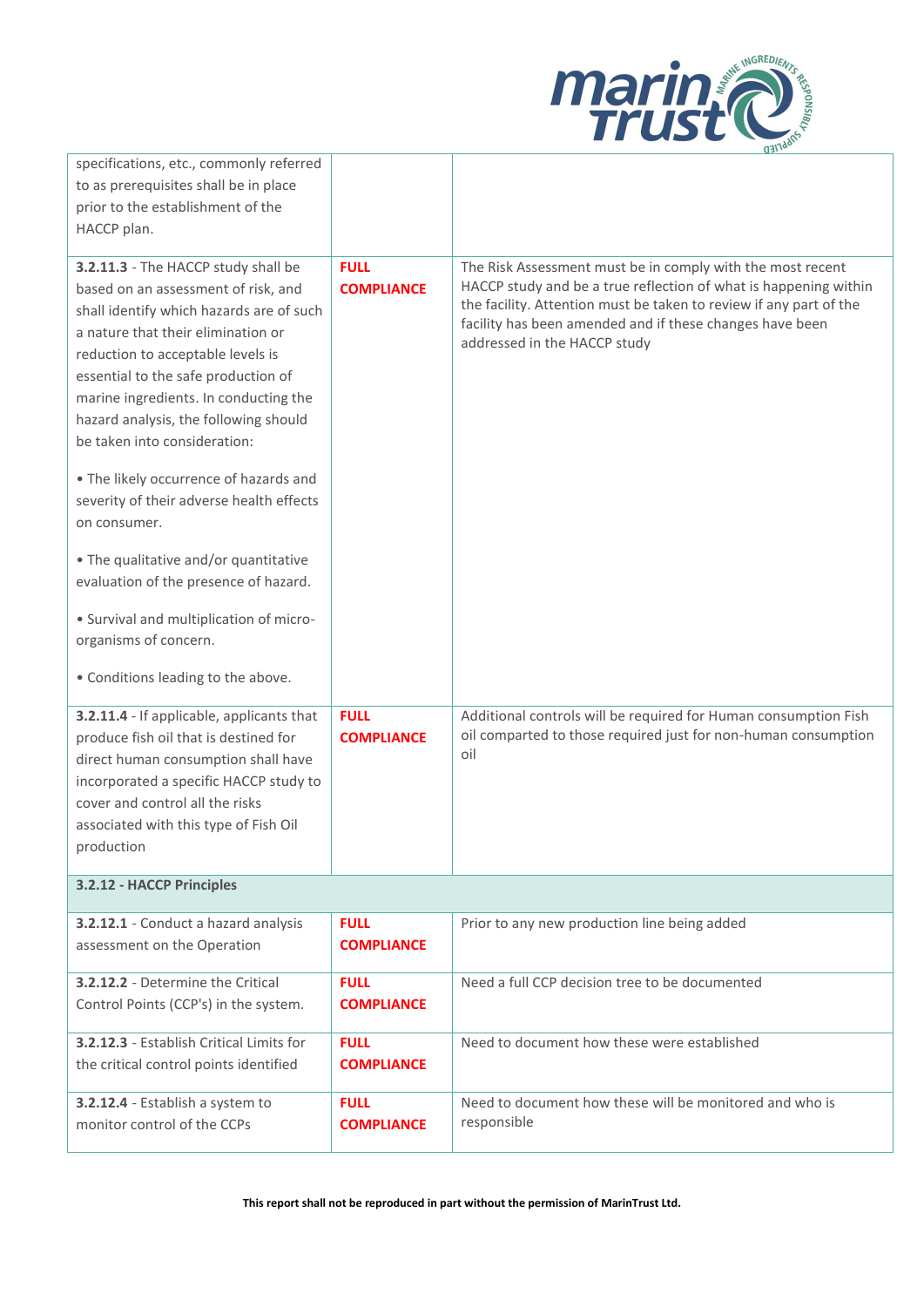

| <b>3.2.12.5</b> - Establish the corrective<br>actions to be taken when monitoring<br>indicates that a particular CCP is not<br>under control<br>3.2.12.6 - Establish procedures of<br>validation to confirm that the HACCP<br>System is working effectively.<br><b>3.2.12.7</b> - Establish documentation<br>concerning all procedures and records<br>appropriate to these principles and | <b>FULL</b><br><b>COMPLIANCE</b><br><b>FULL</b><br><b>COMPLIANCE</b><br><b>FULL</b><br><b>COMPLIANCE</b> | Needs to be documented<br>Needs to be documented and reviewed annually or after an<br>incident or when facility changes occur<br>Need to maintain for a period of at least 3 years |
|-------------------------------------------------------------------------------------------------------------------------------------------------------------------------------------------------------------------------------------------------------------------------------------------------------------------------------------------------------------------------------------------|----------------------------------------------------------------------------------------------------------|------------------------------------------------------------------------------------------------------------------------------------------------------------------------------------|
| their application.<br>3.2.12.8 - In formulating the HACCP                                                                                                                                                                                                                                                                                                                                 | <b>FULL</b>                                                                                              | Need to reference which national legislation was reviewed and                                                                                                                      |
| Plan, reference shall be made to<br>relevant legislation or guidelines.                                                                                                                                                                                                                                                                                                                   | <b>COMPLIANCE</b>                                                                                        | how does this related to international standards                                                                                                                                   |
| 3.2.12.9 - HACCP shall have senior<br>management commitment and shall<br>be implemented through agreed<br>procedures. Reference to<br>requirements for product safety shall<br>include any measures identified in the<br>HACCP.                                                                                                                                                           | <b>FULL</b><br><b>COMPLIANCE</b>                                                                         | Need to have signed document by a senior manager or director to<br>prove that the culture within the facility are adopting the<br>requirements of this HACCP study                 |
| 3.2.12.10 - The HACCP team leader or<br>nominated team representative shall<br>be able to demonstrate competence in<br>the understanding of HACCP principles<br>and their application                                                                                                                                                                                                     | <b>FULL</b><br><b>COMPLIANCE</b>                                                                         | Needs to have completed some formal training into the principles<br>of HACCP and how the system should be managed and monitors                                                     |
| 3.2.12.11 - Key personnel identified as<br>HACCP team members shall have<br>appropriate training, product and<br>process knowledge and experience.                                                                                                                                                                                                                                        | <b>FULL</b><br><b>COMPLIANCE</b>                                                                         | Need to describe how and why members of the HACCP team were<br>chosen and do they represent each affected part of the facility                                                     |
| 3.2.12.12 - All existing and new<br>products shall be covered by the<br>HACCP System, which shall be<br>appropriately reviewed.                                                                                                                                                                                                                                                           | <b>FULL</b><br><b>COMPLIANCE</b>                                                                         | Need to conduct a physical check and especially important if new<br>facilities or processes have been added                                                                        |
| 3.2.12.13 - Through the HACCP<br>System, the Company shall be able to<br>demonstrate effective control of all<br>operations critical to food safety                                                                                                                                                                                                                                       | <b>FULL</b><br><b>COMPLIANCE</b>                                                                         | Need to have documented monitoring processes and procedures<br>with records to prove compliance                                                                                    |
| 3.2.12.14 - The HACCP Team shall                                                                                                                                                                                                                                                                                                                                                          | <b>FULL</b>                                                                                              | Documented records of these reviews must be maintained                                                                                                                             |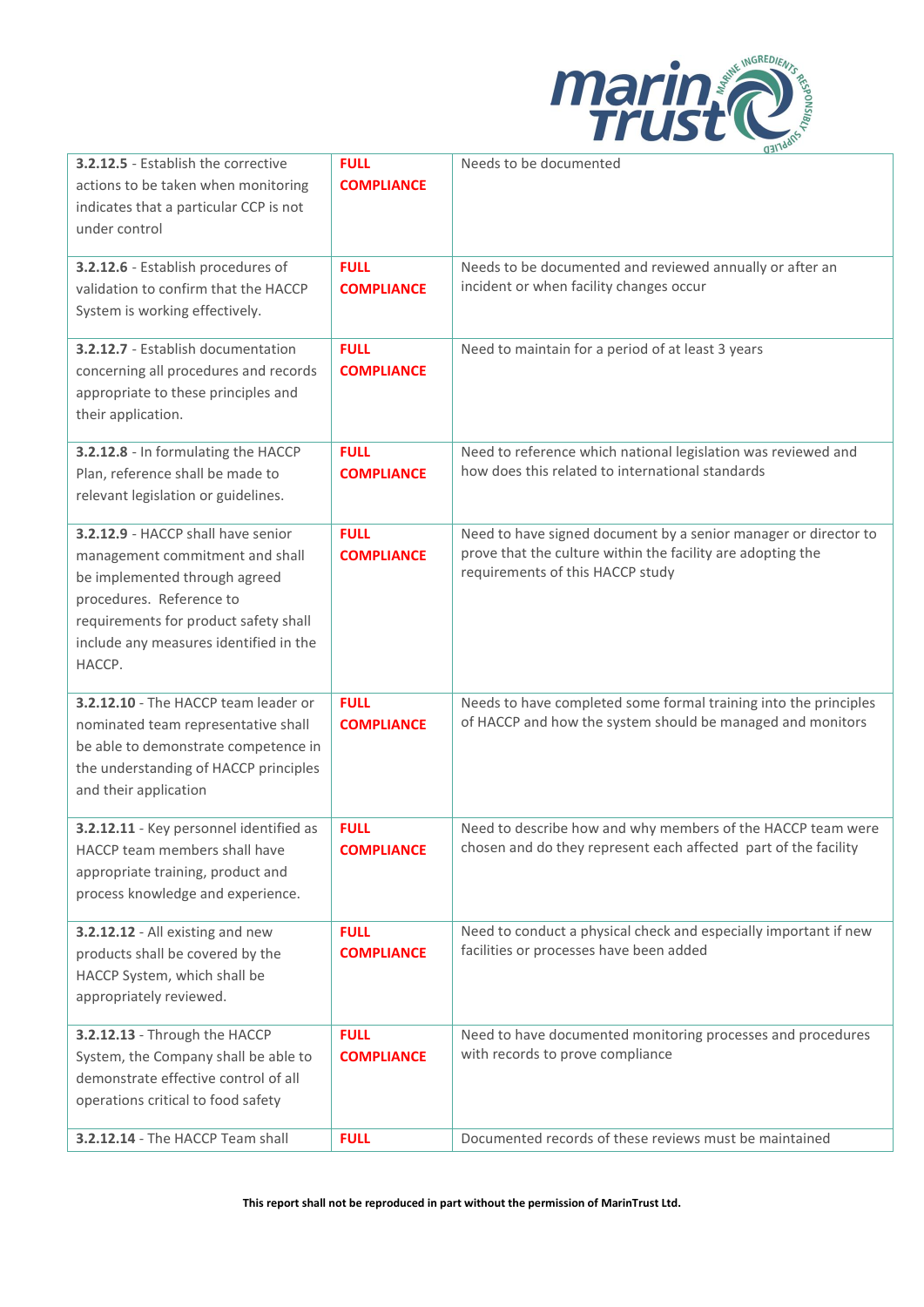

|                                                 |                                  | $Q = 111$                                                            |
|-------------------------------------------------|----------------------------------|----------------------------------------------------------------------|
| carry out regular reviews (at least             | <b>COMPLIANCE</b>                |                                                                      |
| annually) to verify that requirements           |                                  |                                                                      |
| of the HACCP plan are being met in              |                                  |                                                                      |
| practice and that the plan effectively          |                                  |                                                                      |
| and consistently ensures that the               |                                  |                                                                      |
| applicant produces safe marine                  |                                  |                                                                      |
| ingredient materials.                           |                                  |                                                                      |
|                                                 |                                  |                                                                      |
| 3.2.13 - HACCP Internal Auditing                |                                  |                                                                      |
| 3.2.13.1 - The Applicant shall audit all        | <b>FULL</b>                      | This should be part of the internal audit regime within the facility |
| HACCP and prerequisite systems,                 | <b>COMPLIANCE</b>                |                                                                      |
| procedures and specifications critical          |                                  |                                                                      |
| to product safety, legality and quality         |                                  |                                                                      |
| as part of the Internal Audit                   |                                  |                                                                      |
| Procedures.                                     |                                  |                                                                      |
|                                                 |                                  |                                                                      |
|                                                 |                                  |                                                                      |
| <b>3.2.14 - HACCP Documentation and Records</b> |                                  |                                                                      |
| Controlled documentation shall be               |                                  | A procedure must be in place on how the facility will ensure that    |
| established which adequately                    |                                  | only the most up to date procedures documents are used within        |
| describes the system and records all            |                                  | the factory                                                          |
| monitoring activities essential to the          |                                  |                                                                      |
| implementation and operation of                 |                                  |                                                                      |
| HACCP. The documentation should                 |                                  |                                                                      |
| include:                                        |                                  |                                                                      |
| 3.2.14.1 - Data used in the hazard              | <b>FULL</b>                      | Records maintained for a minimum period of 3 years                   |
| analysis.                                       | <b>COMPLIANCE</b>                |                                                                      |
|                                                 |                                  |                                                                      |
| 3.2.14.2 - Specification of product and         | <b>FULL</b>                      | Records maintained for a minimum period of 3 years                   |
| materials used.                                 | <b>COMPLIANCE</b>                |                                                                      |
| 3.2.14.3 - Monitoring procedures for            |                                  |                                                                      |
|                                                 | <b>FULL</b><br><b>COMPLIANCE</b> | Records maintained for a minimum period of 3 years                   |
| CCP's.                                          |                                  |                                                                      |
| 3.2.14.4 - CCP monitoring records               | <b>FULL</b>                      | Records maintained for a minimum period of 3 years                   |
| physically or electronically signed and         | <b>COMPLIANCE</b>                |                                                                      |
| dated by responsible person.                    |                                  |                                                                      |
|                                                 |                                  |                                                                      |
| 3.2.14.5 - Results of Internal (and             | <b>FULL</b>                      | Records maintained for a minimum period of 3 years                   |
| external) Audit reports, non-                   | <b>COMPLIANCE</b>                |                                                                      |
| conformances and corrective actions             |                                  |                                                                      |
| and minutes produced at meetings                |                                  |                                                                      |
| 3.2.14.6 - A record shall be kept of            | <b>FULL</b>                      | Records maintained for a minimum period of 3 years                   |
| HACCP reviews showing the HACCP                 |                                  |                                                                      |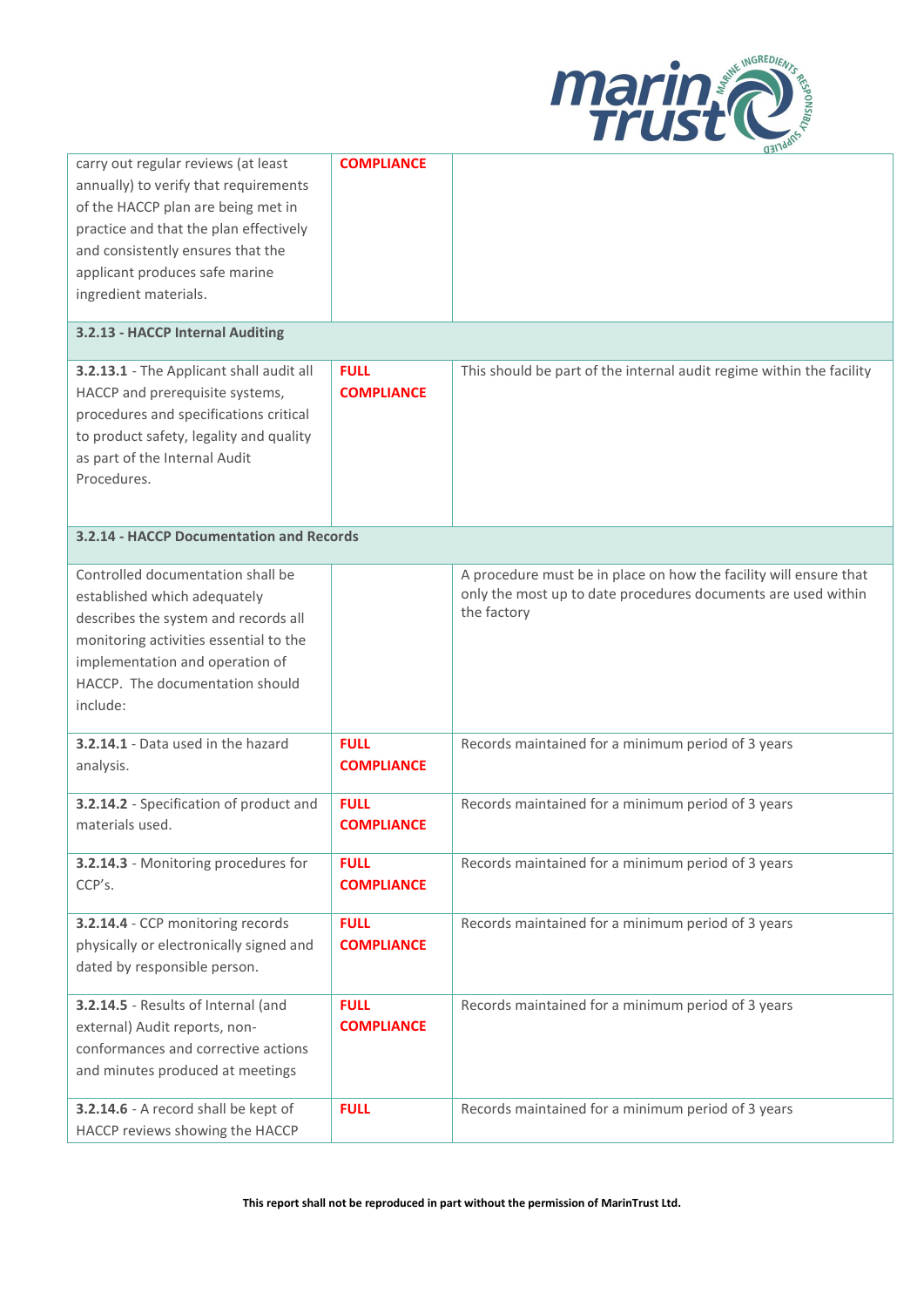

| Team findings and any actions<br>implemented.                                                                                                                                                                                                                                                                              | <b>COMPLIANCE</b>                | <u>uan : </u>                                      |
|----------------------------------------------------------------------------------------------------------------------------------------------------------------------------------------------------------------------------------------------------------------------------------------------------------------------------|----------------------------------|----------------------------------------------------|
| 3.2.14.7 - A document control<br>procedure shall be in place for all<br><b>HACCP</b> documentation                                                                                                                                                                                                                         | <b>FULL</b><br><b>COMPLIANCE</b> | Records maintained for a minimum period of 3 years |
| 3.2.15 - Marine Ingredients Specifications                                                                                                                                                                                                                                                                                 |                                  |                                                    |
| *3.2.15.1 - Each marine ingredient<br>product shall have a written<br>specification that is made available to<br>purchasers and potential purchasers of<br>the marine ingredient materials<br>offered by the participant.<br>Note: If the applicant holds a Chilean<br>PAC certification, this clause shall be<br>audited. | <b>FULL</b><br><b>COMPLIANCE</b> | Records maintained for a minimum period of 3 years |
| 3.2.15.2 - The Specification shall<br>confirm whether the marine ingredient<br>is a compliant MarinTrust material                                                                                                                                                                                                          | <b>FULL</b><br><b>COMPLIANCE</b> | Records maintained for a minimum period of 3 years |
| 3.2.16 - Inspection, Sampling and Analysis                                                                                                                                                                                                                                                                                 |                                  |                                                    |
| 3.2.16.1 - Applicants shall have<br>representative inspection regimes in<br>place that ensure the safety of all raw<br>materials on arrival and marine<br>ingredients on despatch                                                                                                                                          | <b>FULL</b><br><b>COMPLIANCE</b> | Records maintained for a minimum period of 3 years |
| *3.2.16.2 - Inspections shall include, as<br>appropriate, assessment of physical<br>form; odour; contamination by insect<br>pests, droppings and other extraneous<br>matter; mould; and compliance with<br>specification.<br>Note: If the applicant holds a Chilean<br>PAC certification, this clause shall be<br>audited. | <b>FULL</b><br><b>COMPLIANCE</b> | Records maintained for a minimum period of 3 years |
| *3.2.16.3 - Samples of the finished<br>materials shall be labelled to facilitate<br>traceability and retained in<br>appropriate conditions for a minimum                                                                                                                                                                   | <b>FULL</b><br><b>COMPLIANCE</b> | Records maintained for a minimum period of 3 years |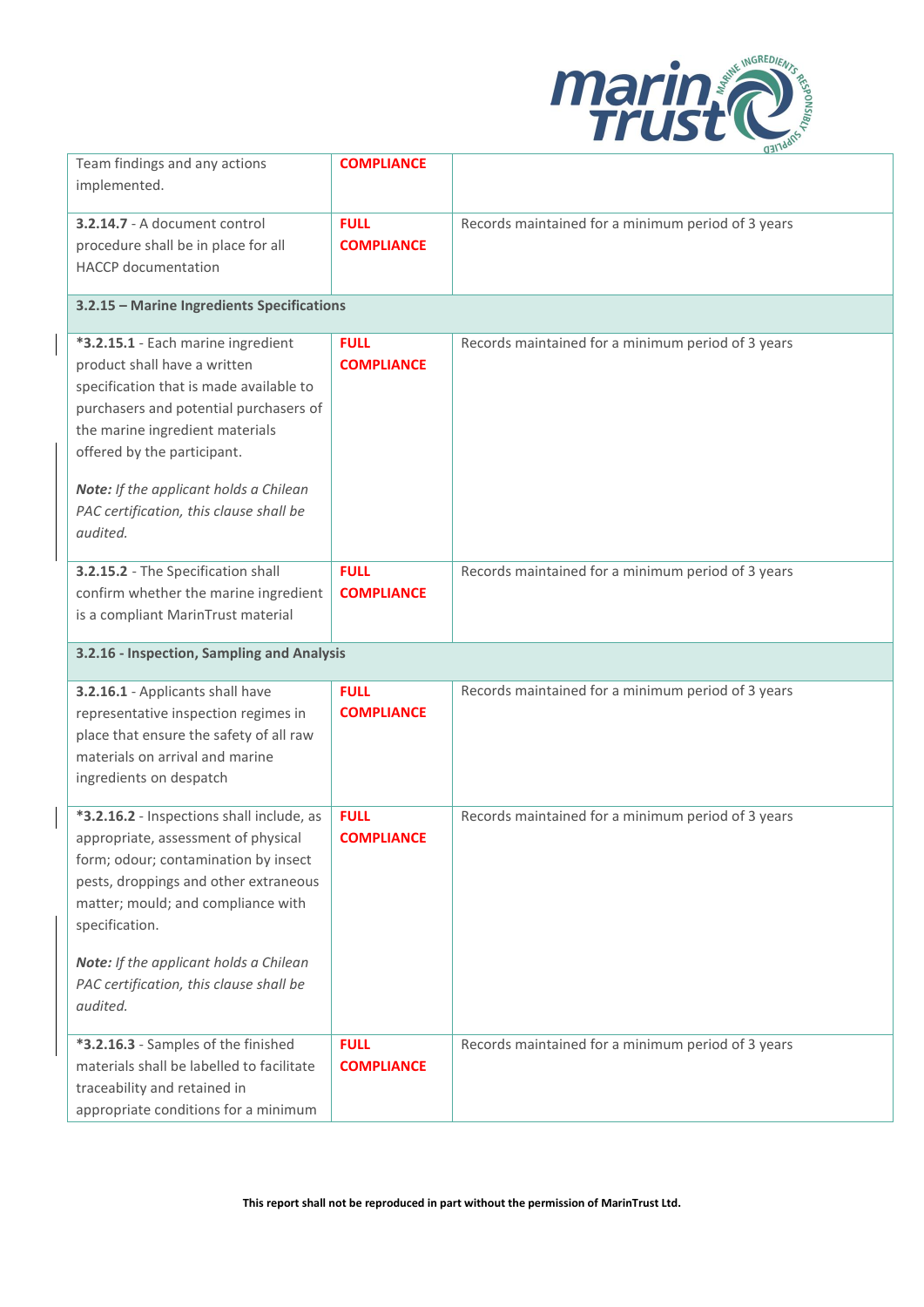

| period of six months.                                                                                                                                                                                                                                                                                                      |                                  |                                                                                                                                                          |
|----------------------------------------------------------------------------------------------------------------------------------------------------------------------------------------------------------------------------------------------------------------------------------------------------------------------------|----------------------------------|----------------------------------------------------------------------------------------------------------------------------------------------------------|
| Note: If the applicant holds a Chilean<br>PAC certification, this clause shall be<br>audited.                                                                                                                                                                                                                              |                                  |                                                                                                                                                          |
| *3.2.16.4 - Applicants shall undertake<br>sampling and analysis of marine<br>ingredients to establish that it meets<br>the statutory standards for the<br>permitted concentration of an additive<br>such as antioxidants.<br>Note: If the applicant holds a Chilean<br>PAC certification, this clause shall be<br>audited. | <b>FULL</b><br><b>COMPLIANCE</b> | Records maintained for a minimum period of 3 years                                                                                                       |
| 3.2.16.5 - The sample and testing plan<br>shall be based on a HACCP based risk<br>assessment for undesirable<br>substances.                                                                                                                                                                                                | <b>FULL</b><br><b>COMPLIANCE</b> | Records maintained for a minimum period of 3 years                                                                                                       |
| 3.2.16.6 - Where results fall outside of<br>expected range, non-conforming<br>product shall be identified, separated<br>and where appropriate, disposed of in<br>a legal manner.                                                                                                                                           | <b>FULL</b><br><b>COMPLIANCE</b> | A documented procedure will be required to prove that this meets<br>with the national authority requirements that has jurisdiction over<br>this facility |
| 3.2.16.7 - Records shall be available to<br>document the final disposition of any<br>non-conforming material.                                                                                                                                                                                                              | <b>FULL</b><br><b>COMPLIANCE</b> | Records maintained for a minimum period of 3 years                                                                                                       |
| 3.2.16.8 - Testing laboratories shall be<br>approved by one or more of the<br>following methods:                                                                                                                                                                                                                           | <b>FULL</b><br><b>COMPLIANCE</b> | Records maintained for a minimum period of 3 years                                                                                                       |
| i) Accreditation by a nationally<br>recognised accreditation authority<br>according to EN/ISO-17025 for the test<br>under consideration;                                                                                                                                                                                   | <b>FULL</b><br><b>COMPLIANCE</b> | The applicant can provide an authentic and up-to-date<br>accreditation certificate for the test laboratory                                               |
| ii) Validation by taking part in relevant<br>ring tests                                                                                                                                                                                                                                                                    | <b>FULL</b><br><b>COMPLIANCE</b> | Evidence that the testing lab is involved in a ring testing program                                                                                      |
| 3.2.17 - Calibration of Measuring Equipment                                                                                                                                                                                                                                                                                |                                  |                                                                                                                                                          |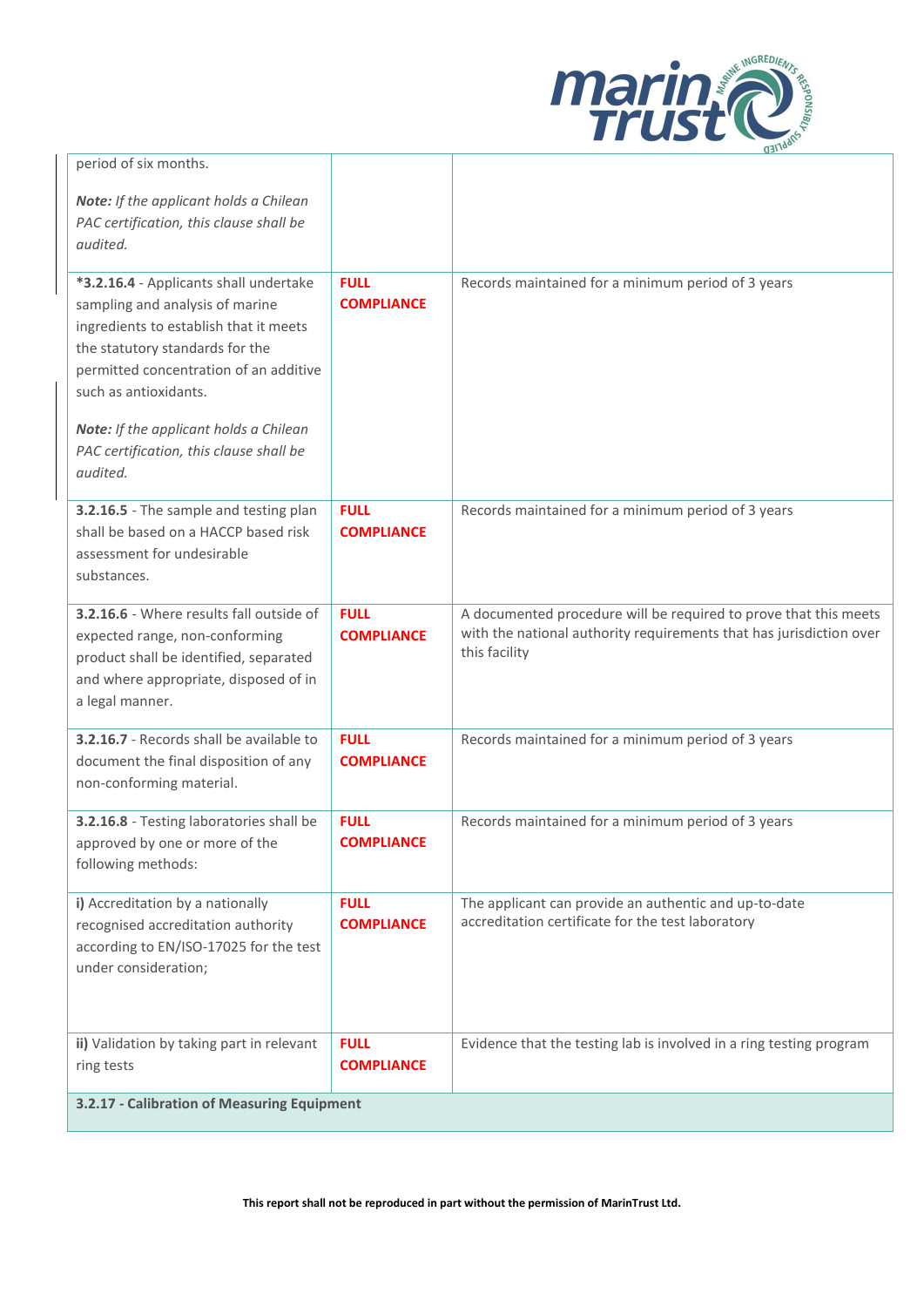

| 3.2.17.1 - All inspection, measuring<br>and test equipment used to confirm<br>that raw, in process and finished<br>marine ingredients meet specified<br>marine ingredient safety requirements<br>shall be calibrated at intervals not<br>exceeding 12 months.<br>3.2.17.2 - Records of calibration shall<br>be maintained.<br>3.2.18 - Assessment of Suppliers | <b>FULL</b><br><b>COMPLIANCE</b><br><b>FULL</b><br><b>COMPLIANCE</b> | (13)<br>Records maintained for a minimum period of 3 years<br>Records maintained for a minimum period of 3 years                                                                                                                                                                                                                                                                                                                                                                                                        |
|----------------------------------------------------------------------------------------------------------------------------------------------------------------------------------------------------------------------------------------------------------------------------------------------------------------------------------------------------------------|----------------------------------------------------------------------|-------------------------------------------------------------------------------------------------------------------------------------------------------------------------------------------------------------------------------------------------------------------------------------------------------------------------------------------------------------------------------------------------------------------------------------------------------------------------------------------------------------------------|
| 3.2.18.1 - Applicants shall ensure that<br>supplies of additives and technical<br>processing aids are included in the risk<br>based assessment according to HACCP<br>principles.                                                                                                                                                                               | <b>FULL</b><br><b>COMPLIANCE</b>                                     | Records maintained for a minimum period of 3 years                                                                                                                                                                                                                                                                                                                                                                                                                                                                      |
| 4.1 Raw Fishery Materials from Fish By products produced during Processing                                                                                                                                                                                                                                                                                     |                                                                      | <b>SECTION 4 - FISH BY - PRODUCTS</b>                                                                                                                                                                                                                                                                                                                                                                                                                                                                                   |
| following criteria:<br>4.1.1 - The fish by-product shall come                                                                                                                                                                                                                                                                                                  | <b>FULL</b>                                                          | Raw material originating from fish processing operations may only be used to produce fishmeal or fish oil if it meets the<br>The applicant will need to provide assurance that all the by-                                                                                                                                                                                                                                                                                                                              |
| from fish that is intended for Human<br>consumption. The applicant shall have<br>a document policy stating this.                                                                                                                                                                                                                                               | <b>COMPLIANCE</b>                                                    | product trimmings utilised in the plant and are destined to make<br>compliant MarinTrust material have come directly from factories<br>where the fish has been used for direct HUMAN consumption. The<br>applicant must have a policy statement committing them to the<br>requirements of this clause. The applicant must also have a signed<br>commitment from the fish processors that they will only send<br>fish trimmings to the applicant from processing operations that<br>were destined for Human consumption. |
|                                                                                                                                                                                                                                                                                                                                                                |                                                                      | The applicant can utilise whole fish that was destined for human<br>consumption as long as they can prove that it was not captured<br>directly for fish meal production and that the only reason it is in<br>the fish meal plant is that it was rejected on quality grounds by the<br>human consumption factory. The proof will need to be in the<br>form of written evidence that the human consumption factory<br>rejected the consignment of whole fish on the ground of poor<br>quality.                            |
|                                                                                                                                                                                                                                                                                                                                                                |                                                                      | The applicant will have a policy that it will not utilise fish by<br>products from fish species that are critically endangered or<br>endangered as classified by the IUCN red list. This commitment<br>must be agreed to by the supplying processors in the form of a<br>signed agreement not to send this classification of fish by<br>product, in the waste material sent to the applicant. The majority<br>up to 90% by volume of all by product fisheries utilise will be                                           |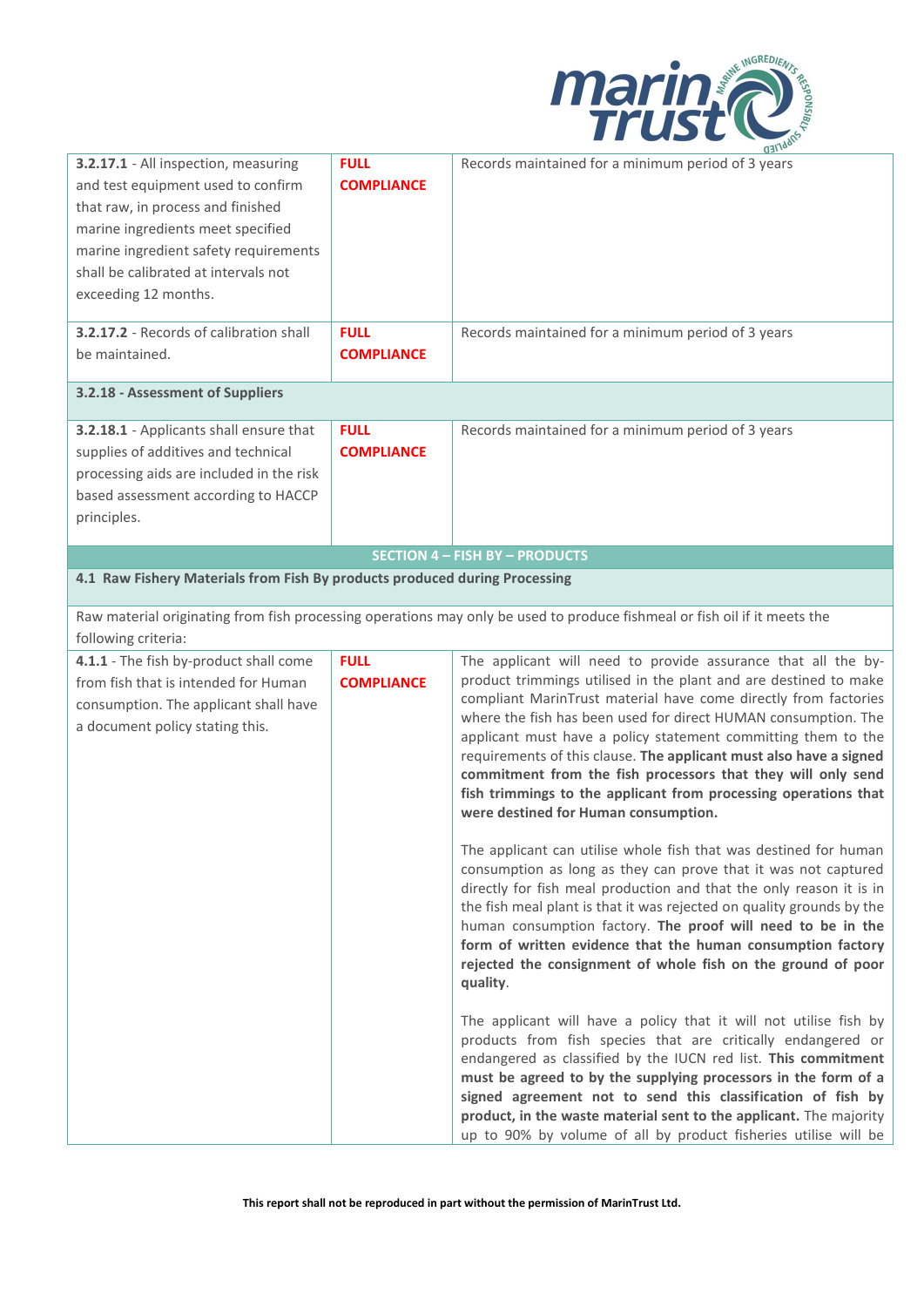

| 4.1.2 - The fish by-product shall not be                                                                                                                                                                                                                                                                                                          | <b>FULL</b>                      | tested by the standard's certification body to ensure that they are<br>not classified as critically endangered or endangered, before they<br>will be approved for use an MarinTrust by product. The remainder<br>are very small volumes of fish species and the applicant will rely on<br>the processor's commitment not to place trimmings from<br>endangered species into the applicant's factory.<br>The applicant will have a robust traceability system in place to<br>provide proof that all fish by products can be traced back to the<br>supplying fish processing plants.<br>This information is collected at the fishery stage                                                                                                                                                                                                                                                             |
|---------------------------------------------------------------------------------------------------------------------------------------------------------------------------------------------------------------------------------------------------------------------------------------------------------------------------------------------------|----------------------------------|------------------------------------------------------------------------------------------------------------------------------------------------------------------------------------------------------------------------------------------------------------------------------------------------------------------------------------------------------------------------------------------------------------------------------------------------------------------------------------------------------------------------------------------------------------------------------------------------------------------------------------------------------------------------------------------------------------------------------------------------------------------------------------------------------------------------------------------------------------------------------------------------------|
| of a species which is categorised by<br>the IUCN Red List as Endangered or<br>Critically Endangered (or higher), or of<br>a species which appears in the CITES<br>appendices.                                                                                                                                                                     | <b>COMPLIANCE</b>                |                                                                                                                                                                                                                                                                                                                                                                                                                                                                                                                                                                                                                                                                                                                                                                                                                                                                                                      |
| 4.1.3 - If the stock from which the by-<br>product is sourced is managed using<br>reference points, the stock shall be<br>considered to be above the limit<br>reference point, or removals by the<br>fishery under assessment considered<br>negligible.                                                                                           | <b>FULL</b><br><b>COMPLIANCE</b> | This information is collected at the fishery stage                                                                                                                                                                                                                                                                                                                                                                                                                                                                                                                                                                                                                                                                                                                                                                                                                                                   |
| 4.1.4 - If the stock from which the by-<br>product is sourced is not managed<br>using reference points, and the species<br>is categorised as vulnerable via a PSA,<br>the impacts of the fishery on the<br>species shall be considered during the<br>management process, and reasonable<br>measures shall be taken to minimise<br>these impacts.  | <b>FULL</b><br><b>COMPLIANCE</b> | This information is collected at the fishery stage                                                                                                                                                                                                                                                                                                                                                                                                                                                                                                                                                                                                                                                                                                                                                                                                                                                   |
| 4.1.5 - The fish by-product shall meet<br>and be handled according to the<br>requirements of the GMP+ or<br>equivalent certification programme<br>that is recognised by the IFFO RS GB<br>and in compliance with clause 3.2.2.5,<br>which include: no contamination with<br>Land Animal Protein (LAP), chemical,<br>biological or physical agents | <b>FULL</b><br><b>COMPLIANCE</b> | The applicant will have a policy to check that up to 3 previous<br>loads are recorded on the delivery note for all the by-products.<br>This is to ensure that the transportation trailer used to deliver the<br>fish by products has not been used to transport products that may<br>contaminate the fish e.g. Land Animal based Proteins (LAP), Glass,<br>chemicals etc. This requirement will not be necessary if the<br>applicant can provide evidence that the bulker trailer is dedicated<br>for fish by products transportation only.<br>The factory if it utilises a skip or boxes to transport the fish by-<br>products, should ensure that they are equipped with covers, and<br>are maintained in a clean condition to prevent contamination and<br>must ensure that they are only used to move fish based goods. If<br>not the skips and boxes should be thoroughly cleaned prior to use. |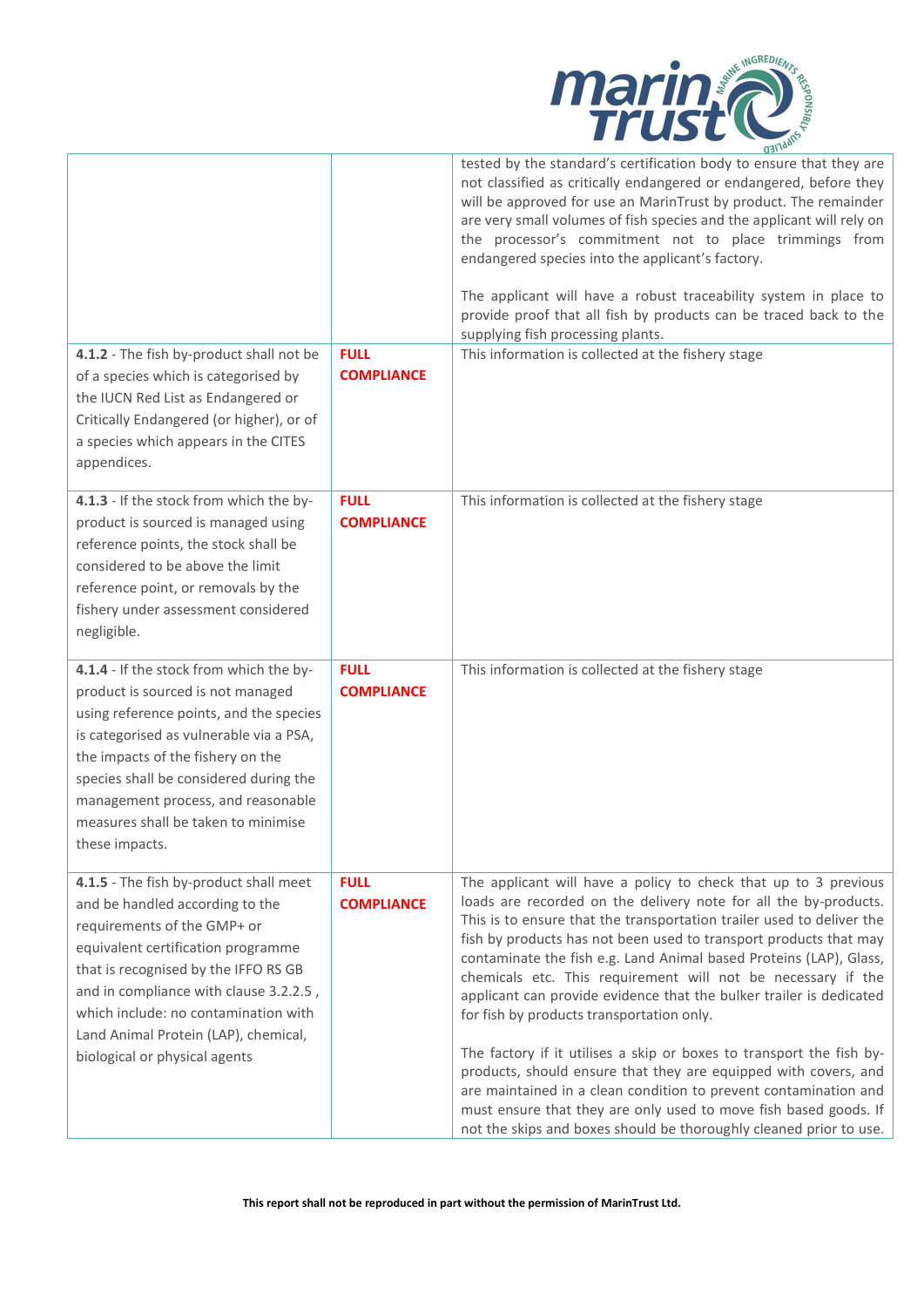

|                                                                                                                                                                                                                                                                    |                                  | Documented evidence that this process has been conducted<br>effectively shall be available for assessment.                                                                                                                                                                                                                                                                                                                                                                                                                                                                                                                                                                                                                                                           |
|--------------------------------------------------------------------------------------------------------------------------------------------------------------------------------------------------------------------------------------------------------------------|----------------------------------|----------------------------------------------------------------------------------------------------------------------------------------------------------------------------------------------------------------------------------------------------------------------------------------------------------------------------------------------------------------------------------------------------------------------------------------------------------------------------------------------------------------------------------------------------------------------------------------------------------------------------------------------------------------------------------------------------------------------------------------------------------------------|
|                                                                                                                                                                                                                                                                    |                                  | The applicant will in this policy state that only Category 3 waste<br>material will be used in this factory for the production of IFFO RS<br>fish meal and fish oil.                                                                                                                                                                                                                                                                                                                                                                                                                                                                                                                                                                                                 |
| 4.1.6 - The Applicant shall be able to<br>trace the origin of material back to the<br>supplying fish processor or handler<br>and by species or mix of species<br>included in the receiving batches.                                                                | <b>FULL</b><br><b>COMPLIANCE</b> | The applicant on application to the MarinTrust standard will<br>provide a list of the species that make up at least 90% of the<br>trimmings that it uses and these will undergo a by-product<br>assessment by the standard's certification body to ensure that<br>there is not a risk of IUU fish being used. The applicant shall have<br>written confirmation from its supplying processors that they will<br>not place fish in the waste that they know is from IUU fisheries.                                                                                                                                                                                                                                                                                     |
|                                                                                                                                                                                                                                                                    |                                  | The other 10% of by-products will not normally be assessed as<br>their volumes will be low by species, but the applicant should be<br>informed from the processors what they are, so as to ensure that<br>they not from IUU fisheries or are landed by black listed fishing<br>boats.                                                                                                                                                                                                                                                                                                                                                                                                                                                                                |
| Records of the above shall be maintained.                                                                                                                                                                                                                          |                                  |                                                                                                                                                                                                                                                                                                                                                                                                                                                                                                                                                                                                                                                                                                                                                                      |
| 4.2 Raw Fishery Material from Aquaculture                                                                                                                                                                                                                          |                                  |                                                                                                                                                                                                                                                                                                                                                                                                                                                                                                                                                                                                                                                                                                                                                                      |
| following criteria:                                                                                                                                                                                                                                                |                                  | Raw material originating from aquaculture production may only be used to produce fishmeal or fish oil if it meets the                                                                                                                                                                                                                                                                                                                                                                                                                                                                                                                                                                                                                                                |
| 4.2.1 - They shall show no clinical signs<br>of disease on the day of receipt (EU<br>Reg 1774/2002).                                                                                                                                                               | <b>FULL</b><br><b>COMPLIANCE</b> | The applicant will have a policy on what type of waste material can<br>be sourced from aquaculture and they must have a policy in place<br>to not accept diseased fish waste.                                                                                                                                                                                                                                                                                                                                                                                                                                                                                                                                                                                        |
|                                                                                                                                                                                                                                                                    |                                  | The applicant must also train their staff to understand what to<br>look for if diseased fish come to the factory                                                                                                                                                                                                                                                                                                                                                                                                                                                                                                                                                                                                                                                     |
| 4.2.2 - They shall not come from a<br>farm which is subject to a prohibition<br>for animal health reasons and shall not<br>have been in contact with animals<br>from such a farm.                                                                                  | <b>FULL</b><br><b>COMPLIANCE</b> | The applicant will have a policy on what type of waste material can<br>be sourced from aquaculture and they must have a policy in place<br>not to accepted prohibition fish waste. However, fish that is from<br>surrounding farms that has been slaughtered as a precautionary<br>action can be used as a raw material for MarinTrust fish meal and<br>fish oil production, as long as there is documented proof that this<br>material is not infected e.g. by Veterinary certificate or declaration<br>that it can be used in fish meal and fish oil production                                                                                                                                                                                                    |
| 4.2.3 - They shall be kept segregated<br>and clearly labelled as marine<br>ingredients of the species that they<br>originate from including circumstances<br>where they are mixed with other raw<br>materials both before and post<br>processing (EU Reg 811/2003) | <b>FULL</b><br><b>COMPLIANCE</b> | The applicant will have a policy and procedure to keep the<br>different types of by product separate, so that farmed salmon<br>trimmings and other aquaculture by-products etc. cannot be made<br>into fish meal or oil that can be used in the production of fish diets<br>for the same species. The applicant will need to have the capability<br>of keeping this aquaculture derived fish meal and oil separate from<br>the fish meal and oil made from wild capture species.<br>This can be done by time so the salmon or other aquaculture<br>waste is done first followed by a cross over period and all this<br>resultant fish meal and oil while it can be MarinTrust, cannot be<br>used as fish feed and as such will need to be labelled<br>appropriately. |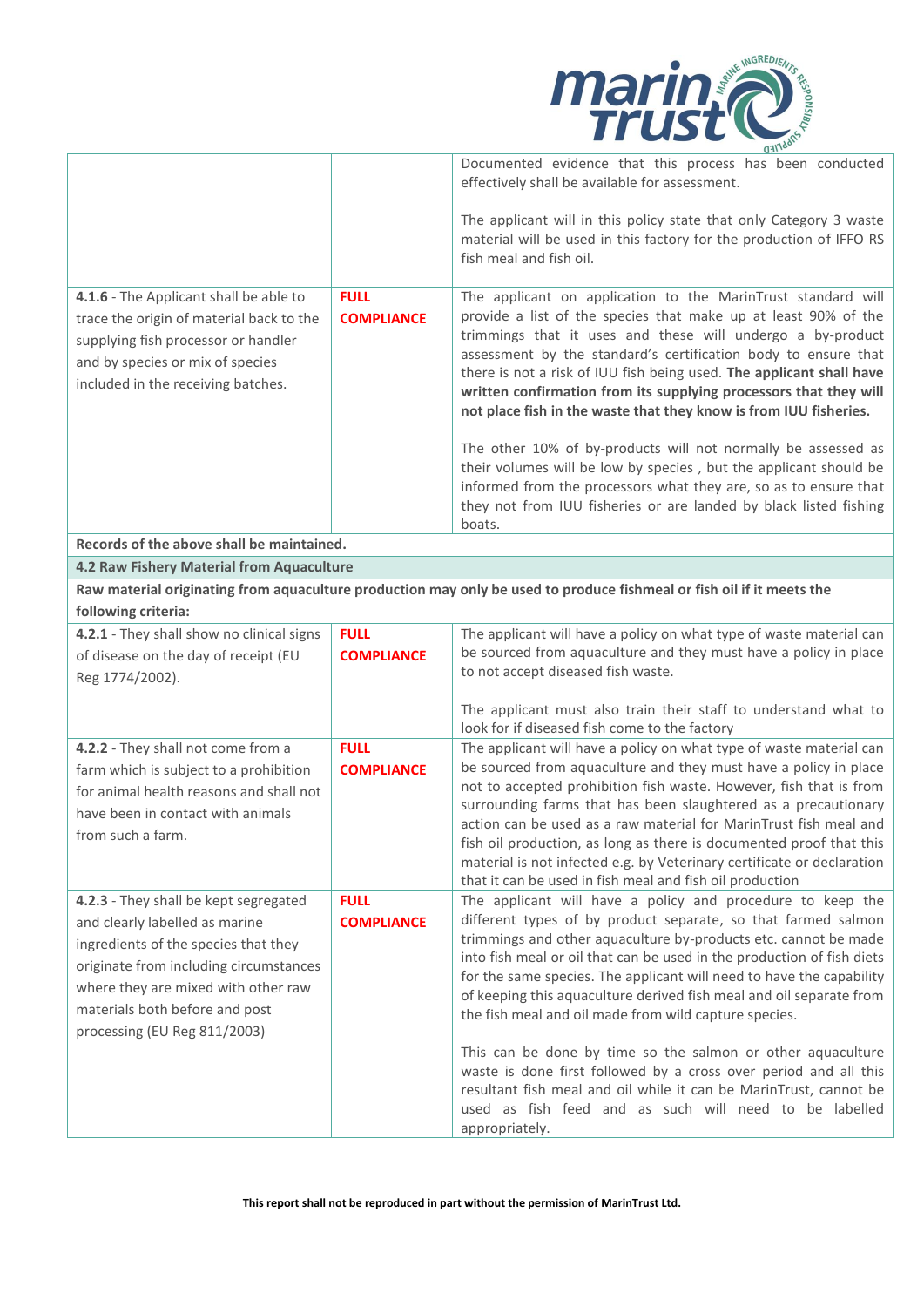

|                                                                                                                                                                                                                                                                                                                                                                                                                                                                                            |                                  | Alternatively the factory can have dedicated lines to handle<br>aquaculture derived waste and wild capture derived waste<br>material. The applicant will need a clear traceability system for<br>both types and this will need to be tested by the auditor to prove                                                                                                                                                                                                                                                                                                                                                                                                           |
|--------------------------------------------------------------------------------------------------------------------------------------------------------------------------------------------------------------------------------------------------------------------------------------------------------------------------------------------------------------------------------------------------------------------------------------------------------------------------------------------|----------------------------------|-------------------------------------------------------------------------------------------------------------------------------------------------------------------------------------------------------------------------------------------------------------------------------------------------------------------------------------------------------------------------------------------------------------------------------------------------------------------------------------------------------------------------------------------------------------------------------------------------------------------------------------------------------------------------------|
|                                                                                                                                                                                                                                                                                                                                                                                                                                                                                            |                                  | that it is in compliant with this requirement.                                                                                                                                                                                                                                                                                                                                                                                                                                                                                                                                                                                                                                |
|                                                                                                                                                                                                                                                                                                                                                                                                                                                                                            |                                  | <b>SECTION 5 - SOCIAL ACCOUNTABILITY</b>                                                                                                                                                                                                                                                                                                                                                                                                                                                                                                                                                                                                                                      |
| 5.1 - The applicant shall have a<br>documented policy that demonstrates<br>compliance with their national<br>legislation to ensure that their marine<br>ingredient products are manufactured<br>in compliance to all relevant<br>employment, welfare and safety<br>requirements as stated in this section.<br>If no legislation is documented by their<br>national government the applicant will<br>need to have its own polices to<br>comply with all the requirements of<br>this section | <b>FULL</b><br><b>COMPLIANCE</b> | Note-Review a copy of the regulatory authority requirements that<br>cover the jurisdiction of this facility if this covers are the<br>requirements of this section then mark as compliant and there is<br>no need to rate each individual clause within this section<br>If there is no legal requirement the facility will need to have its<br>own code of practice in place that covers are the clauses within<br>this section as a minimum requirement<br>If the Facility has an SA 8000 or Naturland or an equivalent<br>standard that incorporates a level of social auditing certificate<br>this will cover most of the requirements of this section                     |
| 5.2 - The applicant shall have a written<br>policy on fair operating practice, which<br>is made available to managers and key<br>personnel of the company. At a<br>minimum this shall cover bribery,<br>corruption and inappropriate political<br>lobbying or contributions.                                                                                                                                                                                                               | <b>FULL</b><br><b>COMPLIANCE</b> | This should ideally be displayed in a prominent location so that<br>staff are aware of this company policy $-$ e.g. canteen, reception                                                                                                                                                                                                                                                                                                                                                                                                                                                                                                                                        |
| 5.3 - The applicant shall ensure that all<br>staff have the correct visa/work permit<br>to comply with their current national<br>employment regulations                                                                                                                                                                                                                                                                                                                                    | <b>FULL</b><br><b>COMPLIANCE</b> | There should be accurate and up to date records for all staff. All<br>staff should have the correct visa/work permit to comply with<br>their current national employment regulations. Records contain at<br>least full names, nationality, job description, date of birth, the<br>regular working time, wage and the period of employment                                                                                                                                                                                                                                                                                                                                     |
| 5.4 - The applicant shall conduct a<br>documented annual self-assessment<br>against all relevant social laws. All<br>non-compliance shall be documented,<br>with action plans to address and<br>monitor the non-compliance.                                                                                                                                                                                                                                                                | <b>FULL</b><br><b>COMPLIANCE</b> | The applicant can provide evidence that its social accountability<br>commitment policy is reviewed every year to take into account any<br>changes in national legislation or international codes of best<br>practice.<br>The applicant shall also have a staff communication process in<br>place to ensure that all staff including new and sub-contracted<br>staff are fully aware of their rights in connection with this social<br>accountability policy.<br>The applicant shall also incorporate a system for staff to be able to<br>communicate to the senior management, in confidence, any issues<br>that an employee may have with the applicant's compliance to this |
|                                                                                                                                                                                                                                                                                                                                                                                                                                                                                            |                                  | policy.                                                                                                                                                                                                                                                                                                                                                                                                                                                                                                                                                                                                                                                                       |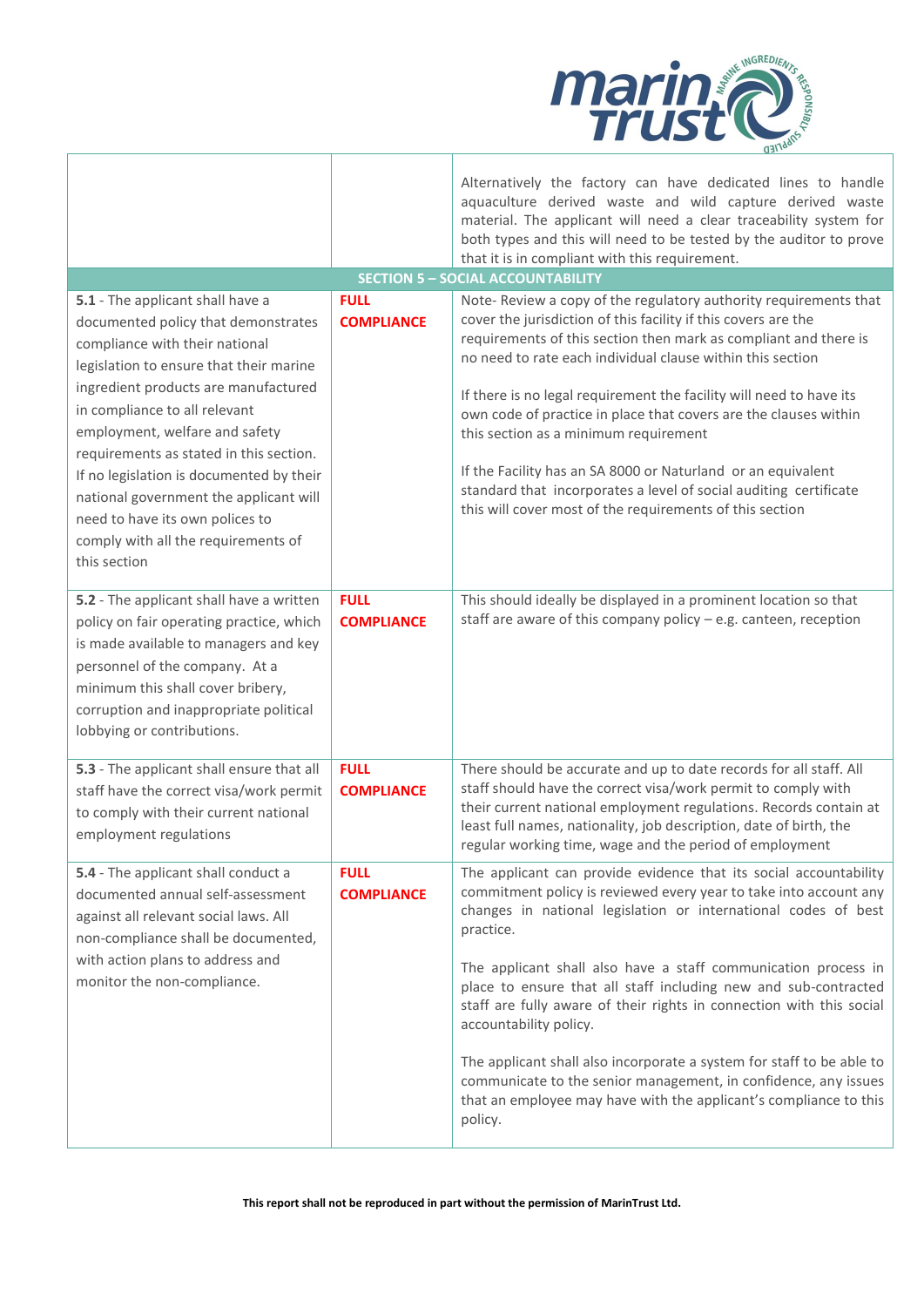

| 5.5 - The applicant shall have a<br>procedure stating how to record<br>health and safety related accidents<br>and incidents with the associated                                                                                                                                                                                                                                                                          | <b>FULL</b><br><b>COMPLIANCE</b> | The applicant will have an open and transparent process to share<br>with all staff changes that it wishes to incorporate following<br>complaints, grievances, or noncompliance's raised during the<br>annual review.<br>The auditor shall have clear documented evidence to ensure that<br>these requirements are fully complied with by the applicant<br>As minimum requirement an accident recording book will be<br>required. The applicant has a procedure stating how to record<br>health and safety related accidents and incidents with the<br>associated corrective actions available to employees. As a |
|--------------------------------------------------------------------------------------------------------------------------------------------------------------------------------------------------------------------------------------------------------------------------------------------------------------------------------------------------------------------------------------------------------------------------|----------------------------------|------------------------------------------------------------------------------------------------------------------------------------------------------------------------------------------------------------------------------------------------------------------------------------------------------------------------------------------------------------------------------------------------------------------------------------------------------------------------------------------------------------------------------------------------------------------------------------------------------------------|
| corrective actions available to<br>employees. As a minimum, this shall<br>cover the process to record the<br>incident in a database and to take<br>corrective action.                                                                                                                                                                                                                                                    |                                  | minimum, this covers the process to record the incident in a<br>database and to take corrective action.                                                                                                                                                                                                                                                                                                                                                                                                                                                                                                          |
| 5.6 - The applicant has documentation<br>available which demonstrates that a<br>clearly identified, named employees'<br>representative and / or an employees'<br>council representing the interests of<br>the employees to the management is<br>elected, or appointed or nominated by<br>all employees and recognised by the<br>management. This person shall be able<br>to communicate complaints to the<br>management. | <b>FULL</b><br><b>COMPLIANCE</b> | All records must be kept for a minimum time period of 3 years<br>How this representative was elected shall need to be recorded                                                                                                                                                                                                                                                                                                                                                                                                                                                                                   |
| 5.7 - An applicant shall have a<br>complaint procedure in existence, the<br>employees have been informed about<br>its existence that complaints or<br>suggestions can be made.<br>5.7.1 - The complaint procedure shall<br>specify a time frame to resolve<br>complaints.<br>5.7.2 - Complaints and their solutions<br>from the last 3 years are documented<br>and accessible.                                           | <b>FULL</b><br><b>COMPLIANCE</b> | All records must be kept for a minimum time period of 3 years                                                                                                                                                                                                                                                                                                                                                                                                                                                                                                                                                    |
| 5.8 - The applicant can document that<br>the management and the employees'<br>representative have signed and<br>displayed a self-declaration assuring<br>good social practice and human rights                                                                                                                                                                                                                           | <b>FULL</b><br><b>COMPLIANCE</b> | Posters, meetings records/minutes to inform staff would be<br>suitable evidence                                                                                                                                                                                                                                                                                                                                                                                                                                                                                                                                  |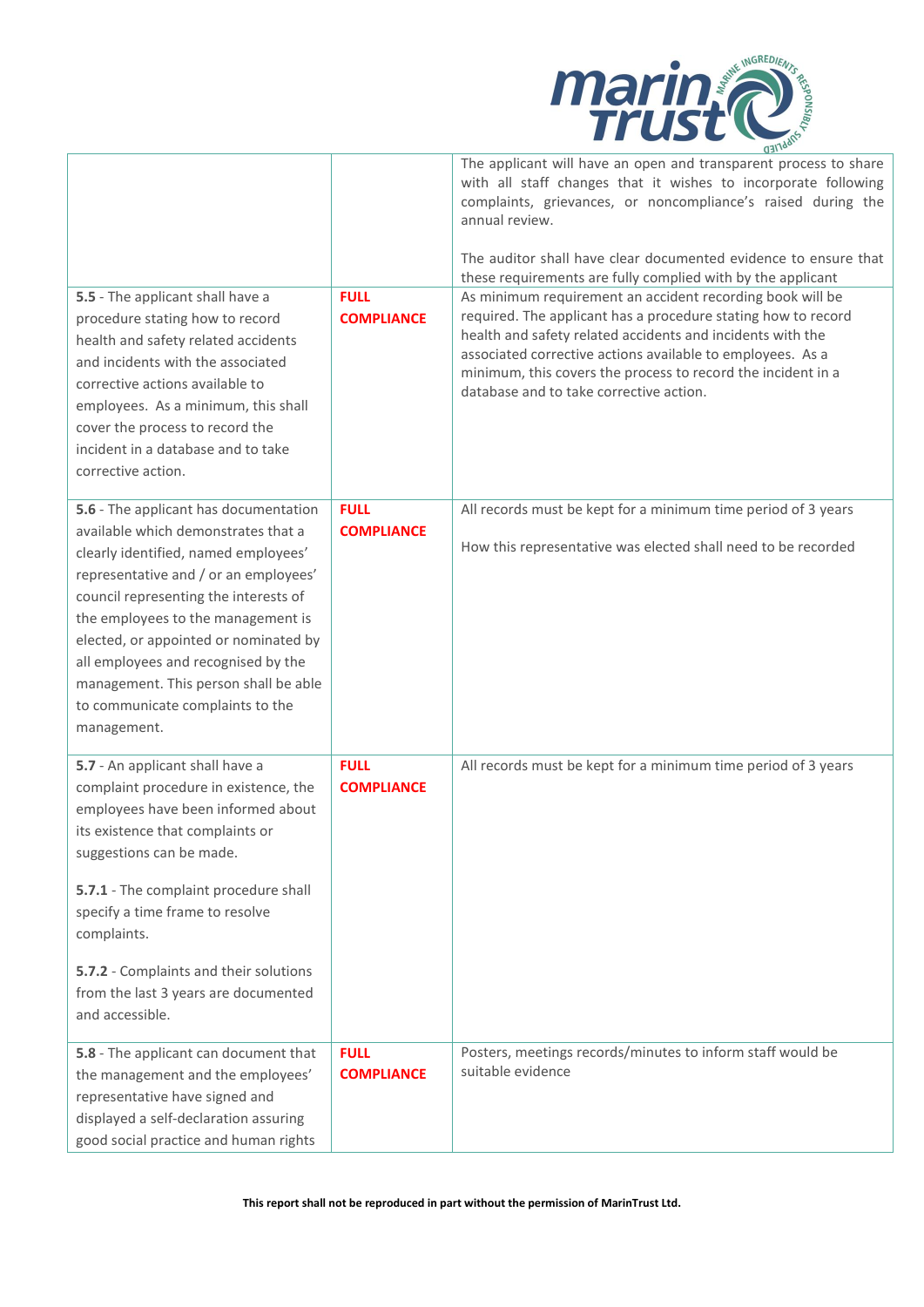

| of all employees.                                                                                                                                                                                                                                                                                                                                                                                                                                                    |                                  |                                                                                      |
|----------------------------------------------------------------------------------------------------------------------------------------------------------------------------------------------------------------------------------------------------------------------------------------------------------------------------------------------------------------------------------------------------------------------------------------------------------------------|----------------------------------|--------------------------------------------------------------------------------------|
| 5.8.1 - The employees have been<br>informed about the self-declaration<br>and it is reviewed at least every 12<br>months and whenever necessary.                                                                                                                                                                                                                                                                                                                     |                                  |                                                                                      |
| Note-This declaration contains at least<br>commitment to the ILO core labour<br>conventions (ILO Conventions 111 on<br>discrimination, 138 and 182 on<br>minimum age and child labour, 29 and<br>105 on forced labour, 87 on freedom<br>of association, 98 on the right to<br>organize an collective bargaining, 100<br>on equal remuneration and 99 on<br>minimum wage) and transparent and<br>non-discriminative hiring procedures<br>and the complaint procedure. |                                  |                                                                                      |
| 5.9 - The applicant can demonstrate<br>that the responsible person for<br>workers' health and safety and the<br>employees' representative(s) have<br>knowledge and/or access to national<br>regulations concerning: gross and<br>minimum wages, working hours, union<br>membership, anti-discrimination, child<br>labour, labour contracts, holiday and<br>maternity leave, medical care and<br>pension/gratuity.                                                    | <b>FULL</b><br><b>COMPLIANCE</b> | This will need to back up with any training that this responsible<br>person received |
| 5.10 - The applicant shall have a<br>contract for each employee containing<br>the following.<br>Note- can be shown to the assessor on<br>request on a sample basis.                                                                                                                                                                                                                                                                                                  | <b>FULL</b><br><b>COMPLIANCE</b> | All records must be kept for a minimum time period of 3 years                        |
| 5.10.1 - Both the employees as well as<br>the employer have signed contracts.                                                                                                                                                                                                                                                                                                                                                                                        | <b>FULL</b><br><b>COMPLIANCE</b> | Signed contracts available for all employees                                         |
| 5.10.2 - Records contain at least full<br>names, nationality, job description,<br>date of birth, the regular working time,                                                                                                                                                                                                                                                                                                                                           | <b>FULL</b><br><b>COMPLIANCE</b> | Records with all appropriate details are available                                   |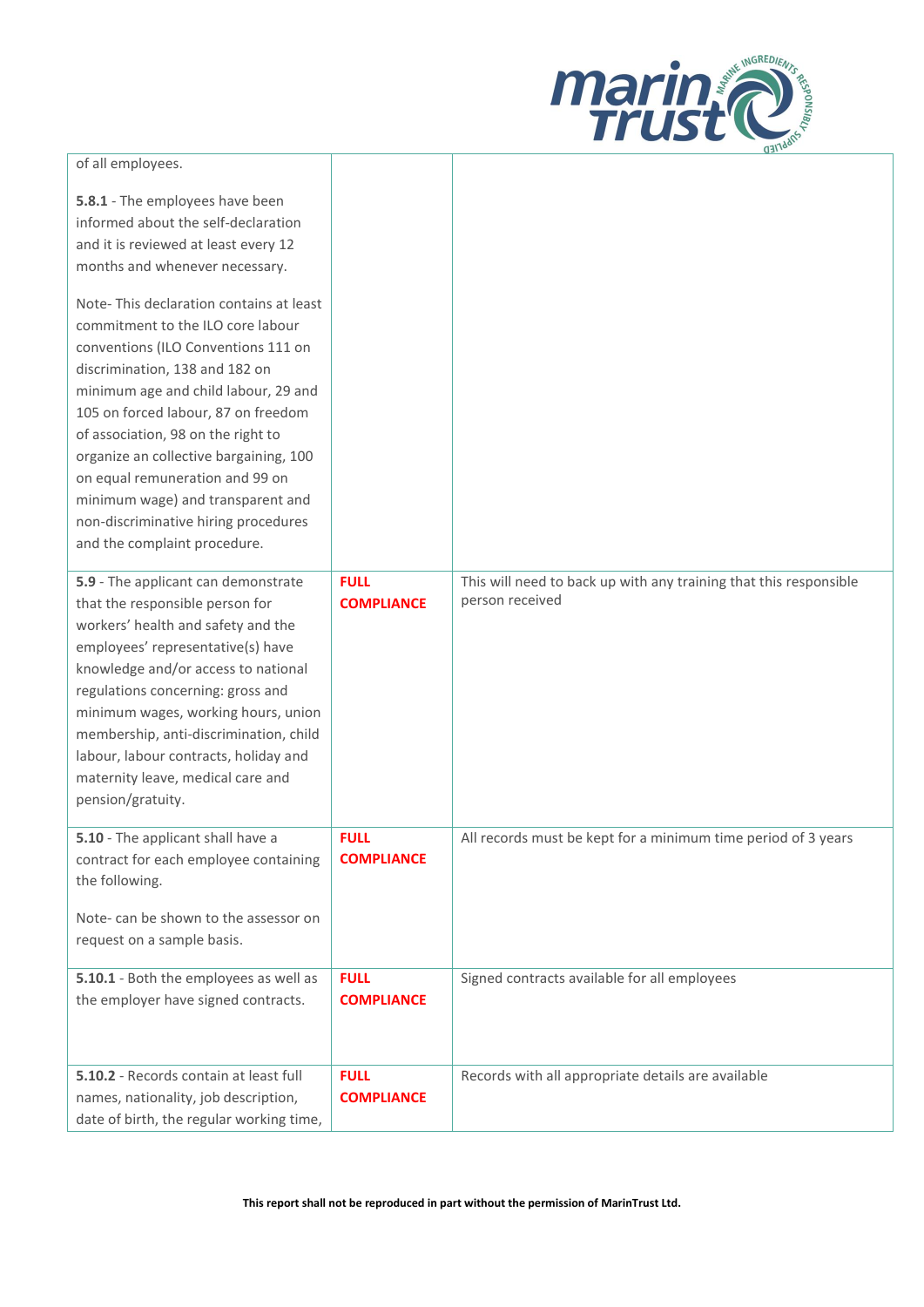

| wage and the period of employment                                                                                                                                                                                                                       |                                  |                                                                                                                      |
|---------------------------------------------------------------------------------------------------------------------------------------------------------------------------------------------------------------------------------------------------------|----------------------------------|----------------------------------------------------------------------------------------------------------------------|
| 5.10.3 - Records of all employees (also<br>subcontractors) shall be accessible for<br>at least 3 years.                                                                                                                                                 | <b>FULL</b><br><b>COMPLIANCE</b> | All records must be kept for a minimum time period of 3 years                                                        |
| 5.11 - The applicant can show<br>adequate documentation of the salary<br>transfer (e.g. employee's signature on<br>pay slip, bank transfer).                                                                                                            | <b>FULL</b><br><b>COMPLIANCE</b> | All records must be kept for a minimum time period of 3 years                                                        |
| 5.11.1 - Employees sign or receive<br>copies of pay slips / pay register that<br>make the payment transparent and<br>comprehensible for them.                                                                                                           | <b>FULL</b><br><b>COMPLIANCE</b> | Records with all appropriate details are available                                                                   |
| 5.11.2 - Regular payment of all<br>employees during the last 3 years is<br>documented.                                                                                                                                                                  | <b>FULL</b><br><b>COMPLIANCE</b> | Records with all appropriate details are available                                                                   |
| 5.12 - The applicant can document<br>that wages and overtime payment are<br>documented on the pay slips / pay<br>registers indicate compliance with<br>legal regulations (minimum wages)<br>and/or collective bargaining<br>agreements (if applicable). | <b>FULL</b><br><b>COMPLIANCE</b> | Records with all appropriate details are available. All records must<br>be kept for a minimum time period of 3 years |
| 5.12.1 - If payment is calculated per<br>unit, employees shall be able to gain at<br>least the legal minimum wage (on<br>average) within regular working hours.                                                                                         | <b>FULL</b><br><b>COMPLIANCE</b> | Records with all appropriate details are available                                                                   |
| 5.13 - The applicant can show records<br>indicating compliance with national<br>legislation regarding minimum age of<br>employment.                                                                                                                     | <b>FULL</b><br><b>COMPLIANCE</b> | Records with all appropriate details are available. All records must<br>be kept for a minimum time period of 3 years |
| 5.13.1 - If not covered by national<br>legislation, children below the age of<br>15 are not employed.                                                                                                                                                   | <b>FULL</b><br><b>COMPLIANCE</b> | Records with all appropriate details are available. No evidence of<br>child labour                                   |
| 5.13.2 - If personnel between the ages<br>of 15 to 18 are hired part time, they                                                                                                                                                                         | <b>FULL</b>                      | Records with all appropriate details are available                                                                   |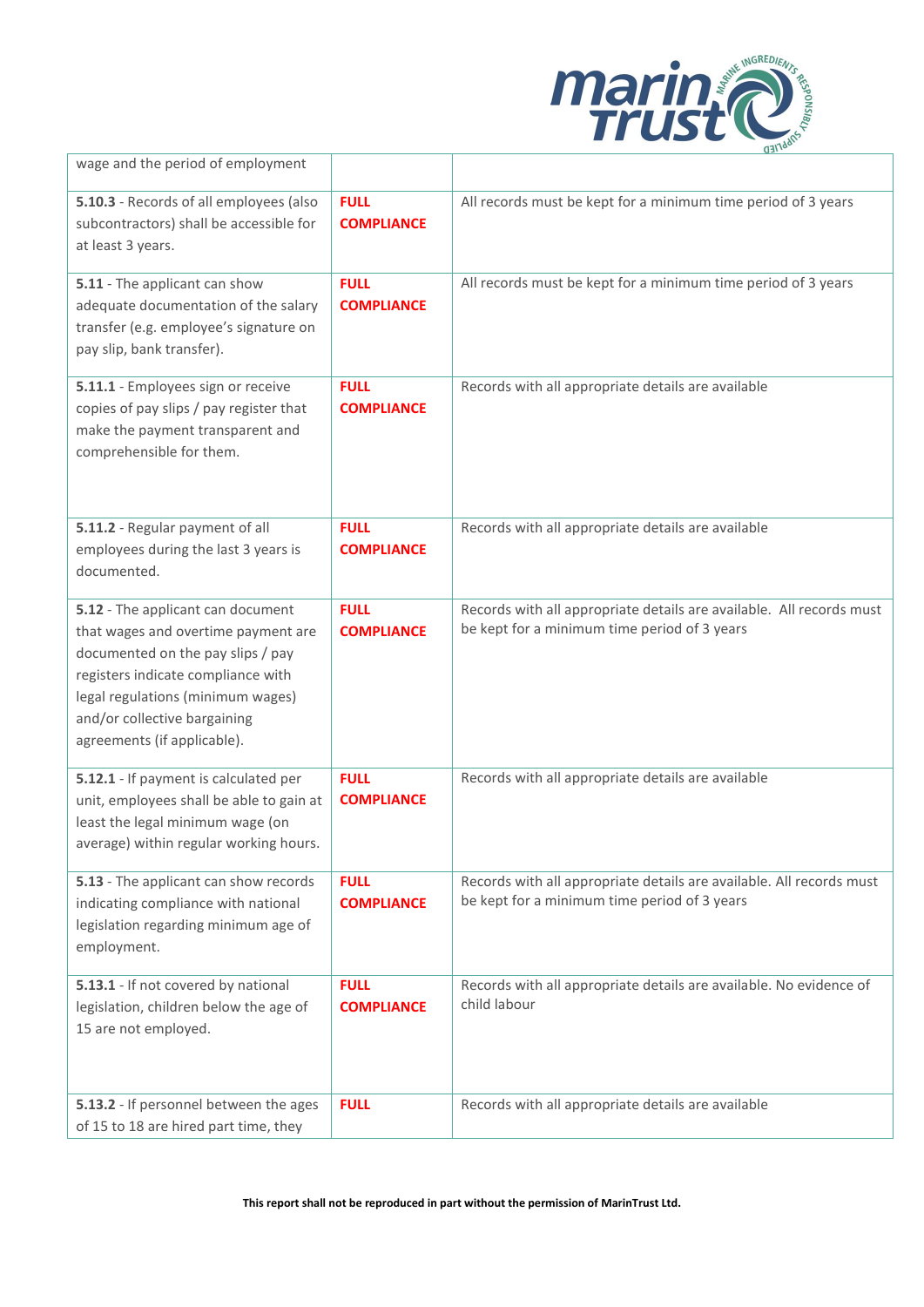

| are not engaged in work that is<br>dangerous to their health and safety         | <b>COMPLIANCE</b> |                                                                                                                                |
|---------------------------------------------------------------------------------|-------------------|--------------------------------------------------------------------------------------------------------------------------------|
| that jeopardises their development or                                           |                   |                                                                                                                                |
| prevents them from finishing their                                              |                   |                                                                                                                                |
| compulsory school education.                                                    |                   |                                                                                                                                |
| 5.14 - The applicant shall document                                             | <b>FULL</b>       | Records with all appropriate details are available                                                                             |
| that they have communicated with                                                | <b>COMPLIANCE</b> |                                                                                                                                |
| their raw material suppliers the                                                |                   |                                                                                                                                |
| national social regulation                                                      |                   |                                                                                                                                |
| requirements.                                                                   |                   |                                                                                                                                |
|                                                                                 |                   | <b>SECTION 6 - ENVIRONMENTAL ACCOUNTABLITY</b>                                                                                 |
| 6.1 - The applicant shall have a                                                | <b>FULL</b>       | Note-Review a copy of the regulatory authority requirements that                                                               |
| documented policy that demonstrates                                             | <b>COMPLIANCE</b> | cover the jurisdiction of this facility if this covers are the                                                                 |
| compliance with their national                                                  |                   | requirements of this section then mark as compliant and there is<br>no need to rate each individual clause within this section |
| legislation to ensure that their marine<br>ingredient products are manufactured |                   |                                                                                                                                |
| in compliance to all relevant                                                   |                   | If there is no legal requirement the facility will need to have its                                                            |
| environmental requirements as stated                                            |                   | own code of practice in place that covers are the clauses within<br>this section as a minimum requirement                      |
| in this section. If no legislation is                                           |                   |                                                                                                                                |
| documented by their national                                                    |                   | If the factory has an ISO 14000 certificate this should cover all the                                                          |
| government the applicant will need to                                           |                   | requirements within this section                                                                                               |
| have its own polices to comply with all                                         |                   |                                                                                                                                |
| the requirements of this section                                                |                   |                                                                                                                                |
| 6.2 - The applicant shall provide copy                                          | <b>FULL</b>       | Records with all appropriate details are available All records must                                                            |
| of permits (when applicable) for                                                | <b>COMPLIANCE</b> | be kept for a minimum time period of 3 years                                                                                   |
| environmental emissions regulations                                             |                   |                                                                                                                                |
| as the legislation relates to:                                                  |                   |                                                                                                                                |
| • Emissions to air                                                              |                   |                                                                                                                                |
| • Discharge to water                                                            |                   |                                                                                                                                |
| • Release of toxic or hazardous<br>substances                                   |                   |                                                                                                                                |
| . Noise, smell and dust pollution                                               |                   |                                                                                                                                |
| · Ground pollution                                                              |                   |                                                                                                                                |
| 6.3 - The applicant shall provide                                               | <b>FULL</b>       | Records with all appropriate details are available. All records must                                                           |
| documentation in order to                                                       | <b>COMPLIANCE</b> | be kept for a minimum time period of 3 years                                                                                   |
| demonstrate compliance with the<br>requirement specified in permits from        |                   |                                                                                                                                |
| 6.2 - In the case of non-compliance, all                                        |                   |                                                                                                                                |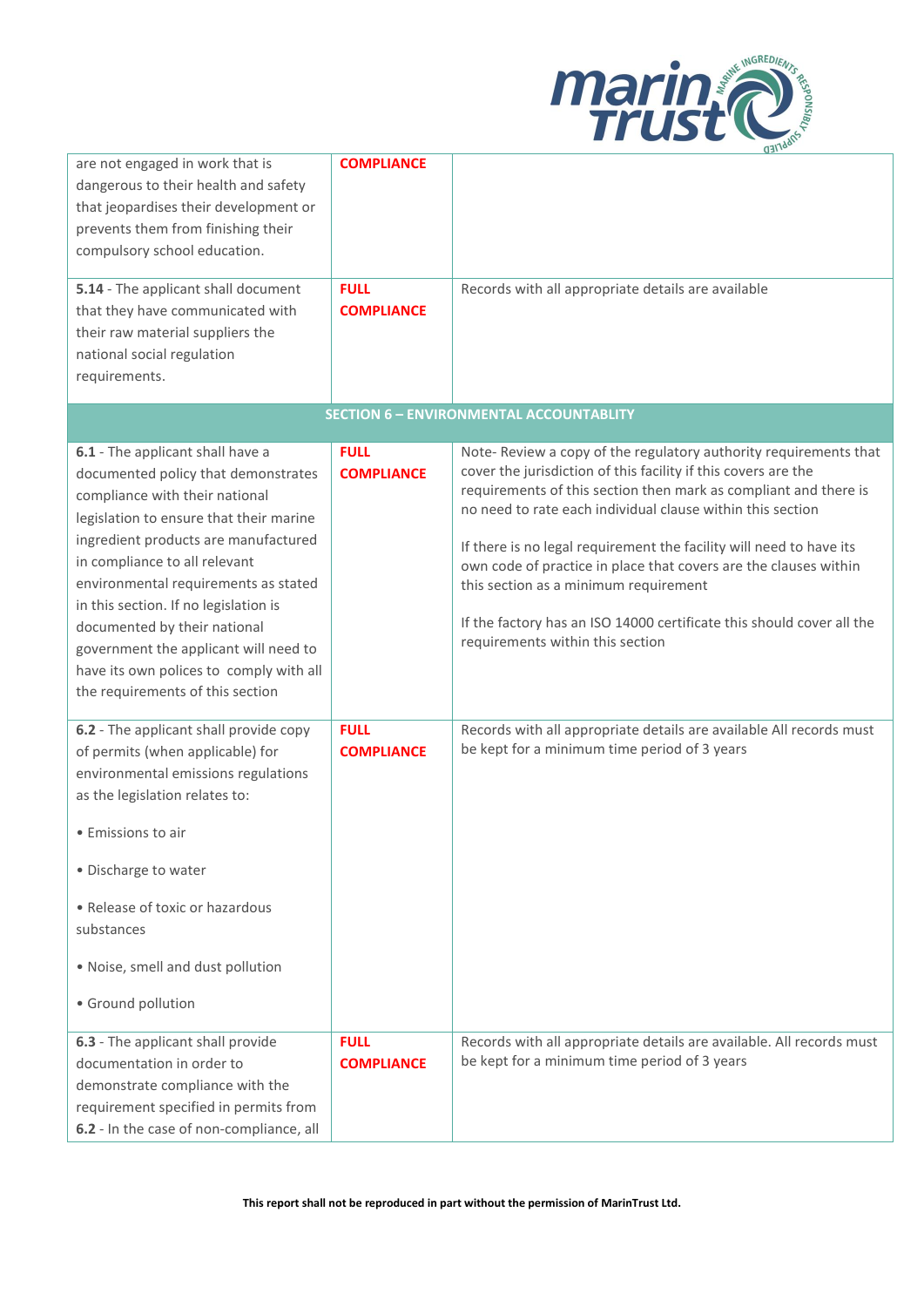

|                                                                                                                                                                                            |                                  | $QH_{L}$                                                                                                                   |
|--------------------------------------------------------------------------------------------------------------------------------------------------------------------------------------------|----------------------------------|----------------------------------------------------------------------------------------------------------------------------|
| non-compliance shall be documented,<br>with action plans to address and<br>monitor the non-compliance.                                                                                     |                                  |                                                                                                                            |
| 6.4 - The applicant shall have a written<br>assessment that identifies relevant<br>environmental issues and the<br>provisions made to address the<br>associated risks have been conducted. | <b>FULL</b><br><b>COMPLIANCE</b> | Records with all appropriate details are available. Evidence<br>required will be the latest environmental risk assessments |
| 6.4.1 - Management is able to<br>demonstrate awareness of the<br>identified issues and the provisions<br>made to address the associated risks.                                             | <b>FULL</b><br><b>COMPLIANCE</b> | Records with all appropriate details are available                                                                         |
|                                                                                                                                                                                            |                                  | <b>SECTION 7 - COMMUNITY ENGAGEMENT</b>                                                                                    |
| 7.1 - The applicant shall have a written<br>evaluation of the potential impacts of<br>direct operations on the local<br>community.                                                         | <b>FULL</b><br><b>COMPLIANCE</b> | Need evidence of local community engagement- records of any<br>meetings held                                               |
| 7.1.1 - There shall be documentation<br>showing the measures taken to avoid,<br>mitigate and/or compensate for<br>negative impacts on the local<br>community.                              | <b>FULL</b><br><b>COMPLIANCE</b> | Records with all appropriate details are available                                                                         |
| 7.2 - There shall be documentation<br>showing the involvement in regular<br>engagement with local community<br>representatives and organizations.                                          | <b>FULL</b><br><b>COMPLIANCE</b> | Records with all appropriate details are available                                                                         |
| 7.3 - There shall be records of<br>community complaints and the<br>associated corrective action taken to<br>address their concerns.                                                        | <b>FULL</b><br><b>COMPLIANCE</b> | Records with all appropriate details are available All records must<br>be kept for a minimum time period of 3 years        |